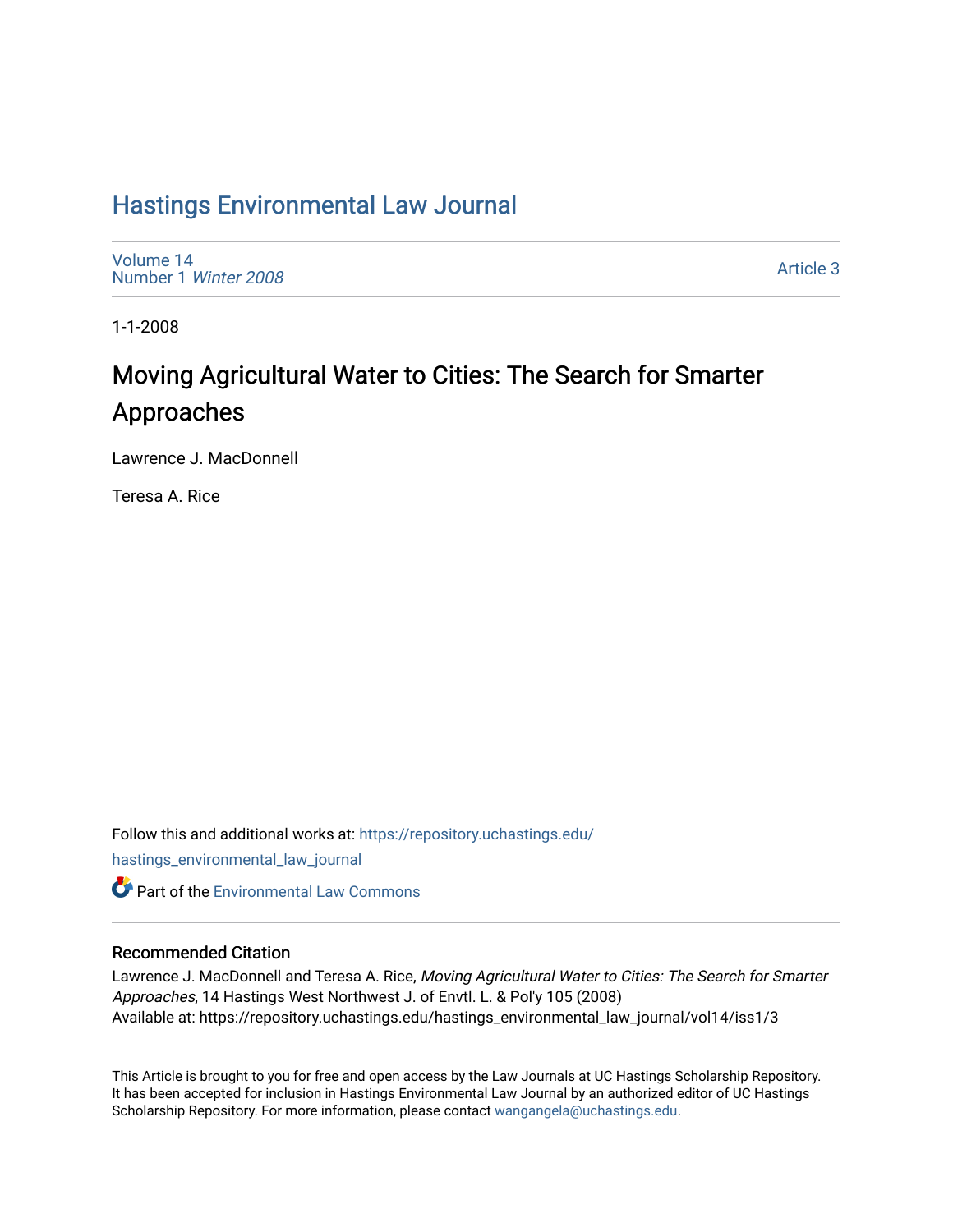## **Moving Agricultural Water to Cities: The Search for Smarter Approaches**

*Lawrence J. MacDonnell[\\*](#page-1-0) and Teresa A. Rice[\\*\\*](#page-1-1)* 

#### **I. Introduction**

Look at California and see the future, it is often said. Increasingly, it seems, this is being said in the context of a future that others should seek to avoid. With respect to water, one of the things that California's experience teaches us is that the massive commitment of this relatively scarce resource to agriculture that occurred throughout the West will yield as necessary to provide the demands of growing, wealthier urban areas. California, of course, is not unique in this respect, and, indeed, in many ways, the California experience is not necessarily very representative of the transition occurring in many other parts of the West, as developed water moves from irrigation to urban use. As usual, California is at once "different" than the rest of the West and yet provides an example that is closely watched by others.

Urban water needs are the primary source of new demand for out-ofstream water use in the West today. While the population of the West long has been concentrated in its [u](#page-1-2)rban areas,<sup>1</sup> urban water demands historically were dwarfed by those for irrigation. Even today, roughly eighty percent of

<span id="page-1-0"></span>\* Lawrence J. MacDonnell is the Director of the Natural Resources Law Center, University of Colorado School of Law.

<span id="page-1-1"></span>\*\* Teresa A. Rice is the Associate Director of the Natural Resources Law Center, University of Colorado School of Law.

The authors would like to thank the following persons for their helpful comments: Kathleen Miller, Environmental and Social Impacts Group, National Center for Atmospheric Research; Larry Morandi, Senior Fellow, Environment and Natural Resources, National Conference of State Legislatures; and Charles W. Howe, Professor of Economics and Director of the Research Program in Environment and Behavior, University of Colorado. Valuable research assistance was provided by Beth Doherty and Sharyl Kammerzell, Class of 1995, Nathan Keever, Class of 1994, and Peter Ampe, Class of 1993, University of Colorado School Law.

<span id="page-1-2"></span>1*. See* RICHARD WHITE, "IT'S YOUR MISFORTUNE AND NONE OF MY OWN": A HISTORY OF THE AMERICAN WEST 415-16 (1991).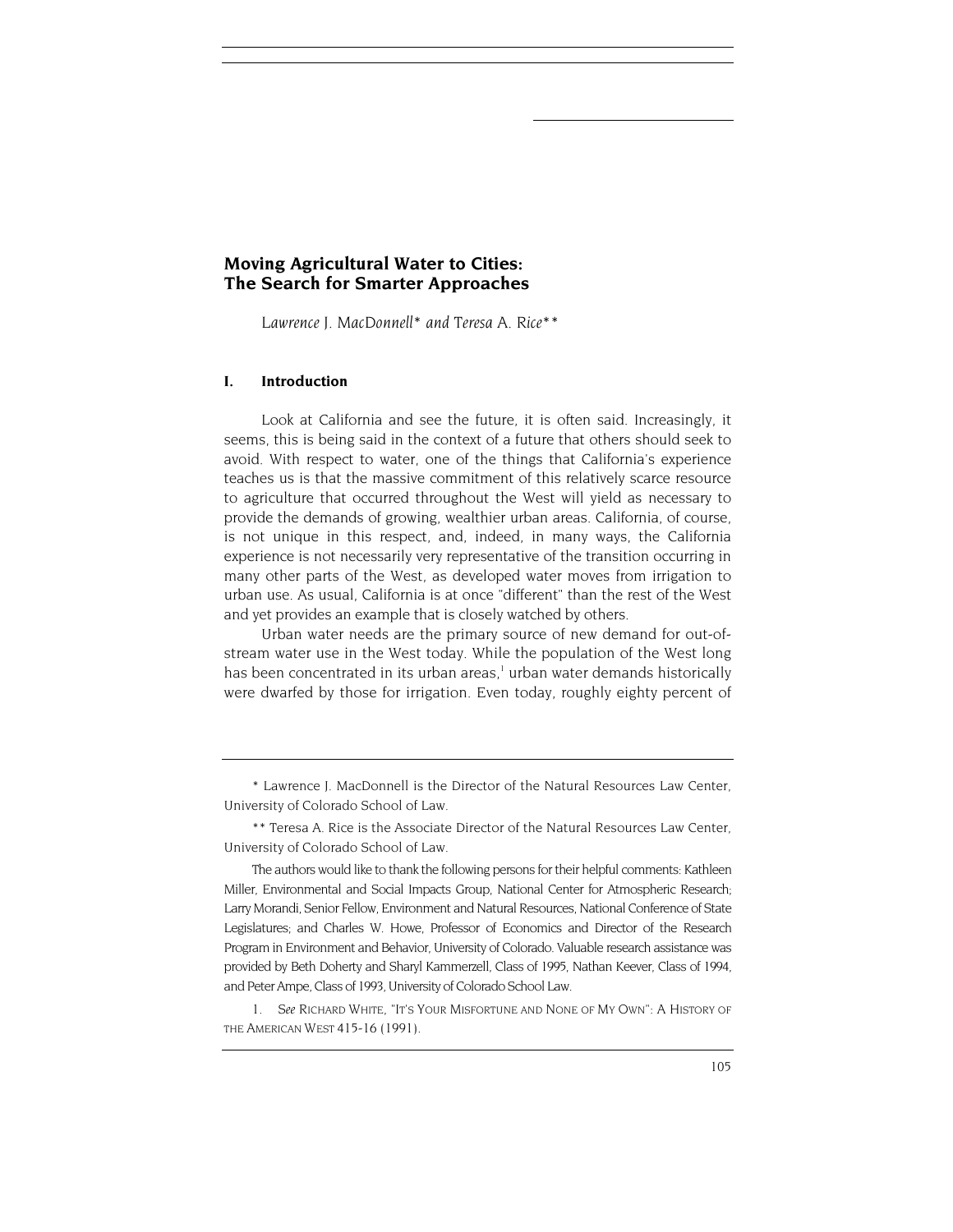all withdrawals of water from both surface and ground water resources are for irrigation use. $<sup>2</sup>$  $<sup>2</sup>$  $<sup>2</sup>$ </sup>

The traditional solution to meeting new water demands in the West was to enlarge the usable supply either by building water storage projects or by tapping groundwater sources. Today, concern about protection of remaining undeveloped streamflows and about mining of groundwater limits the ability of these sources to meet new demands. Increased attention now focuses on purchasing rights to water used in irrigation and transferring the water to urban uses.

From a purely economic perspective such transfers make good sense. The dollar value of water used in agriculture is generally much lower than the dollar value of the water in urban uses. Moreover, the cost of developing new supplies in the few locations where this is still possible has increased to a point that transfers of agricultural water are likely to be less expensive in many cases. Cities usually have the revenue-generating capacity to be able to afford the cost of acquiring additional water supplies from either source.

Experience with agricultural to urban water transfers in recent years highlights both the benefits and the problems with these transfers. Commonly, such water transfers occurred in the past when urban growth expanded onto agricultural land. Either formally or informally, water used for irrigation became part of the urban water supply. The land use and the water use shifted simultaneously and incrementally so the effects were perhaps less noticed and raised fewer concerns.

In the past several decades there have been two important differences in the pattern of water transfers: (1) cities are purchasing water rights used on agricultural lands sometimes far removed from their boundaries, and (2) the purchases are of larger blocks of water rights (and often, the land on which the water is used). Water transfers have moved from a gradual, incremental process of change to, in some cases, highly visible, sometimes highly controversial transactions.

Once again, California was ahead of the West – this time by about 60 years. Purchases of agricultural lands in the Owens Valley and the associated water rights by the City of Los Angeles earlier in this century, provoked so much controversy that it essentially ended water marketing as a way of meeting urban water demands in California until the last ten years. The preferred solution to meeting water demand in California became the enlargement of the usable water supply through the construction of massive water storage and delivery facilities, such as of the Central Valley Project and the State Water Project. Slowly but surely the aversion to water marketing is disappearing in California. Led by efforts of the Metropolitan Water District of Southern California, creative approaches for shifting

<span id="page-2-0"></span><sup>2.</sup> WAYNE B. SOLLEY ET AL., U.S. GEOLOGICAL SURVEY CIRCULAR 1004, ESTIMATED USE OF WATER IN THE UNITED STATES IN 1985 (1988).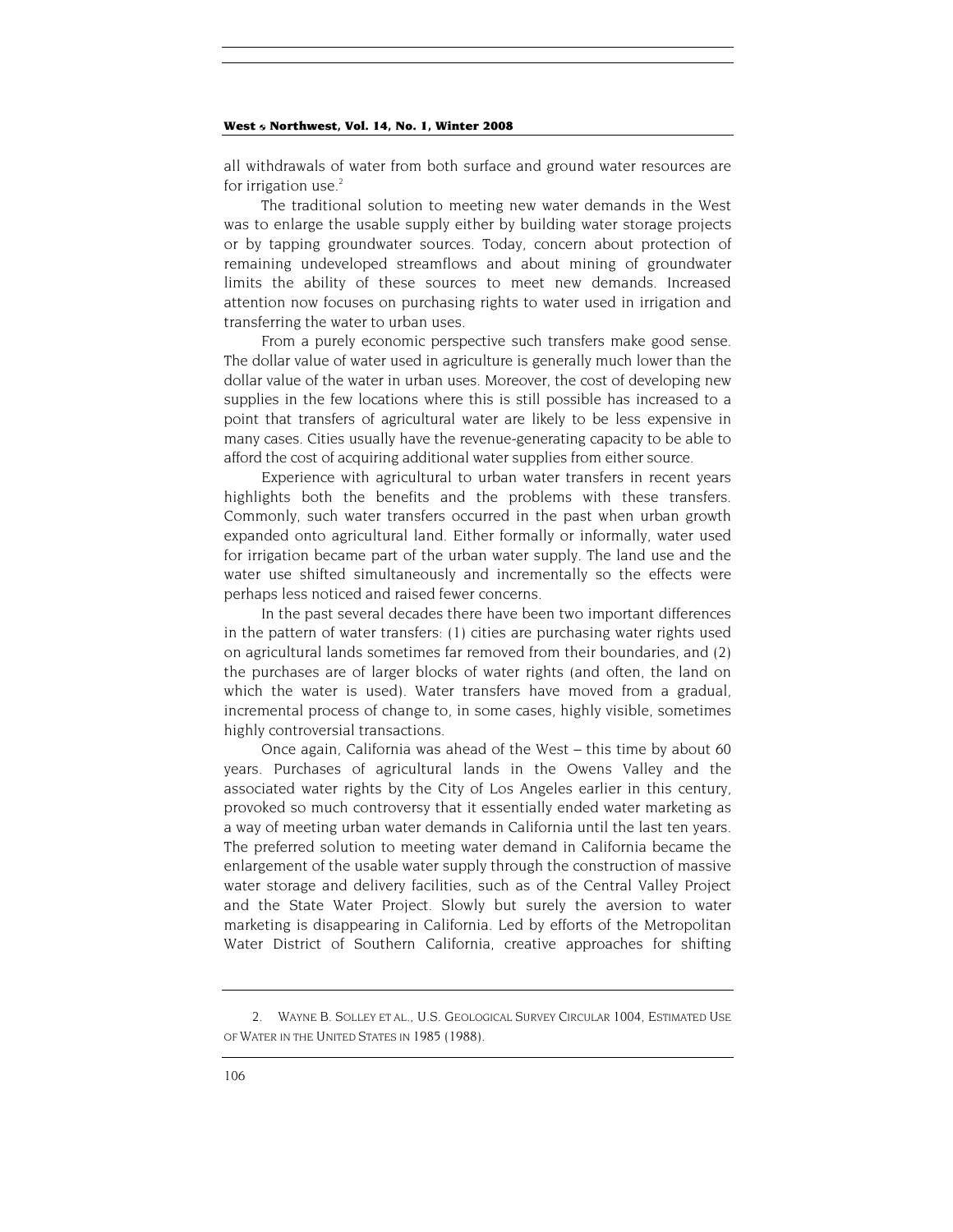agricultural water to urban uses are becoming a primary means of meeting urban water needs.

This paper examines approaches that are being used in California and other western states to facilitate the movement of a portion of the water historically dedicated to irrigation use, to urban demands. More specifically, it examines the increasingly rich set of options that are developing to provide ways for cities to expand or make more secure their water supply, while avoiding the need to permanently eliminate irrigated agriculture from an area. To some degree, this expansion of options is policy-induced; state requirements protecting agriculture prompt their development. In large part, however, the expansion reflects the maturing of the water transfer process. There are good reasons for maintaining a viable agricultural economy, especially in rural parts of the West. Water can be moved out of agriculture in ways that could be supportive of this objective. One possibility is to transfer water out of the more marginal uses within an area, while bringing in capital that could be invested in improving the more profitable parts of the agricultural economy. The traditional transfer model of purchasing a sufficiently large block of water rights in an area and permanently drying up those lands is only one of the possible ways to obtain agricultural water. As would-be purchasers better appreciate the problems raised by such transfers, they have been exploring and developing a larger menu of choices. These approaches still produce water at an acceptable cost, but create less adverse impact on irrigated agriculture. Increasingly, state laws are being enacted that support and encourage such transfer approaches.

We look first at the protections that are imposed as part of the state review process for making a change of a water right and give special attention to state requirements affording some kind of special protection for irrigated agriculture. Next we turn to state requirements aimed directly at reducing agricultural water use. We then examine state efforts to voluntarily encourage reduced agricultural water use. Finally we explore several different types of transfer mechanisms now being used to facilitate agricultural to urban water transfers, particularly involving short-term commitments of water. Finally, we summarize the approaches that are most promising in our view and talk briefly about the role that changes in state law can play to further facilitate these approaches.

## **II. State Protections Against Injury**

Much has been written about water transfer law in California and other western states, and we will not repeat that discussion here.<sup>3</sup> For our purposes, it is enough to note that, generally, a water right is regarded as a property right;

<span id="page-3-0"></span><sup>3.</sup> Brian E. Gray, *A Primer on California Water Transfer Law,* 31 ARIZ. L. REV. 745 (1989); *See also* Other Articles In This "Water Transfer Syposium" Issue; Lawrence J. Macdonnell, THE WATER TRANSFER PROCESS AS A MANAGEMET OPTION FOR MEETING CHANGING WATER DEMANDS (1990).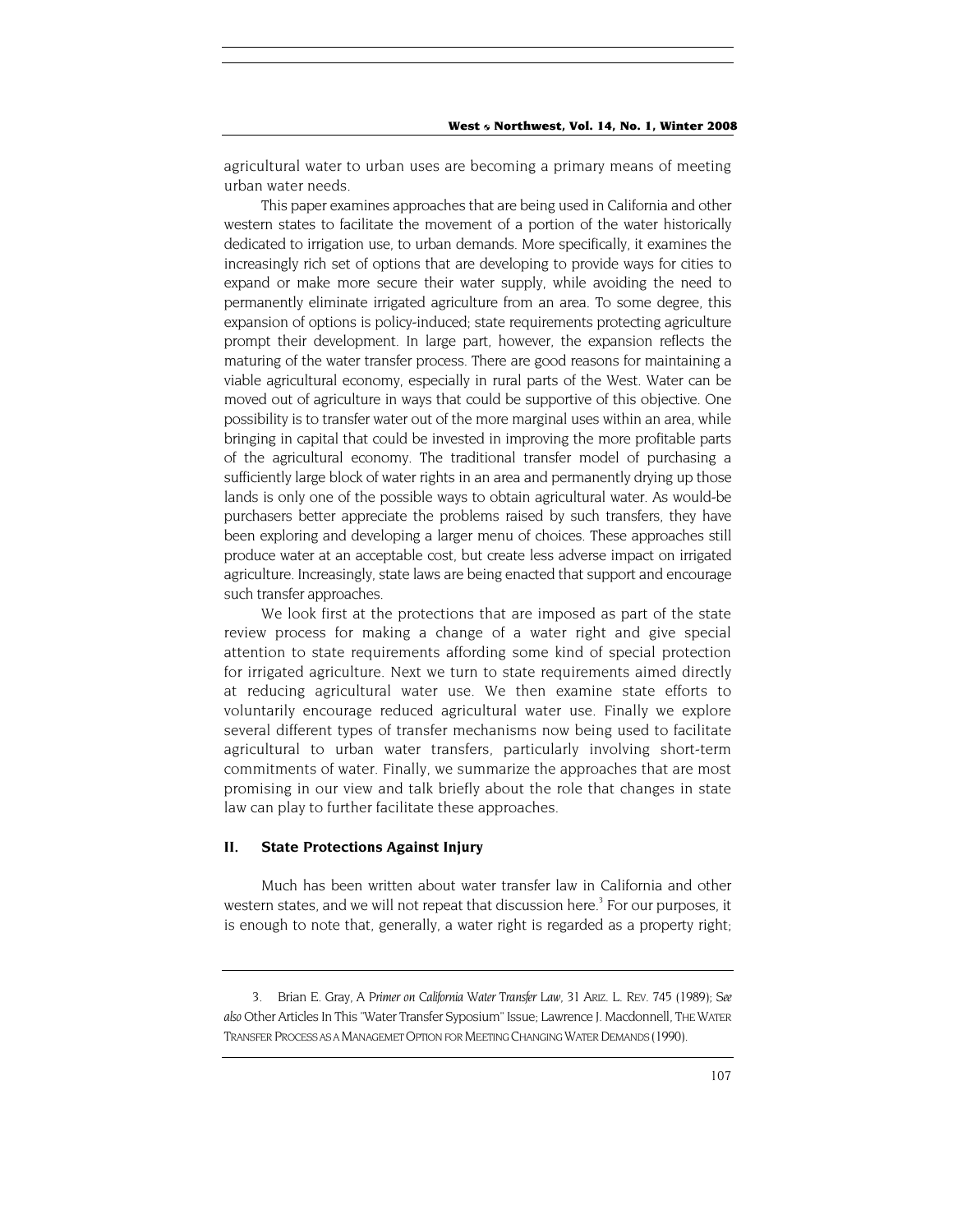that it can be bought or sold; that it can be changed in manner of use subject to the fundamental requirement that the change not injure the holder of another water right; and that the states review all proposed changes of water rights to ensure that such injury does not result. Within these broadly accepted principles, western states' laws and procedures governing transfers of water rights vary considerably. To some extent, the differences reflect the degree of policy support at the state level for water marketing.

A consistent object of state protection in change-of-water-right proceedings has been other water rights. California courts were the first explicitly to hold that the use of a water right could be changed without loss of the priority of the right.<sup>4</sup> California courts were also the first to clarify that such changes could occur only when they do not cause "injurious consequences"to the rights of others.<sup>5</sup> At the time these cases were being decided, the "rights" of concern were, unsurprisingly, property rights. Soon it became clear that water rights were being protected as property rights. Since then, state review of proposed changes of water rights has focused almost exclusively on protection of other water rights. Because most water uses are for irrigation, the no injury rule is a key protection for irrigated agriculture in some respects. In its most straightforward form, the no injury rule requires that the change of use not impair stream conditions relied on by appropriators to obtain the water legally provided by the appropriation.

The State of Colorado has a long history of water transfers, and its water courts have been called on many times to consider the question of injury to other water rights.<sup>6</sup> The understanding reached in Colorado is that a proposed transfer should be considered in terms of its net depletive effects on the stream and on the manner in which it would change the timing of flows.<sup>7</sup> A reduction in the historical availability of water to another appropriator, either because of increased depletion by the new use or because the new use changes the timing with which the water is available to other appropriators, will be regarded as an injury to those appropriators and will not be permitted.

#### **A. Protection of Other Users in a Shared Water Delivery System**

This protection also is afforded to other water users within a shared water delivery system. Transfers reducing the amount of water that is delivered through a ditch may reduce the head of water (the volume and surface elevation of water flowing in the ditch) so that some users' water no longer reaches their farm or, if it does reach the farm, cannot be taken out by the user's original diversion structure.

<span id="page-4-0"></span><sup>4</sup>*. Mearis v. Bicknell,* 7 Cal. 261 (1857).

<span id="page-4-1"></span><sup>5</sup>*. Kidd v. Laird*, 15 Cal. 179 (1860); *Davis v. Gale,* 32 Cal. 26 (1867).

<span id="page-4-2"></span><sup>6.</sup> Lawrence J. MacDonnell, *Changing Uses of Water in Colorado: Law and Policy,* 31 ARIZ L. REV. 783 (1989) [hereinafter Colorado Transfer Law].

<span id="page-4-3"></span><sup>7</sup>*. Id.* at 791.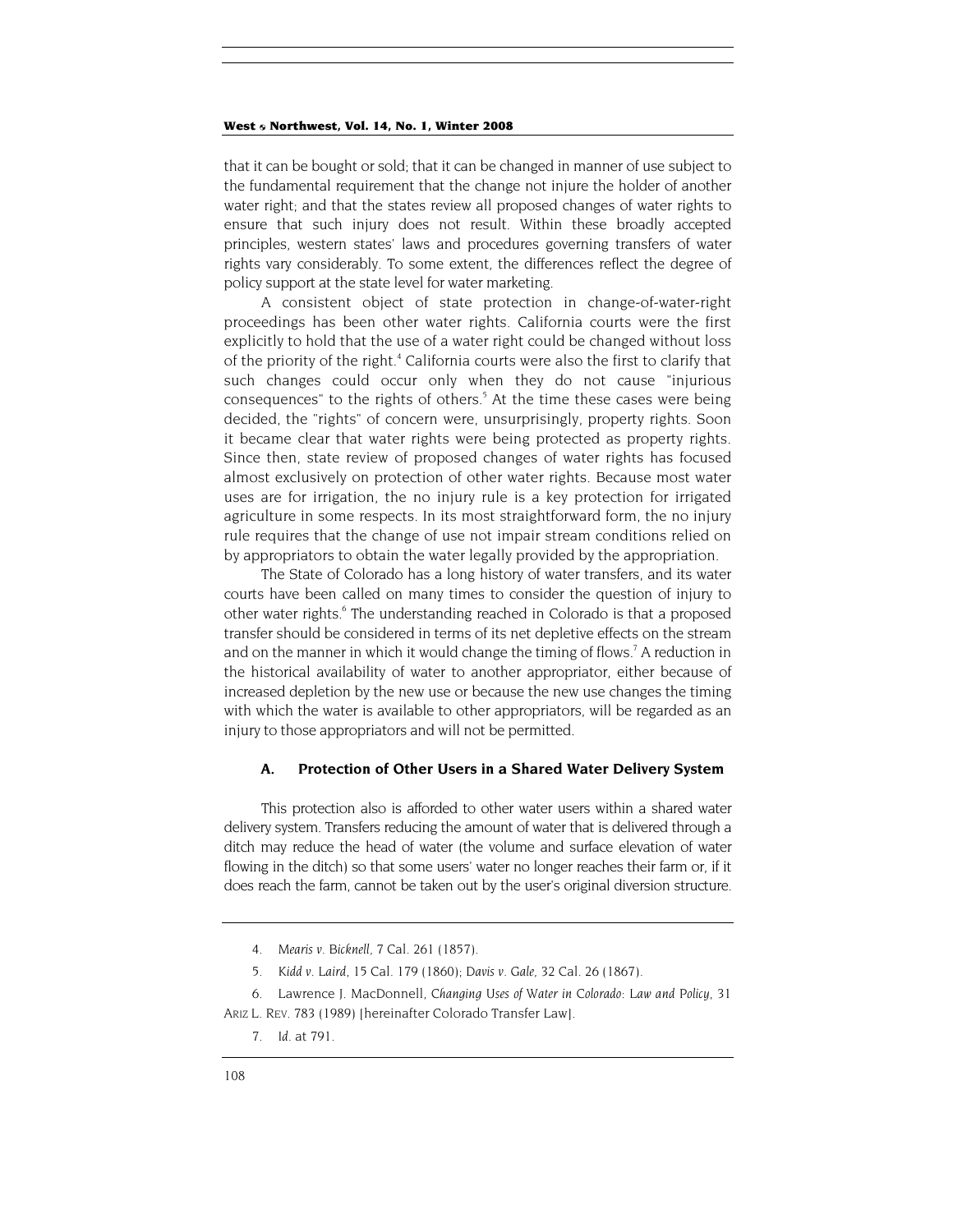A transfer may also affect evaporation and seepage losses by, for example, reducing the velocity of water in the ditch. And, in general, the costs of operating and maintaining the system are not proportionately reduced when water is transferred out of the system. In fact, average costs may increase as a result of a transfer of a portion of water out of a ditch system. One obvious change is that, there are fewer parties to share ditch costs. Second, overall operating costs may increase because, for example, seepage losses are proportionately greater when there is less water in the ditch.<sup>8</sup> Because of these concerns, several states now explicitly protect the remaining water rights holders within a shares system when a transfer is proposed.

In a few states, including Colorado and Nevada, the obligation to consider these types of water delivery impacts rests with the state entity charged with administering water transfers. Colorado law protects remaining shareholders in a mutual ditch company from assuming an additional burden for increased evaporation and seepage losses caused by the transfer. The transferring shareholder may be required to leave in the ditch some portion of the water, otherwise transferable, in order to compensate for these losses.<sup>9</sup> Nevada law, like that of Colorado, *may* also require the transferee to monetarily compensate the remaining shareholders for any increased costs caused by the transfer.<sup>10</sup>

Colorado cases have upheld the right of mutual ditch companies to impose restrictions and even prohibitions against transfers of shares out of the ditch.<sup>11</sup> Idaho and Arizona take a somewhat different approach to protect water delivery systems. Both states *require* that the water supply organization consent to the transfer. In Idaho, no water right represented by shares of stock in a corporation may be changed or transferred without the corporation's consent.<sup>12</sup> Standards governing what may and may not be considered by the corporation in denying or conditioning a transfer have not been developed by case law or administrative rules. The only case dealing with the issue, dating back to 1949, agreed with the decision of the corporation to withhold consent because the new place of use was at a location that "could not be served by the irrigation system of the corporation" and such use "would tend to disrupt the unity of the corporation and to impair the very purpose for which the same was formed."<sup>13</sup> Whether the corporation has any obligation to allow the shareholder to offer economic or other types of mitigation prior to blocking the proposed transfer is

9*. See* Colorado Transfer Law, *supra* note 6, at 793.

<span id="page-5-2"></span><span id="page-5-1"></span>10. Nev. Rev. Stat. § 533.370 (Michie Supp. 1991). This provision states that the state engineer shall approve change applications if, among other conditions, the proposed change, if within an irrigation district, "does not adversely affect the cost of water for other holders of water rights in the district or lessen the district's efficiency in its delivery or use of water." *Id.* 

- <span id="page-5-3"></span>11*. See* Colorado Transfer Law, *supra* note 6, at 809.
- <span id="page-5-4"></span>12. IDAHO CODE § 42-108 (1990).
- <span id="page-5-5"></span>13*. Johnston v. Pleasant Valley Irrigation Co.,* 204 P. 2d 434, 438 (1949)..

<span id="page-5-0"></span><sup>8.</sup> Kathleen A. Miller, *The Right to Use Versus the Right to Sell: Spillover Effects and Constraints on the Water Rights of Irrigation Organization Members,* 23 WATER RESOURCES J. 2166, 2173 (1987).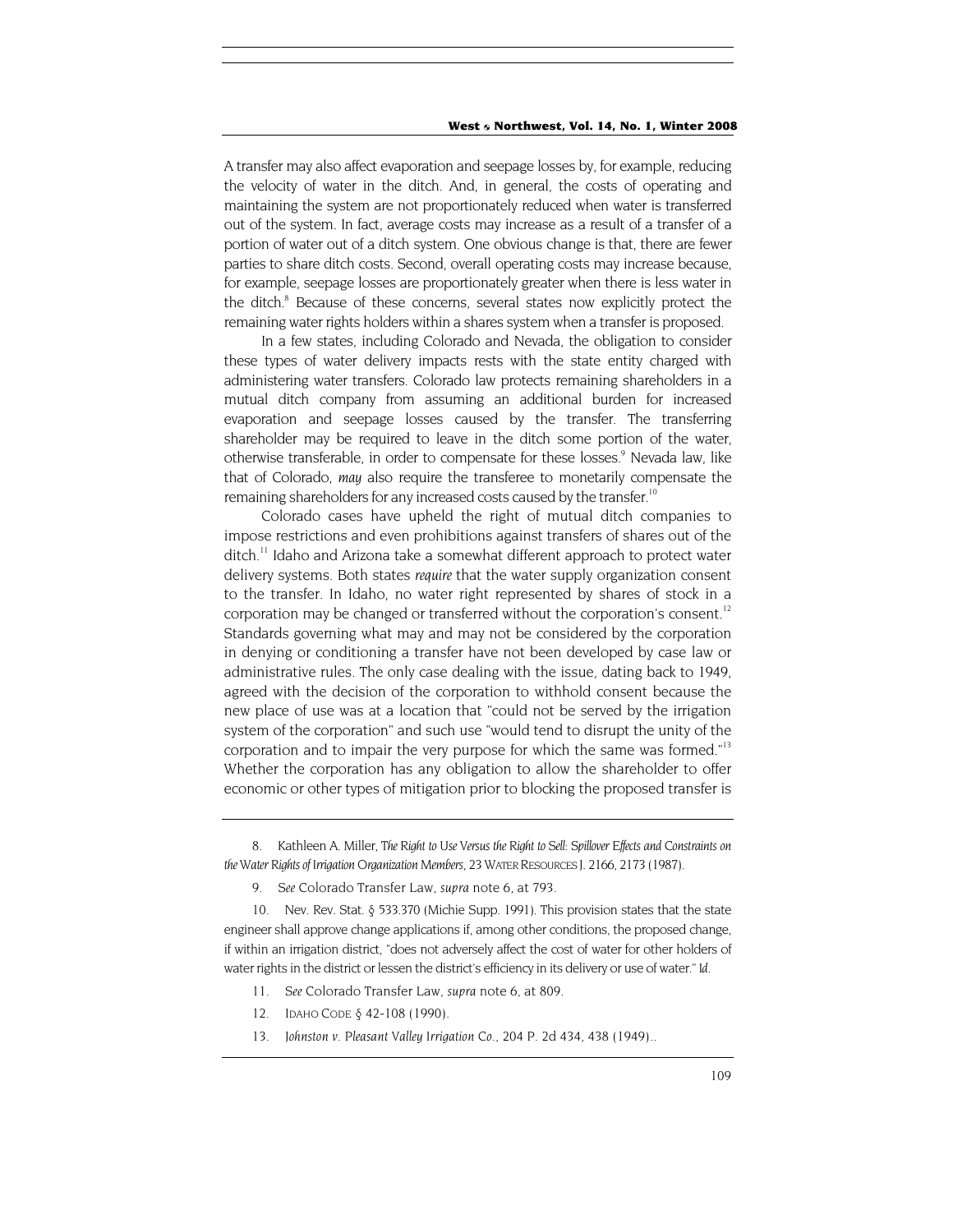<span id="page-6-7"></span>not clear under current law. Similar to Idaho's consent requirement is an Arizona law requiring prior approval and written consent by the water organization for all transfers of water rights from lands within irrigation districts, agricultural improvement districts, or water user associations.<sup>14</sup> Moreover, transfers from the watershed or drainage area that provides for a water supply organization's irrigation water are subject to the organization's approval.<sup>15</sup> Similarly, Wyoming law requires a party requesting a change of the point of diversion and means of conveyance to have the consent of the "other owners" of the ditch associated with both the old and new use.<sup>16</sup>

While Utah statutory law does not require consent of the water supply organization for proposed transfers, such consent was required in a recent Utah Supreme Court case at least for mutual ditch companies. The court held that a shareholder in a mutual ditch company has no standing before the state engineer to seek a change in the point of diversion of its portion of the company's water right.<sup>17</sup> The court concluded that the company holds the legal title to divert the water, thus, only the company may initiate a change to the water right. The proper course for the shareholder to follow, according to the Utah Supreme Court, is to "bring its request for change application" to the company's board of directors. If the request is unreasonably denied, the shareholder may seek judicial relief.<sup>18</sup> In reaching this conclusion, the court found that the company has a duty to manage its affairs in the interest of its shareholders as a whole and, as a result, the company "clearly has an interest in reviewing the [change] application to determine whether it is in the best interests of the company and its shareholders.["19](#page-6-5)

The ditch company may also object to the transfer of shares of its water in the transfer proceeding itself. New Mexico law provides that "[a]ny person, firm or corporation or other entity" has standing to object to a transfer.<sup>20</sup> In a recent New Mexico case, two ditch associations filed protests to the proposed transfer of shares of their irrigation water supply to a largescale commercial and residential development.<sup>21</sup> The New Mexico State Engineer denied the transfer because of injury to other water rights.

- <span id="page-6-2"></span>16. WYO. STAT. § 41-3-114 (Supp. 1993).
- <span id="page-6-3"></span>17*. East Jordan Irrigation Co. v. Morgan,* 860 P. 2d 310 (1993).
- <span id="page-6-4"></span>18*. Id.* at 321.
- 19*. Id.* at 315.

<span id="page-6-6"></span><span id="page-6-5"></span>20. N.M. STAT. ANN. § 72-13-3(D) (Michie 1994). Other western states have similar provisions. *See* WASH. REV. CODE §§ 90.03.380, -.015 (1990); NEV. REV. STAT. § 533.365.-345.-.010(1986); UTAH CODE ANN. § 73-3-7, -3 (1989).

21. Findings and Order *in re* Application of the El Prado Water and Sanitation Dist. File No. 057, 0932, 0933, at 9 (N.M. St. Engineer, April 30, 1992) The State Engineer must

<sup>14.</sup> ARIZ. REV. STAT. ANN. § 45-172 (1987).

<span id="page-6-1"></span><span id="page-6-0"></span><sup>15</sup>*. Id.* The organization must approve or reject the proposal within 45 days or the proposal is deemed accepted. *Id.*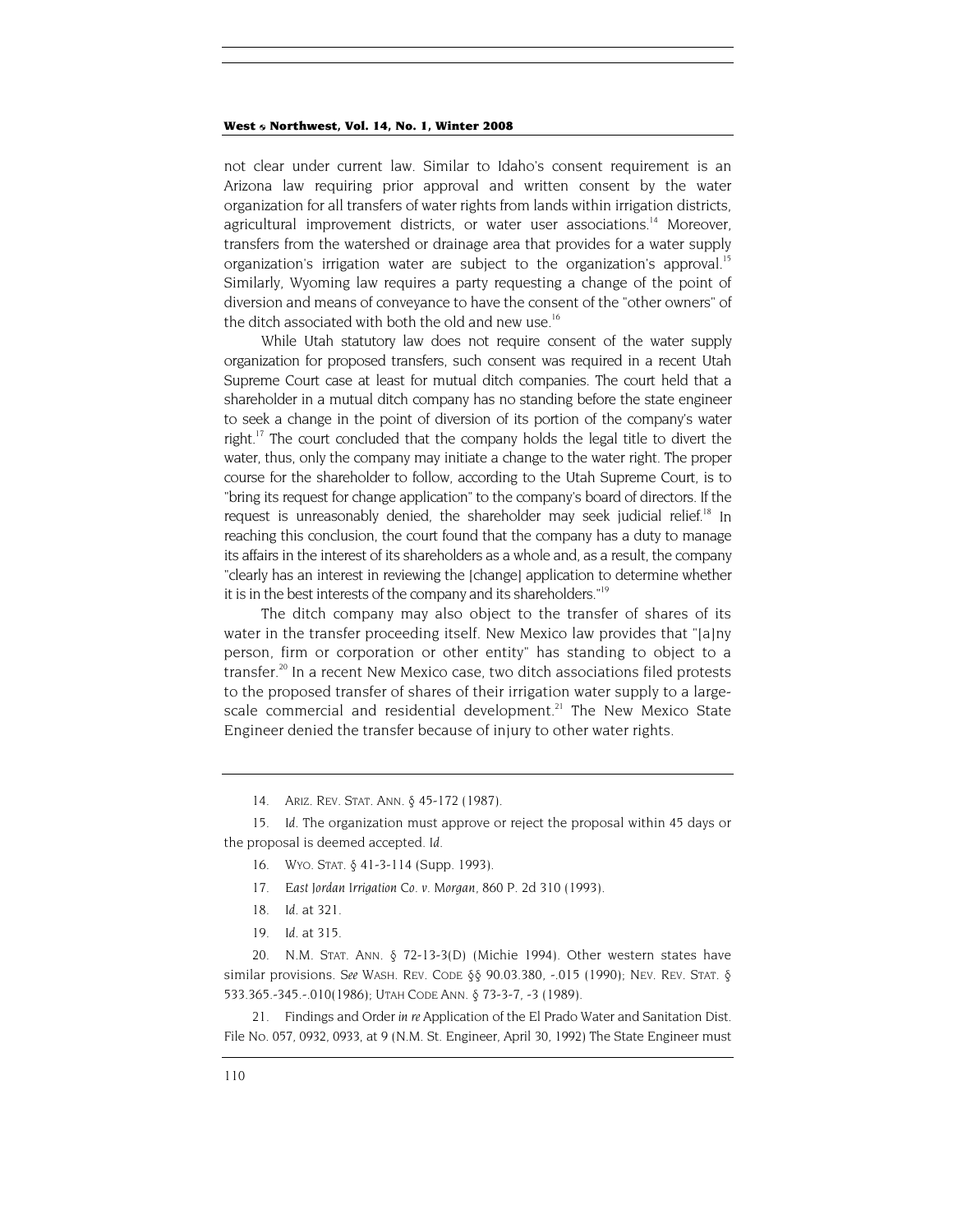In 1993, California legislators considered a proposal to address issues raised when individual water users seek to transfer their allocated water for use outside of a district's service area. The proposal, known as Assembly Bill 97, would authorize water suppliers (including districts) to establish a "water user-initiated transfer program.["22](#page-7-0) Any user wishing to transfer all or a portion of its allocated water supply would submit a request to the water supplier. Following specific criteria set out in the bill, the water supplier would then determine the amount of water available for transfer. In addition, water suppliers would be able to condition or deny the transfer request only on specified bases, including, impacts (1) to water quantity and quality; (2) on the ability of the supplier to meet delivery obligations; (3) on the supplier's finances, such as increased costs for providing water service; (4) on the supplier's ability to meet state permit and license conditions; (5) on the appropriate maintenance of fallowed land (not defined; and (6) in general, on the supplier and its users' economic, operational or water supply status. Decisions by providers regarding approval, denial or conditioning of the proposed transfer would be subject to judicial review, under an accelerated process.<sup>23</sup>

Regardless of which approach is taken by the states, either requiring the state administrator to consider harm to water delivery systems or leaving that decision to the district or company, many states now specifically seek to protect the original water delivery systems from a range of adverse effects that might result from an out-of-system transfer. At one level, such protection makes eminent good sense; transfers ought not to leave other water users in the same system worse off. A perverse consequence of this rule, however, is to encourage those seeking to transfer water to attempt to buy controlling interest in the system, thus weakening the position of the irrigation interests.

## **B. Public Interest Protections**

In addition to protection of water rights, several western states now address a variety of non-water right interests such as harmful economic or environmental effects during the water transfer process. These types of conditions fall under the general "public interest" or "public welfare" heading; they are intended to protect public values and address public concerns as opposed to preventing injury to individual water rights.

Typically, state statutes provide little guidance to administrators in determining public interest. For example, a Nevada law requires the state engineer, in considering applications for changes of water rights, to determine whether the proposed change "threatens to prove detrimental to

- <span id="page-7-0"></span>22. 1993 Cal. Sess. Laws, Assembly Bill No. 97.
- <span id="page-7-1"></span>23*. Id.*

consider the proposed transfer's impacts on the conservation of water and the public welfare even absent a protest, but may rely on ditch company protestors to establish these elements. *See* discussion of this case *infra* at section 3.1.3.3.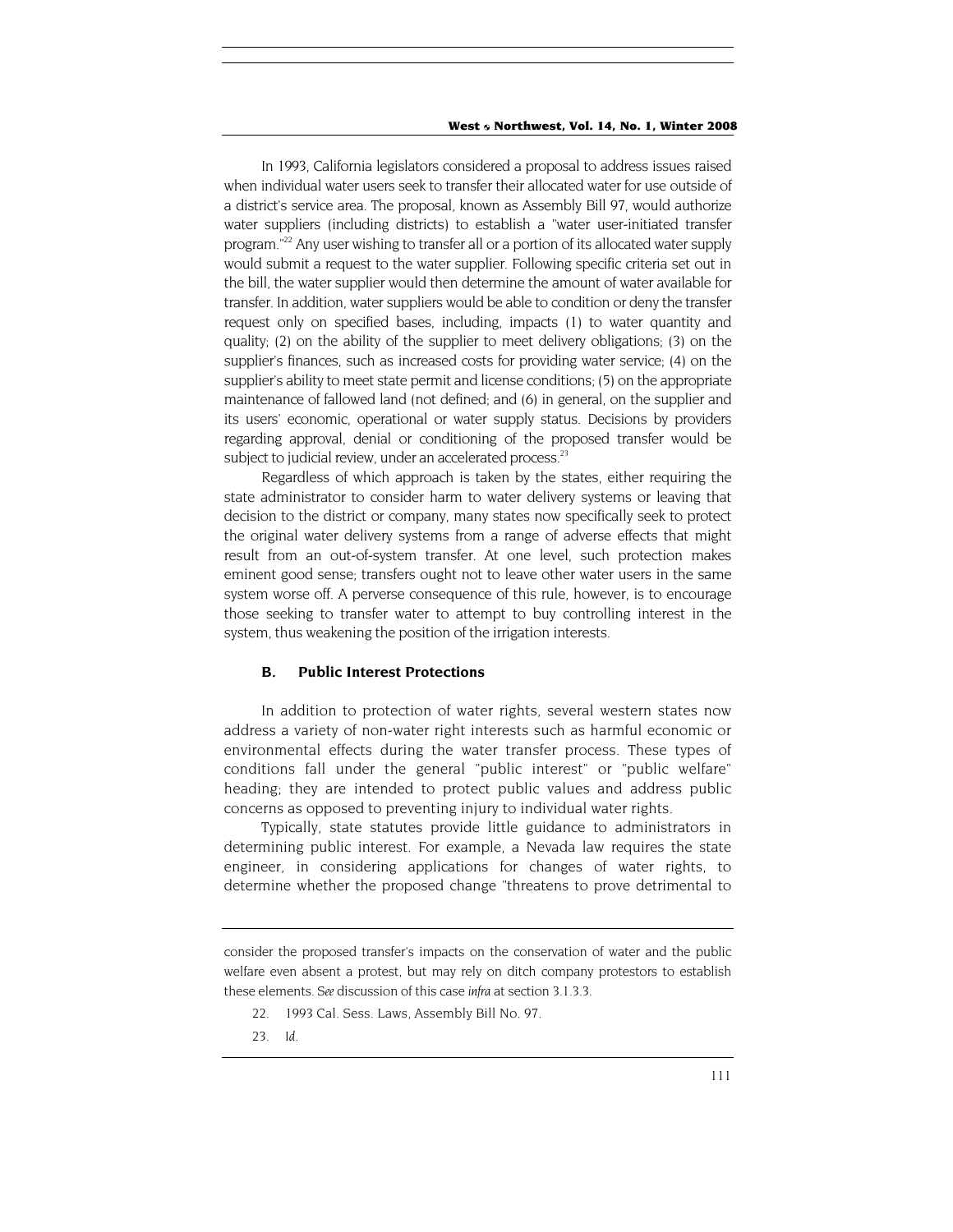the public interest."<sup>24</sup> Factors to be considered in defining the public interest are often lacking, as was critically noted in a recent district court order:

The existence of unappropriated water and a conflict with existing rights are, more or less, objectively verifiable criteria. Conversely, detriment to the public interest is, by nature, significantly more subjective. Moreover, determining detriment to the public interest begs the question of which factors are to be considered in defining the "public interest." Unfortunately, our legislature has not provided any guidance on this issue.<sup>25</sup>

By comparison, Idaho law requires that transfers of a water right be approved, only if, in addition to finding no injury to other water rights:

(1) the change is in the local public interest, defined in  $\delta$  42-203 A(5) as the affairs of the people in the area directly affected by the proposed use; and

(2) a change in the nature of use from agricultural use would not change the agricultural base of the local area.<sup>[26](#page-8-2)</sup>

Idaho and Nevada are two of ten western states that require, by statute, case law, or administrative procedure, some type of public interest review for proposed water transfers (see Table 1). The types of concerns embodied by these provisions vary from state to state, but include: (1) local economic impacts; (2) net benefit to the state; and (3) environmental impacts. In those jurisdictions requiring that transfers be conditioned or denied to protect the public interest, conditions have been as varied as the range of interests protected under this standard. States may require the transferor to submit data on the economic impacts of a proposed transfer. Transfer applications could be denied altogether if harm to the public interest cannot be adequately mitigated.

Increasingly, public interest concerns are raised during transfer proceedings.<sup>27</sup> But, as the following examples illustrate in fact very few

<span id="page-8-1"></span><span id="page-8-0"></span>25*. Pyramid Lake Paiute Tribe of Indians v. R.. Michael Turnipseed,* Case No. CV91- 2231, CV91-2232, CV91-2245. Consolidated Dep't No. 5, Second Judicial District, Washoe County, Order dated August 31, 1992.

<span id="page-8-2"></span>26. IDAHO CODE § 42-222 (1994).

<span id="page-8-3"></span>27. E.g., Telephone Conversation with Larry Holman, Chief, Water Rights Bureau, Montana Dep't of Natural Resources (Mar. 19, 1993); Telephone Conversation with Andy Sawyer, Att'y, California State Water Resources Control Board (Mar. 8, 1993); Telephone Conversation with Paul Saavedra, New Mexico State Engineer's Office (Mar. 17, 1993); Telephone Conversation with Eric Gronlund, Water Rights Division, South Dakota Dep't of Env't & Nat. Resources (Mar. 16, 1993).

<sup>24.</sup> NEV. REV. STAT. ANN. § 533.370(3) (Michie Supp. 1993).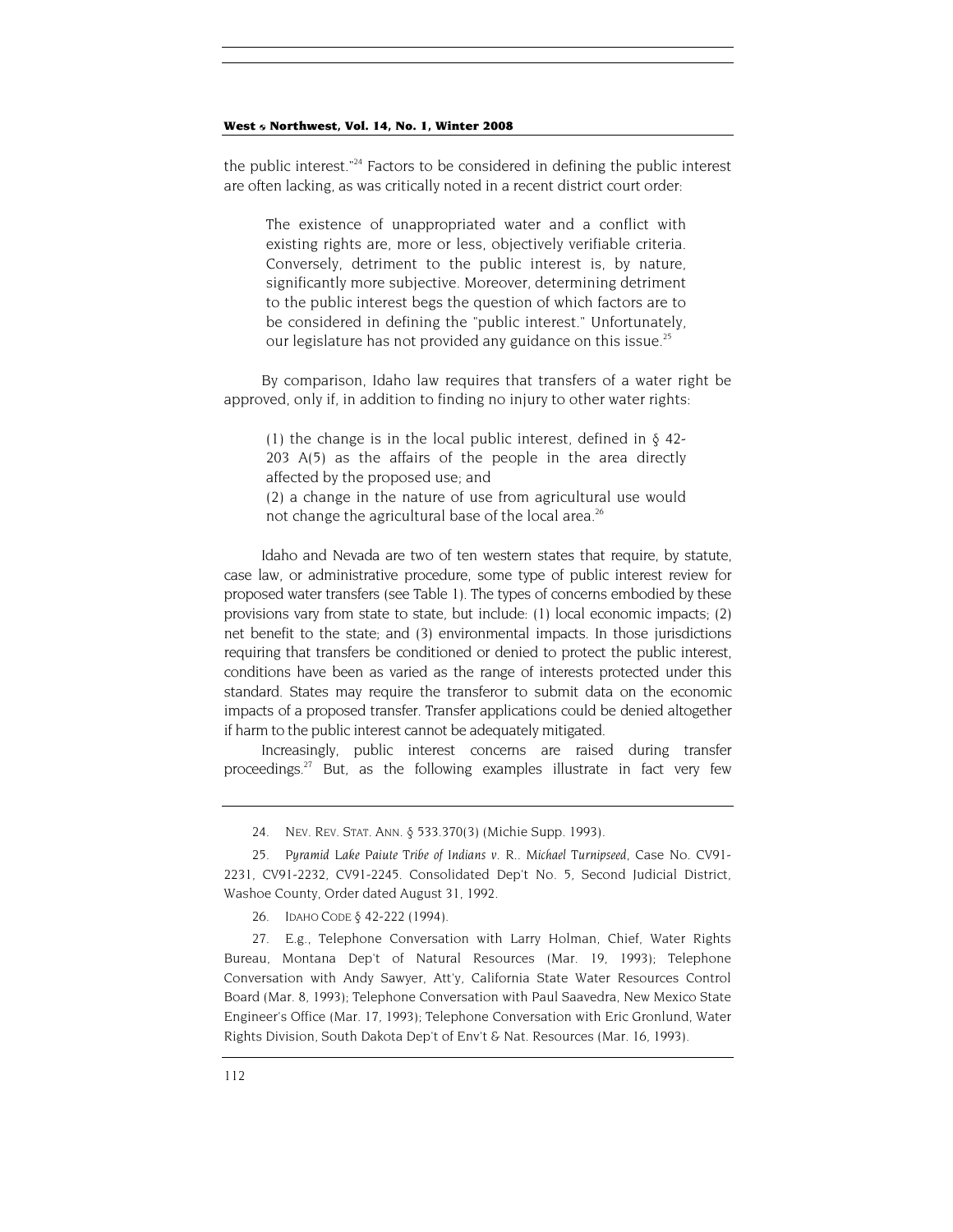agricultural to urban transfers have been conditioned or denied for public interest reasons. Many of the public issues that are raised during transfer proceedings are not expressly incorporated into the final order approving or denying the application. Moreover, some public concerns may be addressed through outside negotiations that do not become a part of the transfer record. In the end, a court or state water administrator may base a decision to deny or condition a proposed transfer on the more traditional "no injury to water rights" standard. To a decisionmaker, the no-injury standard, in applicable, may provide a more legally defensible, and thus less likely to be challenged, foundation for conditional approval or outright denial of a transfer application. Administrative and court decisions to date may not accurately reveal the extent to which public interest factors are considered in agricultural to urban water transfers.

г

| Table 1<br><b>Public Interest Review for Proposed Water Transfers</b> |                                                                                                      |                                                                                                                                                                                                                                                                                                                        |
|-----------------------------------------------------------------------|------------------------------------------------------------------------------------------------------|------------------------------------------------------------------------------------------------------------------------------------------------------------------------------------------------------------------------------------------------------------------------------------------------------------------------|
|                                                                       | <b>Sources</b>                                                                                       | <b>Standard for Review<sup>28</sup></b>                                                                                                                                                                                                                                                                                |
|                                                                       | <b>CA</b> Cal Water Code $\delta$ 386                                                                | does not unreasonable affect fish, wildlife, or<br>other beneficial uses does not unreason-<br>able affect the overall economony of the area                                                                                                                                                                           |
| ID                                                                    | Idaho Code § 42-<br>222(1), -203(A)(5)                                                               | must be in local public interest (defined);<br>change cannot be approved if would signifi-<br>cantly affect the agriculture base of the area                                                                                                                                                                           |
| KS                                                                    | H.B. 2070 (1993)                                                                                     | can't reduce water avilable to meet present of<br>future needs in area, unless net benefit to<br>state/emergency: factors to determine net<br>benefit: current and future use (including<br>instream), economic, health/welfare impacts <sup>29</sup>                                                                  |
|                                                                       | $NB$ Neb. Rev. Stat. §§46-<br>289.46-294                                                             | interbasin and interbasin transfers must be<br>in public interest, but interbasin approved<br>only if net benefit to state and receiving ba-<br>sin greater or equal to adverse impacts to<br>state, basin of origin; relevant factors include<br>net economic, environmental, other ben-<br>efits, any adverse impact |
|                                                                       | NV Nev. Rev. Stat. Ann.<br>88533.370(3)                                                              | cannot be detrimental to public welfare                                                                                                                                                                                                                                                                                |
|                                                                       | NM N.M. Stat. Ann.<br>$§72-12-7(a)$                                                                  | cannot be detrimental to public welfare                                                                                                                                                                                                                                                                                |
|                                                                       | UT Bonham v. Morgan,<br>788 P.2d 500                                                                 | must not prove detrimental to public welfare:<br>if state engineer believes will unreasonably<br>affect current beneficial uses, including public<br>recreation, natural stream environment, must<br>withhold approval pending investigation <sup>30</sup>                                                             |
|                                                                       | <b>WA</b> Rev. Code Wash. Ann.<br>§§90.54.020; 90.02.005;<br>DOE Stand. Oper.<br>Rules PRO-1000, B.3 | must consider several public impacts for new<br>appropriations; AG advised DOE same applies<br>to transfer requets; includes water quality,<br>instream and other environmental impacts; fa-<br>vors regional systems over private; seperate pro-<br>vision requiring maximum benefits to state <sup>31</sup>          |
| WY l                                                                  | Wyo. Stat. §41-3-<br>104(a)(i, ii)                                                                   | must consider all facts pertinent to transfer<br>inclduing economic loss to community,<br>state; extent to which such loss will be off-<br>set by new use; availability of other sources.                                                                                                                              |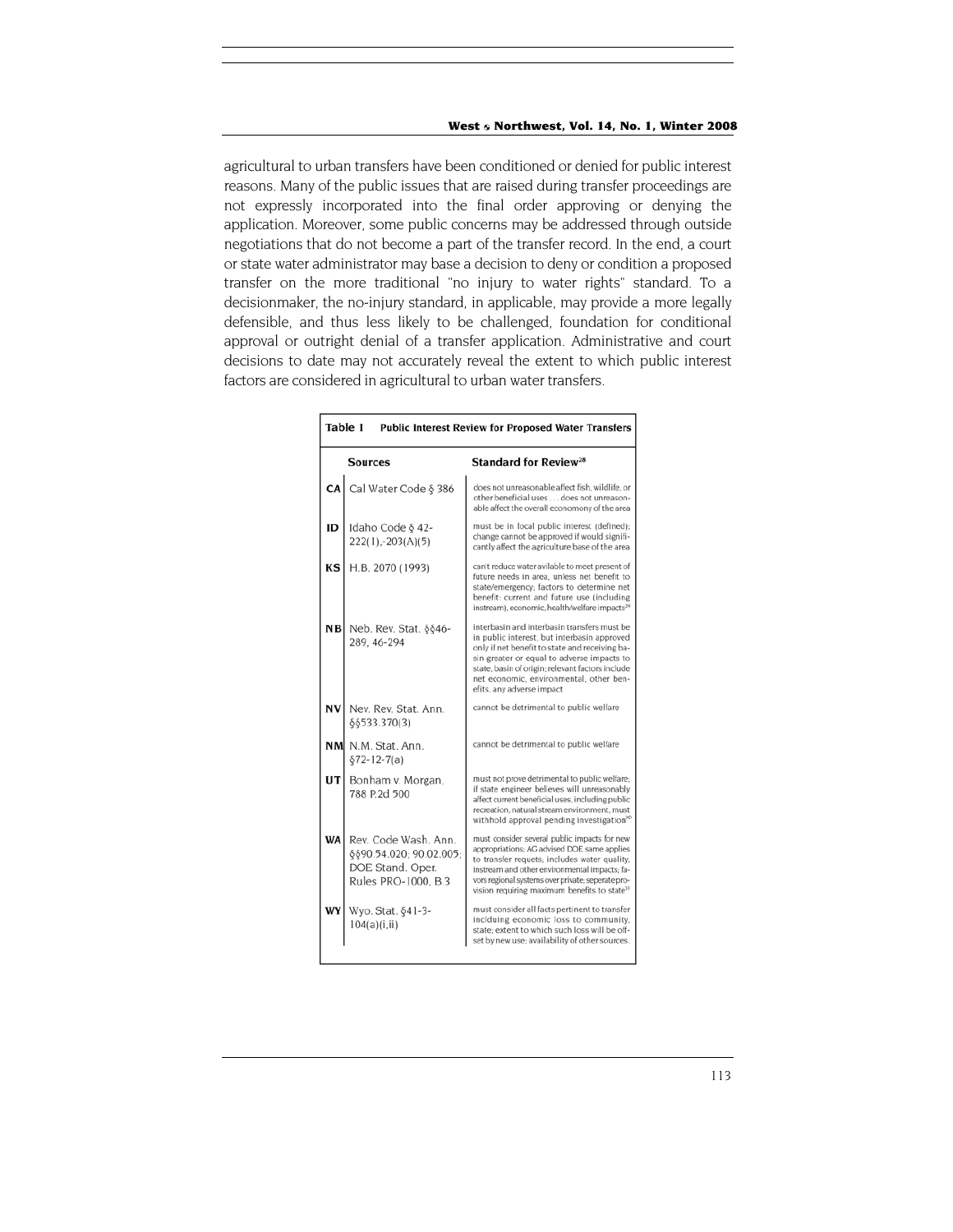#### **1. Pacific Power and Light in Wyoming**

Under a 1973 Wyoming statute, the Wyoming State Board of Control (hereinafter WSBC) must consider, in addition to issues of injury to other water rights, the following:

(1) The economic loss to the community and the state if the use from which the right is transferred is discontinued; (2) The extent to which such economic loss will be offset by the new use;

(3) Whether other sources are available for the new use.<sup>28</sup>

The law may provide authority also for the WSBC's consideration of other factors affecting the public interest.<sup>29</sup> Transfer applicants must provide data on the economic effect of a proposed water transfer, whenever economic impact is a concern. If data is not provided, the application may be denied.<sup>30</sup>

The 12-year history of Pacific Power and Light Company's efforts to make water available for its Dave Johnson Power Plant near Glenrock provides an example of how the WSBC approaches water transfers. In 1980, Pacific Power filed an application to transfer irrigation water rights from the North Platte River, and one of its tributaries near Saratoga, to its power plant, 223 miles downstream. In 1981, the WSBC rejected Pacific Power's transfer application.<sup>31</sup> While the WSBC seemed most disturbed by the great distance the water right was to be moved, denial of the application was based on several reasons, including: (1) the lack of adequate evidence to determine the transfer's impact (including those caused by the generation of electricity for possible out-of-state use) on the economy of Carbon County; and (2) an inadequate showing by Pacific Power that it had considered sources of water supply closer to the power plant.<sup>[32](#page-10-4)</sup>

Eleven years later, Pacific Power was before the Board on a different transfer application, again involving a change of water rights from irrigation use to industrial use and, once again, involving a proposed use at the Dave

<span id="page-10-0"></span>28. WYO. STAT. § 41-3-104(a) (1994).

<span id="page-10-1"></span>29. The statute begins with broad language that requires the WSBC to consider "all facts it believes pertinent to the transfer which may include…" WYO. STAT. § 41-3-104(a) (1977); *see* George A. Gould, *Water Rights Transfers and Third-Party Effects,* 23 LAND & WATER L. REV. 11, 19 (1988); Mark Squillace, *Water Rights Transfers in Wyoming, in* 2 THE WATER TRANSFER PROCESS AS A MANAGEMENT OPTION FOR MEETING CHANGING WATER DEMANDS, chap. 6 at 9 (1990).

<span id="page-10-2"></span>30*. See* Petition of Pacific Power and Light, Docket No. I-80-4-5 (Wyo. Bd. Of Control 1981).

31. Squillace, *supra* note 33, an 9 n.90; *supra* note 32.

<span id="page-10-4"></span><span id="page-10-3"></span>32. Squillace, *supra* note 33, at 9-10. The WSBC is specifically required to consider "[w]hether other sources of water are available for the new use." WYO. STAT. § 41-3-104(iii) (1994).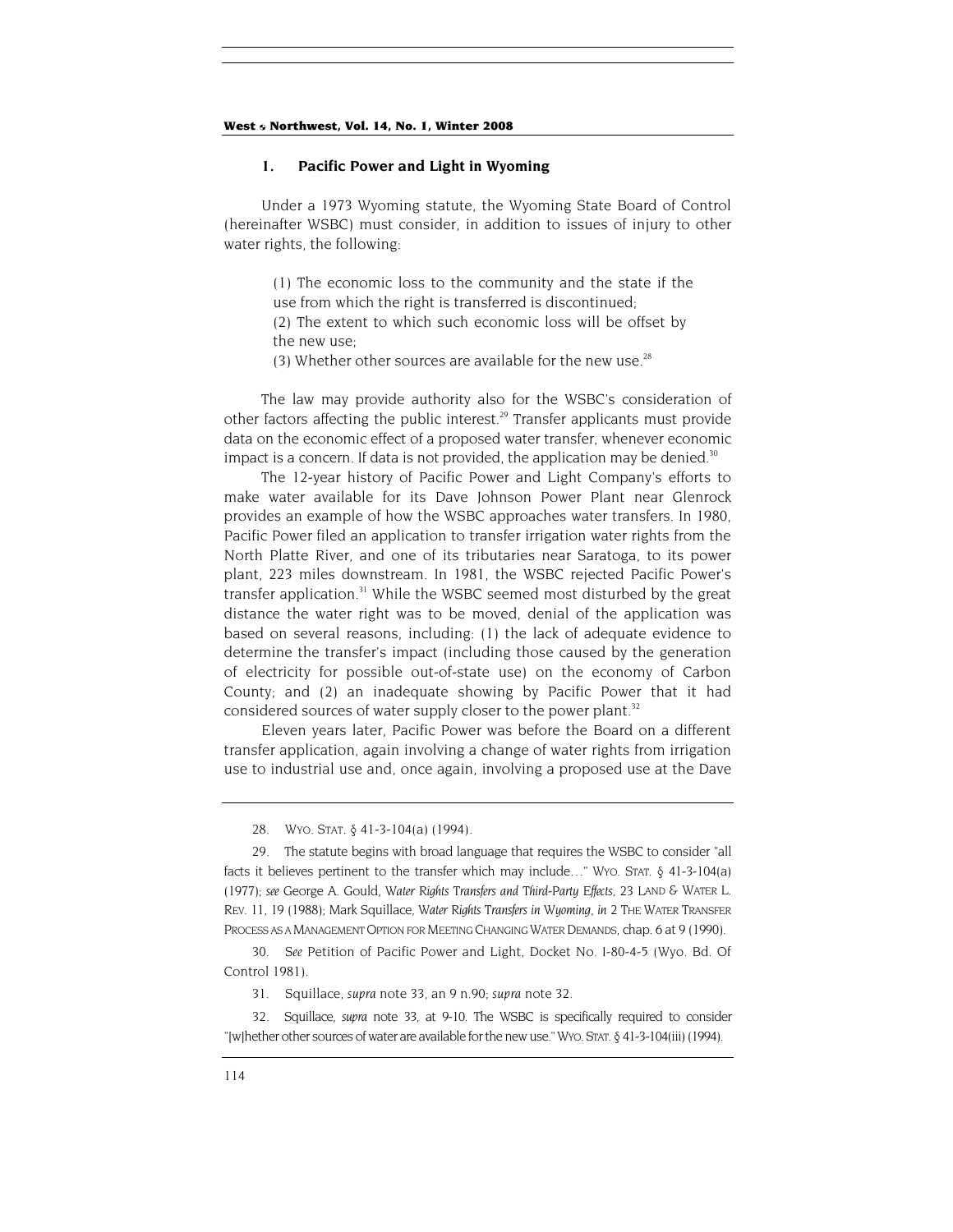Johnson Power Plant. The water rights in this proposal were from the Douglas Canal in Converse County, much closer to the power plant. As proposed, the diversion point would be moved from the canal 10.7 miles upstream to the intake system for the power plant. Notice was sent to all parties diverting water at one of the eight headgates located between the Douglas Canal and the power plant intake, and no one appeared to protest at the public hearings. The applicant submitted an economic evaluation of the transfer, as required by state law. The report concluded "water is significantly more valuable to the area's economy if used for power production at the Dave Johnson Steam Power Plant than in its present agricultural use."<sup>33</sup> Further, the report found that the state would receive an indirect, but no less relevant, financial benefit from the proposed transfer. More coal would b extracted from a nearby mine for use at the power plant, increasing state severance tax revenues.<sup>[34](#page-11-1)</sup>

The WSBC approved the Douglas Canal transfer with little discussion of the economic impacts, merely setting out statutory requirements regarding economic impact and concluding that "[t]he Board in reviewing the testimony given and exhibits submitted determined that the petitioner satisfied this requirement of the change of use statute."<sup>35</sup> Contemporaneous with the Douglas Canal transfer proceeding, Pacific Power submitted a petition for an exchange plan involving the Douglas Canal water rights.<sup>36</sup> The exchange plan, as approved by the State Engineer, considered only injury to other water rights, and was conditioned only to avoid or mitigate such injury.

#### **2. The Sleeper Case and Public Welfare in New Mexico**

A 1985 decision of a district court in New Mexico rejected a water transfer application because of the economic impact the transfer might have on a northern New Mexico community. The applicant, Tierra Grande Corporation, had purchased land and water for the purpose of creating a recreational lake as part of the development of a large ski resort near Enseñada, New Mexico. The new use would have required the retirement of approximately 78 acres of previously irrigated land. An irrigation user organization, the Enseñada Land and Water Association, protested the transfer, claiming that the proposed

<span id="page-11-0"></span><sup>33.</sup> James T. Jacobs & Chris T. Bastian, *Economic Evaluation of Change in Use of a* Portion of the Mortons Incorporated Appropriation, Converse County, Wyoming, CANYON LAND AND LIVESTOCK at 7 (March 1992).

<span id="page-11-1"></span><sup>34</sup>*. Id.*

<span id="page-11-2"></span><sup>35.</sup> Order Record No. 40, at 412 Ρ17 (Wyo. Bd. Of Control 1992). In Wyoming, no other transfer from irrigation to municipal and industrial uses has been denied by the WSBC where the applicant has provided an economic evaluation. Telephone Conversation with Allan Cunningham, Board Analyst, Wyoming State Board of Control (March 19 and May 17, 1993).

<span id="page-11-3"></span><sup>36.</sup> WYO. STAT. § 41-3-106 (Supp. 1994).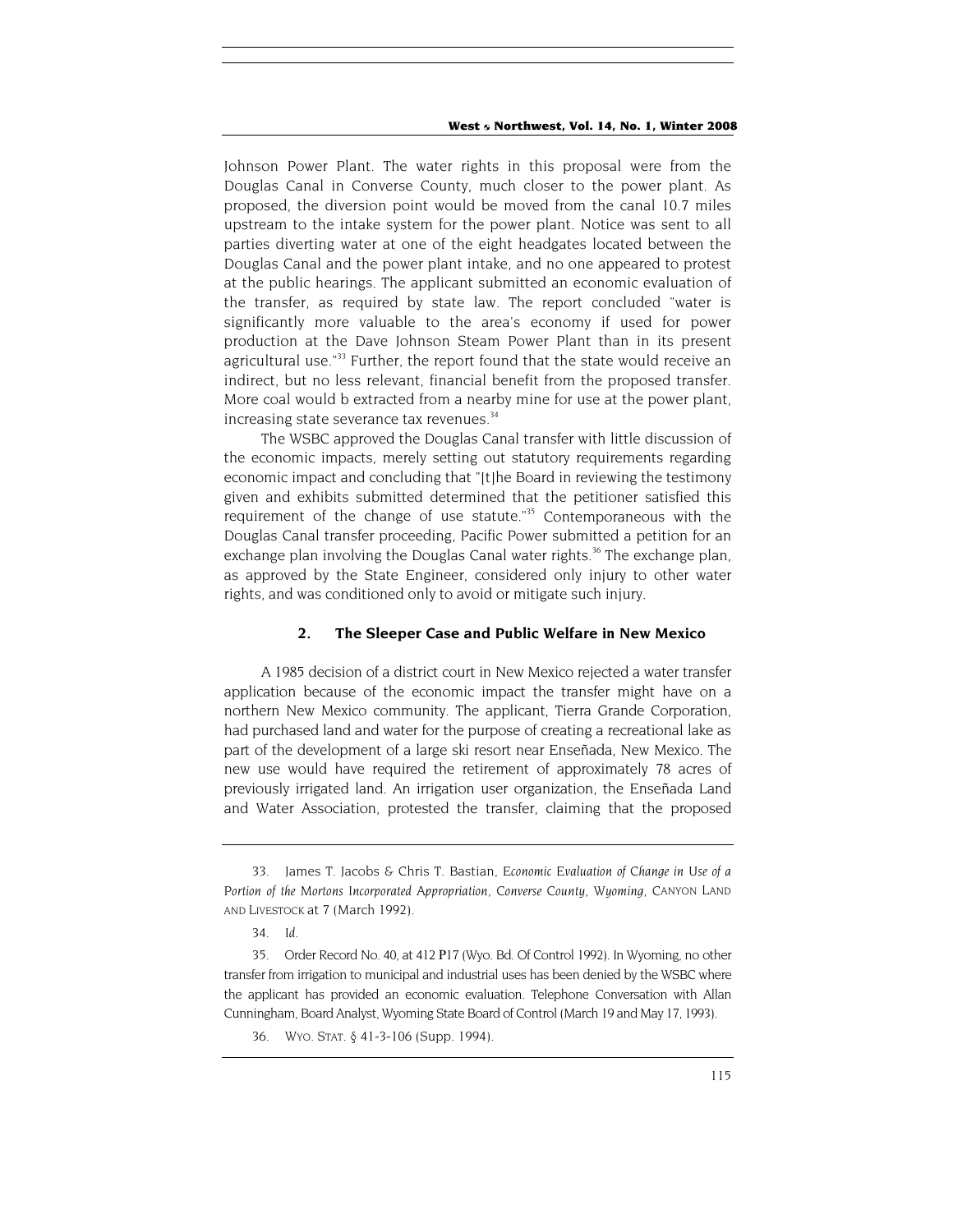transfer would impair existing rights and would be contrary to the public interest. The State Engineer approved the transfer.

In In re Sleeper,<sup>37</sup> the district court focused on the impact the transfer would have on the local community and reversed the State Engineer. The Association had introduced evidence of various community and cultural impacts that would result from the transfer. Further, agricultural lands would be permanently dried up, and the remaining water users along the ditch would be burdened with an increased financial obligation for maintenance. Evidence offered by the applicant attempted to show that the local economy would actually be better off, although it would be changed from one based on agriculture to one based on tourism. The Association countered that the resort economy, while providing some menial jobs, overall would provide little economic benefit to the local residents. The court concluded that the living culture of the northern New Mexico region possessed significant value not expressed in monetary terms, and rejected applicant's assumption that increased economic benefits are better than preserving a cultural identity.

The New Mexico Court of Appeals reversed the decision on the grounds that state water law in effect at the time of the application did not allow the court to consider any public interest factors during a transfer application proceeding.<sup>38</sup> Transfers of water out of agricultural use are subject to the 1985 amendments to New Mexico water law requiring the State Engineer to consider public welfare.<sup>39</sup> In 1992, the State Engineer denied an application to change surface irrigation water rights to groundwater rights for domestic, commercial, and municipal uses.<sup>40</sup> His decision rejects the idea, however, that the state engineer should consider cultural impacts, as was suggested by the district court in the *Sleeper* case:

> Whether a given area is to be preserved for traditional uses, such as agriculture, or converted to new uses such as subdivisions and commercial enterprises is more appropriately decided by local governmental entities charged with land zoning and development activities.<sup>[41](#page-12-4)</sup>

Protection of local communities should be addressed in forums considering level use and economic growth, not in water rights proceedings, in New Mexico.

- <span id="page-12-3"></span>40. Public welfare considerations are raised as a basis for the decision.
- <span id="page-12-4"></span>41. 760 P.2d 789; *See supra* note 42.

<span id="page-12-0"></span><sup>37. 760</sup> P.2d 787 (N.M. 1988).

<sup>38.</sup> N.M. STAT. ANN § 72-5-7 (Michie 1978).

<span id="page-12-2"></span><span id="page-12-1"></span><sup>39.</sup> In 1985, New Mexico amended its laws, requiring the State Engineer to consider public welfare in water rights transfer proceedings. 1985 N.M. Laws, Ch. 201 § 4 (amending N.M. STAT. ANN. § 72-5-7). *See* Timothy DeYoung, *Protecting New Mexico's Instream Flows,* INSTREAM FLOW PROTECTION IN THE WEST (rev. ed. 1993).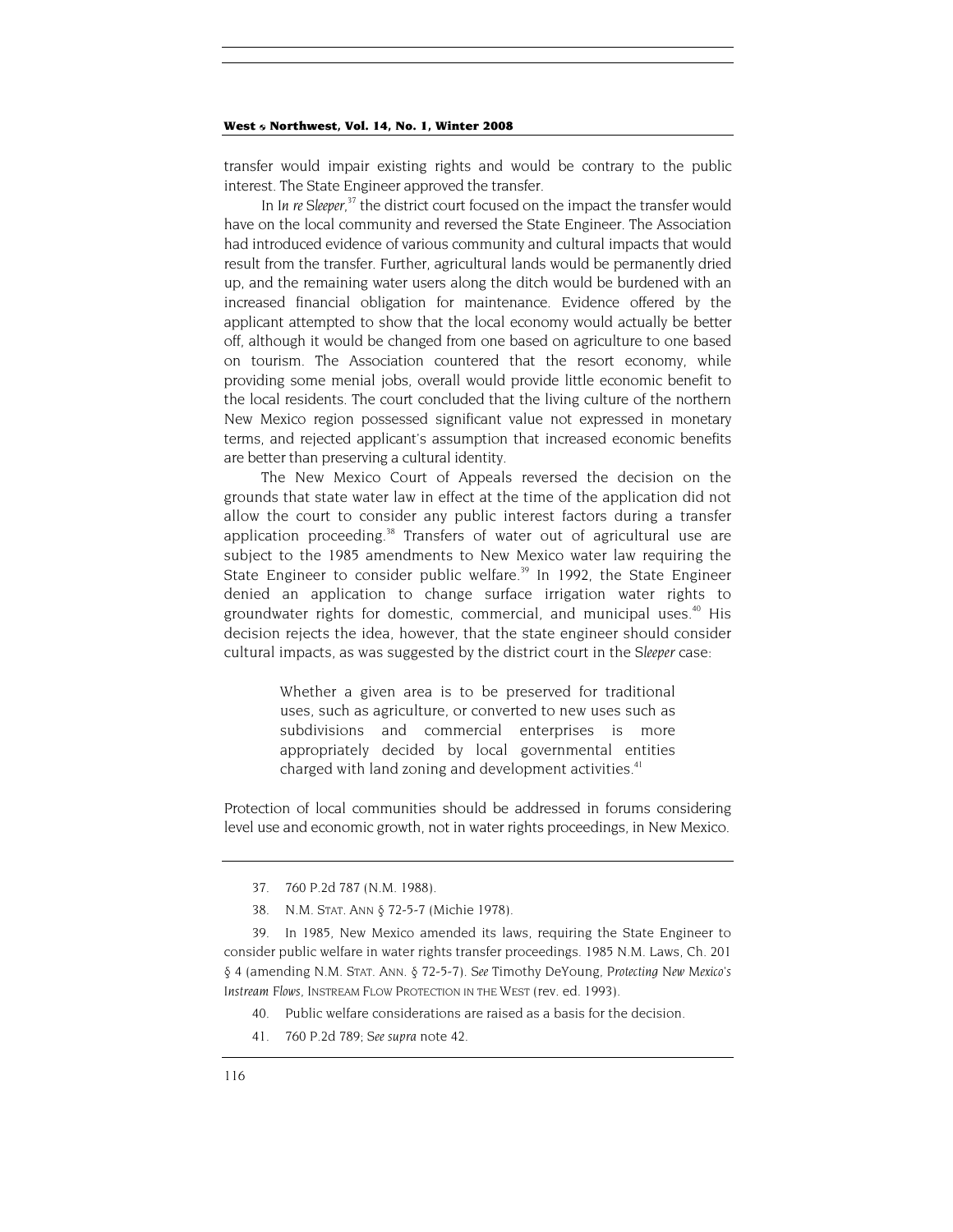#### **3. Honey Lake Valley in Nevada**

In 1992, the Nevada State Engineer considered a set of applications to change the point of diversion and place of use of agricultural groundwater rights intended to provide water for urban use. The ultimate plan of the applicant, pursued in separate stages, was to consolidate groundwater rights in Honey Lake Valley Basin and export the water 35 miles for municipal use in the rapidlygrowing Reno-Sparks metropolitan area.<sup>42</sup> Numerous parties filed protests to the change applications, claiming injury to water rights and impairment of water quality among other things. The water quality concern was based on the high salinity levels of the Honey Lake Basin water.<sup>43</sup> Finding that the "Nevada Legislature has not offered any guidance on this issue,"<sup>44</sup> and that public interest is a matter within the State Engineer's discretion, the State Engineer looked to "public interest considerations. . .found throughout" Nevada water laws.<sup>45</sup> Among these are the "policy of the state to encourage efficient and non-wasteful use of these limited supplies," the prohibition of the "pollution and contamination of underground water," the recognition of "the use of water for wildlife, including the establishment and maintenance of wetlands and fisheries," and the declaration that recreation is a beneficial use of the state's waters.<sup>46</sup> Considering these and other statutory statements, the State Engineer concluded that the "[l]egislature had provided substantial guidance as to what it determines to be in the public interest.["47](#page-13-5) Thirteen "principles" are set out that "should serve as guidelines in determination of what constitutes 'the public interest.'"[48](#page-13-6) Most of the principles reflect traditional considerations—for example, that the proposed use be beneficial and that the applicant demonstrate the economic ability to complete the project. In general, the principles are directed towards promoting the beneficial use of water, protecting declining water tables, ensuring water for financially stable development, and avoiding speculation and waste.

Applying these principles to the Honey Lake Valley transfer proposal, the State Engineer approved the transfer. He noted the high demand for water yet virtual lack of available surface supplies in the Reno-Sparks are

<span id="page-13-0"></span><sup>42</sup>*. See Pyramid Lake Paiute Tribe of Indians vs. R. Michael Turnipseed,* Case No. CV91-2231, -2232 and -2245, Consolidated Dep't No. 5, Order Reversing State Engineer Ruling Nos. 3786 and 3787 (Aug. 31, 1992).

<span id="page-13-1"></span><sup>43.</sup> In re Ruling No. 3787A, Supplemental Ruling on Remand, *in re* Applications 53407 et al., at 17-18 (Nevada State Engineer Oct. 9, 1992). The State Engineer's Supplemental Order on Remand was affirmed by the District Court September 27, 1993.

<span id="page-13-2"></span><sup>44</sup>*. Id.* at 9.

<span id="page-13-3"></span><sup>45</sup>*. Id.*

<span id="page-13-4"></span><sup>46</sup>*. Id.* at 10.

<span id="page-13-5"></span><sup>47</sup>*. Id.* at 11.

<span id="page-13-6"></span><sup>48</sup>*. Id.* at 11-13.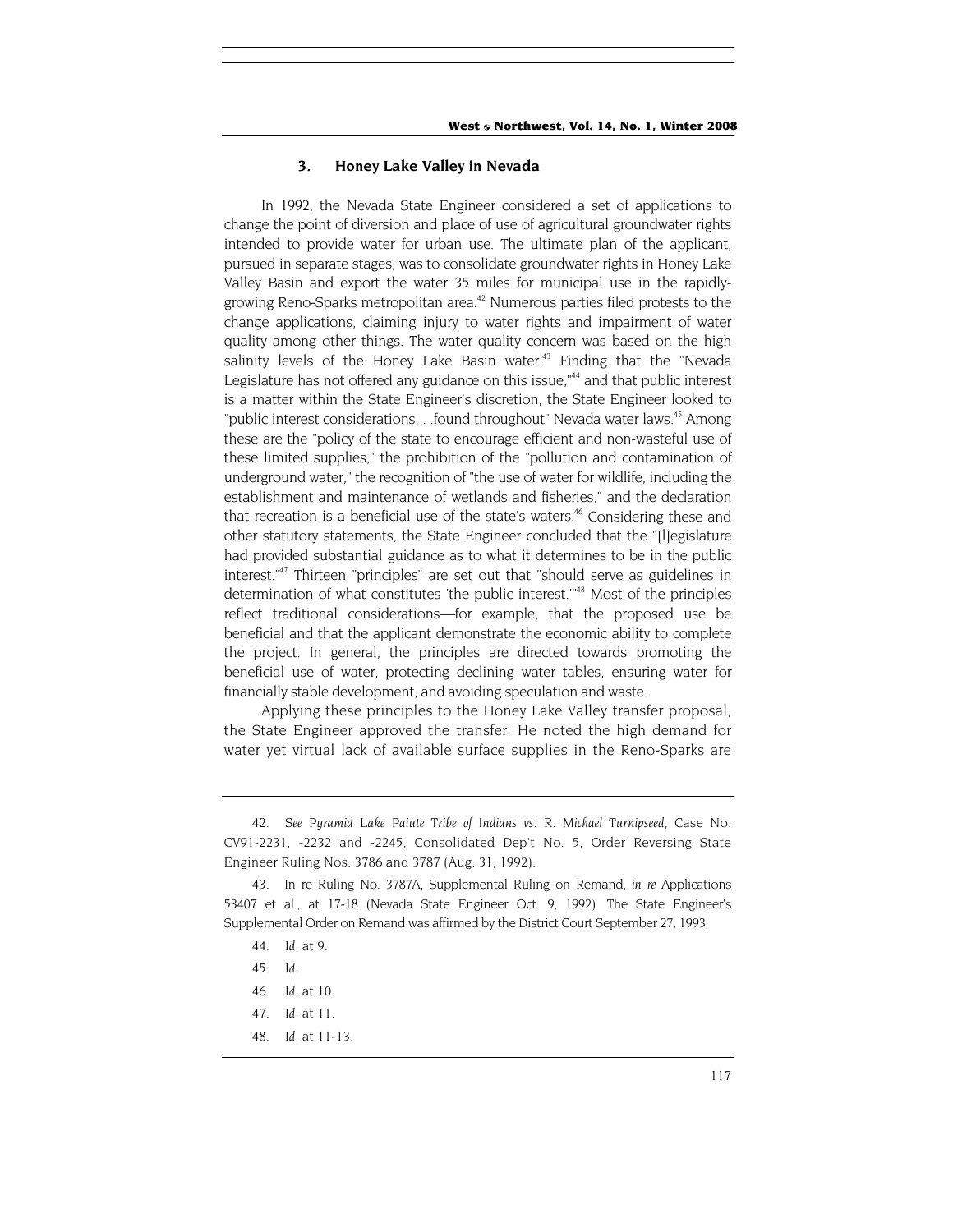and concluded "it is in the public interest to facilitate augmentation of the Reno-Sparks water supply as well as to augment the supply in some of the valleys north of Reno-Sparks that have declining water tables so long as the other public interest values are not compromised or can be mitigated.<sup>49</sup>

While the State Engineer noted that "it would threaten to prove detrimental to the public interest to allow the water to be used in such a manner as to violate any water quality or discharge standards of water discharging into the Truckee River or to further impair any threatened or endangered species," he did not find evidence of such impacts from the proposed transfer.<sup>50</sup> In other words, such factors are relevant though apparently not dispositive in this case.

As the foregoing examples illustrate, many western states provide some mechanism whereby potential impacts from water transfers can be considered and, in some cases, mitigated. In contrast to the traditional no-injury standard, however, these types of considerations are often subjective, guided by few or no standards, and may be time consuming to identify and evaluate. For these reasons and others, many state water administrators and judges remain hesitant to base water transfer decisions on public welfare considerations.

#### **C. Comprehensive Administrative Review**

Still another strategy, employed by a few western states, is to subject water transfers to a comprehensive administrative review. The examples of Kansas and California are presented here.

The Kansas provisions, initially adopted in 1983 and amended in 1993, set out several requirements that must be met before a transfer application may be approved. Generally, the Kansas Chief Engineer must ascertain whether the benefits to the state from the transfer outweigh the benefits to the state if the transfer is *not* approved. No transfer may be approved unless the transfer applicant has adopted and implemented (for at least 12 months) conservation measures consistent with the guidelines established by the Kansas Water Office. Applicants providing a public water supply must also have implemented a rate structure determined to be effective in encouraging the efficient use of water. $51$ 

While the conservation requirements are an important tool for encouraging the efficient use of water, the "benefits to the state" analysis, as explained in the statute, contains broad language mandating a comprehensive review that includes, but is not limited to, the effectiveness of conservation measures. In

<span id="page-14-0"></span><sup>49</sup>*. Id.* at 14.

<span id="page-14-1"></span><sup>50</sup>*. Id.* at 20. The ruling requires that a monitoring plan be implemented to, among other matters, determine water quality changes. *Id.* at 21.

<span id="page-14-2"></span><sup>51. 1993</sup> Kan. Sess. Laws. Ch. 219.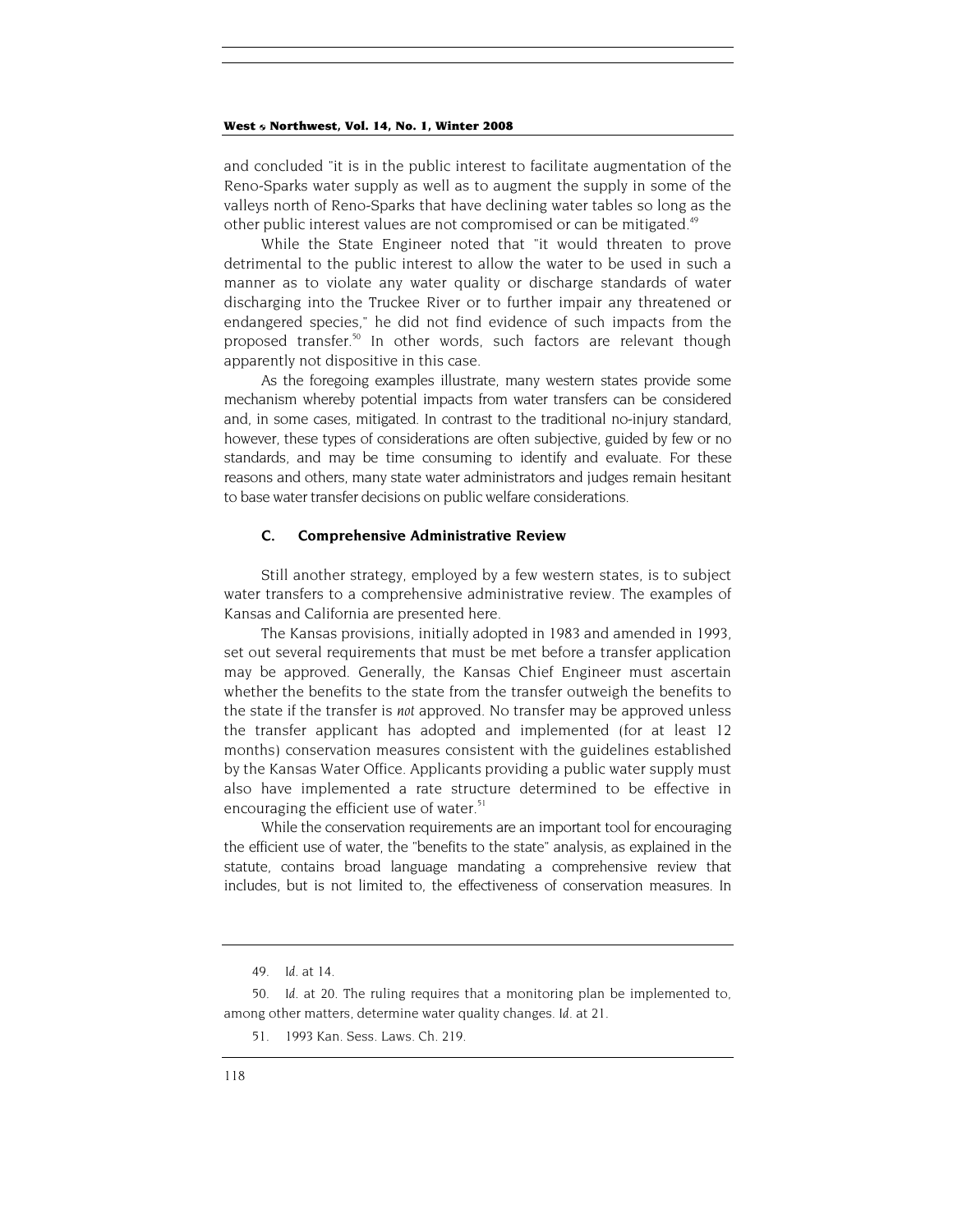weighing the benefits to the state, the water administrator must consider all relevant matters, including:

- any current beneficial use being made of the water;
- any reasonably foreseeable future beneficial use of the water;
- the economic, environmental, public health and welfare and other impacts of approving or denying the transfer;
- alternative sources of water available to the applicant and present or future users for any beneficial use;
- whether the applicant has taken all appropriate measures to preserve the quality and remediate any contamination of water currently available for use;
- the proposed plan of design, construction and operation of works or facilities used in conjunction with carrying the water from the point of diversion;
- the effectiveness of conservation plans and practices adopted and implemented by the applicant and any other entities to be supplied water by the applicant;
- the conservation plans and practices adopted and implemented by any persons protesting or potentially affected by the proposed transfer; and
- applicable management program, standards, policies and rules and regulations of a groundwater management district.

This new law has yet to be tested. At a minimum, transfer applications in Kansas may be more costly for the applicant, and may take a longer period of time for resolution. At the same time, the final decision will reflect broadbased regard for the potential impacts from the transfer.

California law, which applies the same criteria to transfers as govern new appropriations, requires a similar comparison of both present and proposed water uses as well as consideration of alternative supplies. The SWRCB must, at the request of any party or on its own motion, "identify and evaluate the benefits and detriments, including but not limited to economic and environmental factors, of the present and prospective uses of the water involved and alternative means of satisfying or protecting such uses."<sup>52</sup> In a draft guide to water transfers produced by the Department of Water Resources in 1989 and not yet finalized, the potential effects of water transfers, which "must be fully and carefully considered," include environmental and social consequences, include the following: water quality and energy resources (e.g. decreases in power generation or demand); compliance with environmental laws and regulations, such as the California Environmental Quality Act; effects on groundwater supplies; and economic and financial considerations, such as loss of jobs or income or a reduction in property values.<sup>53</sup>

<sup>52.</sup> CAL. WATER CODE § 1058 (West 1971); CAL. CODE REGS. tit. 23, § 756 (1987).

<span id="page-15-1"></span><span id="page-15-0"></span><sup>53.</sup> CALIFORNIA DEP'T OF WATER RESOURCES, A GUIDE YO WATER TRANSFERS IN CALIFORNIA, (Draft 1989).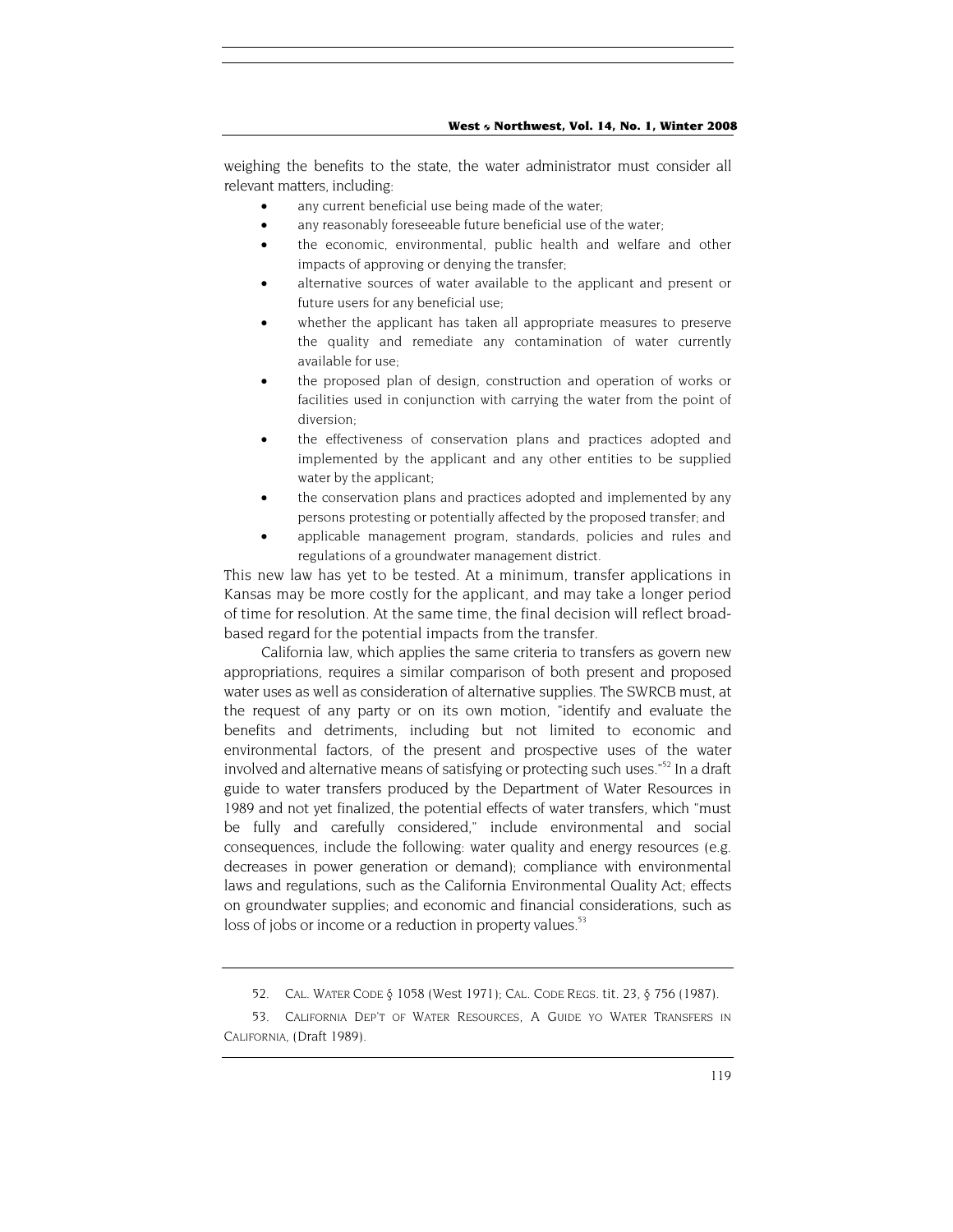Both California and Kansas have taken a comprehensive, "big picture" view of water transfers. With some provisions, like those addressing conservation practices, these states are evaluating whether the transfer applicant in fact *needs* the water requested. With others, the provisions instead assume the water is needed, and focus on whether the social, economic and environmental consequences on balance are acceptable, considering the welfare of the state as a whole.

While states like Kansas are attempting to encourage water conservation in the context of water transfers, other states are moving to directly mandate more efficient use of water.

#### **III. Agricultural Water Use Efficiency**

Most agricultural water uses were established long ago. In some cases these uses involve a larger diversion or withdrawal of water than may be necessary to obtain good crop yields. There is a growing recognition among western states that water resources must be available for a broad and expanding set of uses. Irrigation accounts for about 90 percent of western water consumption and 80 percent of all withdrawals from streams and aquifers. More efficient use of irrigation water could reduce this major source of demand. Under western water law, established water rights must be based on beneficial use, which incorporates the notion that the use must be reasonable and without waste. These concepts—"reasonable use" and "waste"—traditionally are measured by local custom and practice. A use is reasonable, and therefore not wasteful, if the method and quantity of use follows local custom. But, in many areas of the West, highly inefficient irrigation practices have been sanctioned and perpetuated under this standard. Some states are now reconsidering their laissez faire approach to water use practices.<sup>54</sup>

Waste can be defined as any amount of water diverted or withdrawn from a source in excess of the minimum quantity that can be delivered to the field and used to produce maximum expected crop yields.<sup>55</sup> Some of the "excess" diversions return to the stream system as return flows. In many

<span id="page-16-0"></span><sup>54</sup>*. See* Steven J. Shupe, *Wasted Water: The Problems and Promise of Improving Efficiency Under Colorado Water Law,* TRADITION, INNOVATION AND CONFLICT: PERSPECTIVES ON COLORADO WATER LAW 73, 75 (Lawrence J. MacDonnell ed., 1986); Steven J. Shupe, *Waste in Western Water Law: A Blueprint for Change, 61* OR. L. REV. 483, 489 (1982).

<span id="page-16-1"></span>In defining waste, consideration must be given to the amount of water that will produce the maximum *physical* yield of crops. Application of water to crops beyond this amount causes productivity to decrease. The optimum *economic* yield incorporates such additional factors as the farmer's cost for water, supplies and services as well as the price he can expect to receive for the crop produced. At a minimum, any amount of water applied in excess of what is needed for the maximum physical yield of the crop is clearly waste, and consideration of economic factors is likely to further reduce the "optimum":" amount of water to be diverted or withdrawn.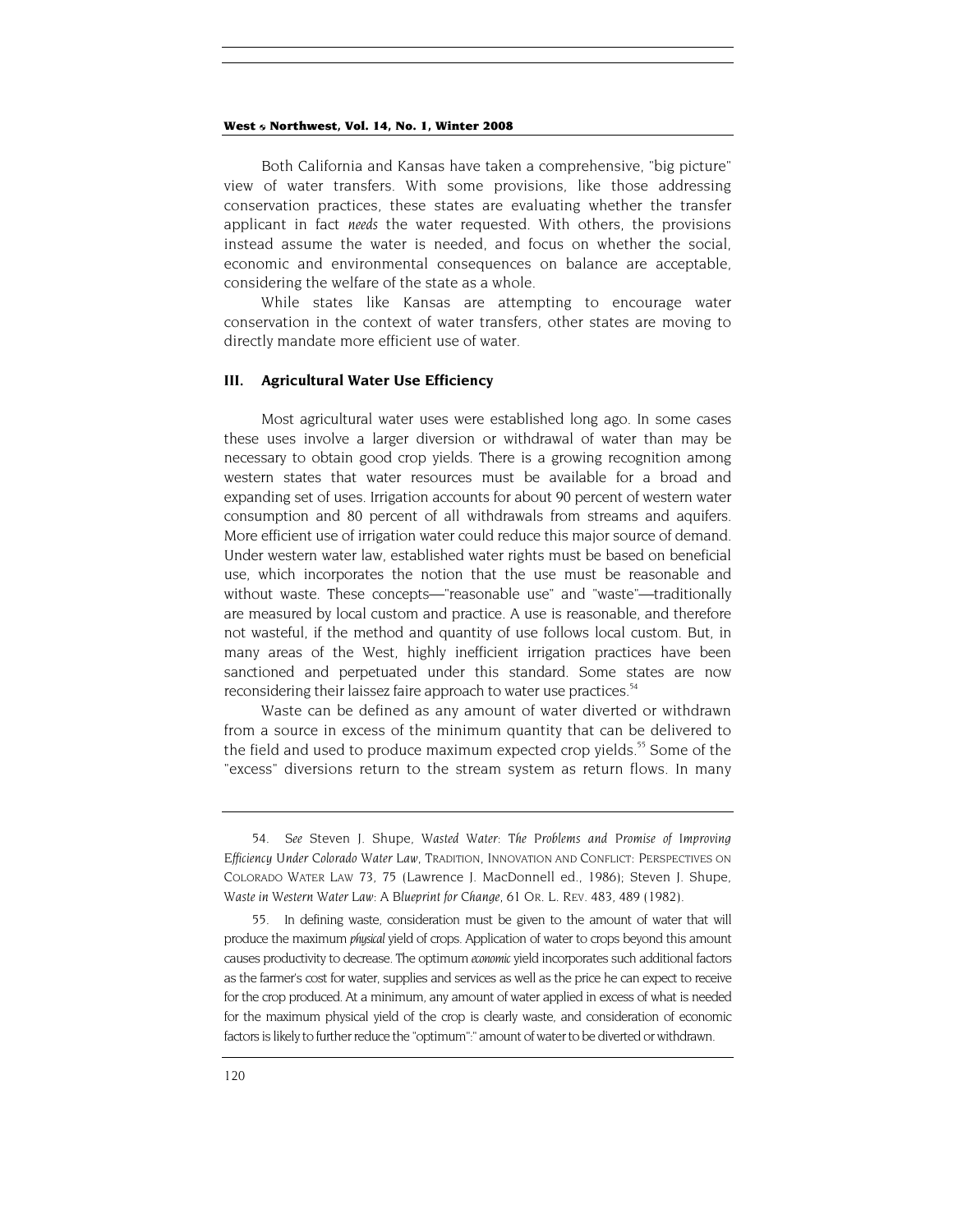locations in the West, these return flows are relied upon by downstream irrigators, and the additional water applied to the lands may be valuable in flushing harmful salts from the soils. It may be possible to require that at least some portion of the return flows never be diverted. In many cases, however, this would necessitate improvements in diversion and delivery systems—perhaps at considerable expense.

Another part of the excess may be consumptively lost to the system through evaporation, transpiration, and deep percolation. This water appears to be a good candidate for regulatory control. Yet such water may be the source of phreatophytes and wetlands providing valuable habitat. Legal, policy, and technical questions remain but, nevertheless, states are beginning to revisit assumptions about existing water rights. In some cases, states are adopting programs and requirements to reduce agricultural water requirements, thereby making water available for other uses.

States have taken different approaches to accomplish such a reduction in agricultural water use. Laws and programs that provide voluntary incentives to encourage users to reduce their water use are described in the next section of this paper. This section focuses on state laws and programs that, in effect, *require* a reduction in agricultural use. These types of laws and programs generally impose a penalty, in terms of money or water, for failure to reduce use. For example, states may establish a duty of water for irrigation based on assumptions regarding efficient use of water. Any portion of water rights held by the user over this duty would be subject to possible loss or forfeiture. Arizona has taken this type of approach in managing its groundwater. In California, state law definitions of waste and beneficial use, and enforcement of these provisions, have forced some irrigation organizations to seek improvements leading to more efficient use of water. Oregon is considering adopting a duty of water for agricultural use, which would likely also require reductions of agricultural water use in at least some areas of the state.

Supporters of a regulatory approach to promote water conservation believe most water users will not change historical practices, or invest in system improvements, unless mandated by law. Additionally, supporters argue, efficiency requirements can provide irrigation organizations with the justification they need, legally or politically, to make efficiency types of improvements. The following examples describe several of the regulatory approaches taken today by western states for the purpose of reducing agricultural water use.

#### **A. Reasonable Use in California**

Both California statutory law and the state's constitution prohibit waste and unreasonable use of water.<sup>56</sup> The concept of reasonable use is not defined by statute, and court cases have indicated that whether or not a use

<span id="page-17-0"></span><sup>56.</sup> CAL. CONST. Art. X, § 2; CAL. WATER CODE § 100 (West 1971).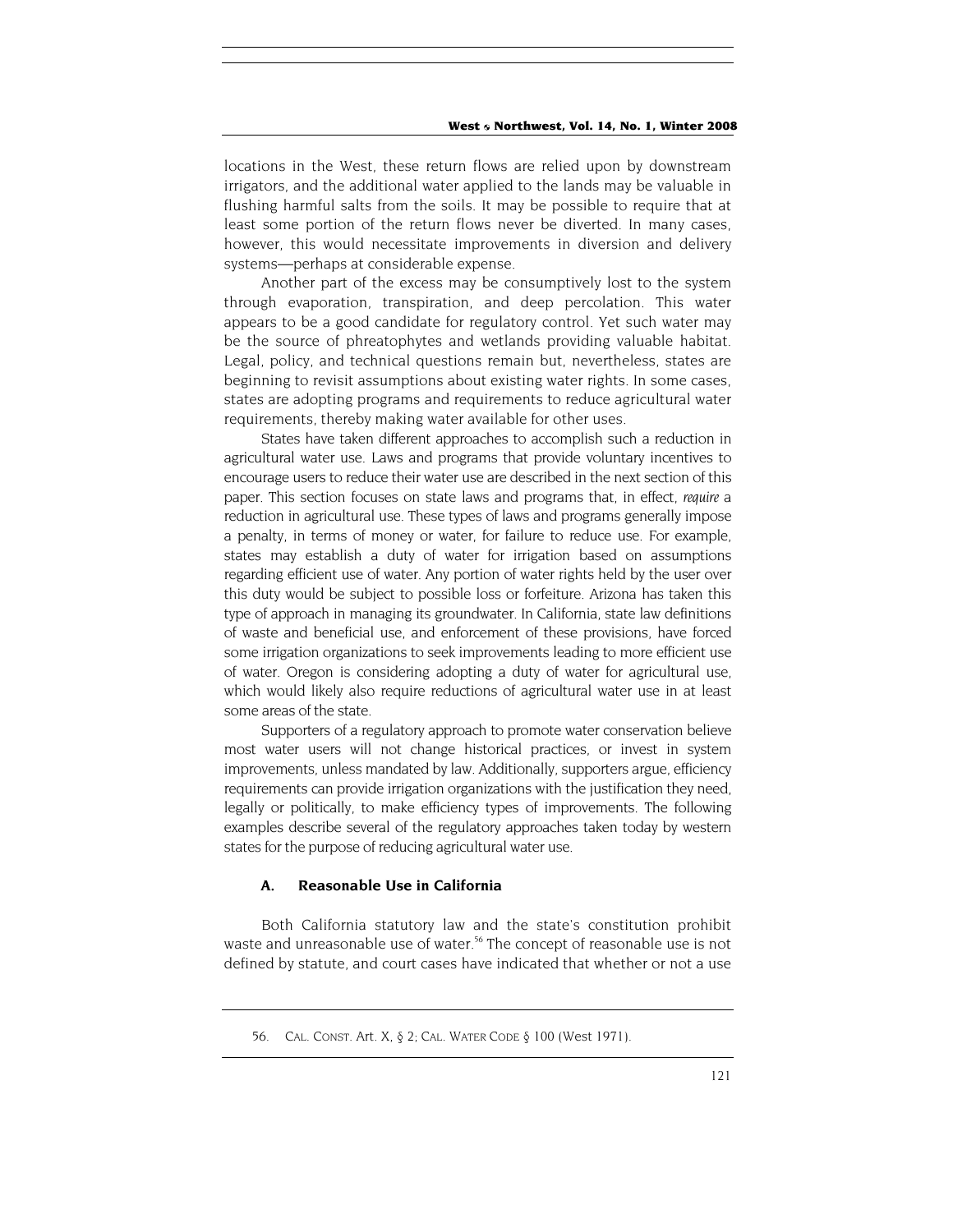is reasonable depends on the facts of a particular case.<sup>57</sup> These situational facts, however, must be considered in light of statewide concerns, including the increasing need to conserve water.<sup>58</sup>

California law also imposes an affirmative duty on the Department of Water Resources [hereinafter DWR] to prevent misuse of water, and sets out a procedure for investigating misuse and for notifying the water provider of findings under this process:

> The [DWR] and [the SWRCB] shall take all appropriate proceedings or actions. . .to prevent waste, unreasonable use, unreasonable method of use, or unreasonable method of diversion of water in this state.<sup>[59](#page-18-2)</sup>

Any party can submit complaints to the SWRCB pursuant to DWR regulations establishing a procedure for investigating allegations of misuse of water.<sup>60</sup> Downstream water users may have an interest in pursuing this avenue because under California law, water that is wasted or unreasonably used is considered unappropriated and subject to appropriation by others.<sup>61</sup> Parties who claim to be impacted by the alleged misuse of water can obtain relief if the Board orders the water provider to prevent or terminate the misuse, and these orders are subject to enforcement procedures.<sup>62</sup>

Finally, California courts have ruled that a water user may be required to spend a reasonable amount of money for improvements, or to endure some amount of inconvenience, for the overriding public policy of preventing waste and unreasonable use of, and maximizing the beneficial use of the state's water resources.<sup>63</sup> The following examples, involving the Imperial Irrigation District, the El Dorado Irrigation District and the Yuba County Water Agency, illustrate how these requirements have been implemented.

<span id="page-18-0"></span>57. Memorandum from V. Dong, SWRCB, to Files 262.0(09-18-27); A-22782; A-24240; A-28255 (Nov. 19, 1991) [hereinafter V.Dong Memorandum]; *Tulare irrigation Dist. V. Lindsay-Strathmore Irrigation Dist.,* 3 Cal. 2d 489 (1935).

<span id="page-18-1"></span>58*. Joslin v. Marin Mun. Water Dist.,* 67 Cal.2d 132 (1967); *Environmental Defense Fund, Inc. v. East Bay Mun. Util. Dist.,* 26 Cal. 3d 183 (1980).

<span id="page-18-2"></span>59. CAL. WATER CODE § 275 (West Supp. 1993).

<span id="page-18-3"></span>60. CAL. CODE REGS. Tit. 23, § 4000; Misuse of Water by Imperial Irrigation Dist., Decision 1600, at 20 (Cal St. Water Resources Control Bd. June 21, 1984) [hereinafter Decision 1600].

<span id="page-18-4"></span>61. CAL. WATER CODE §§ 1202, 1225 (West 1971 & Supp. 1994).

<span id="page-18-5"></span>62. Decision 1600, *supra* note 64, at 4.

<span id="page-18-6"></span>63*. People ex. Rel. State Water Resources Control Bd. V. Forni, 54* Cal. App. 3d 743, 751-52 (1976); V. Dong Memorandum, *supra* note 61, at 18.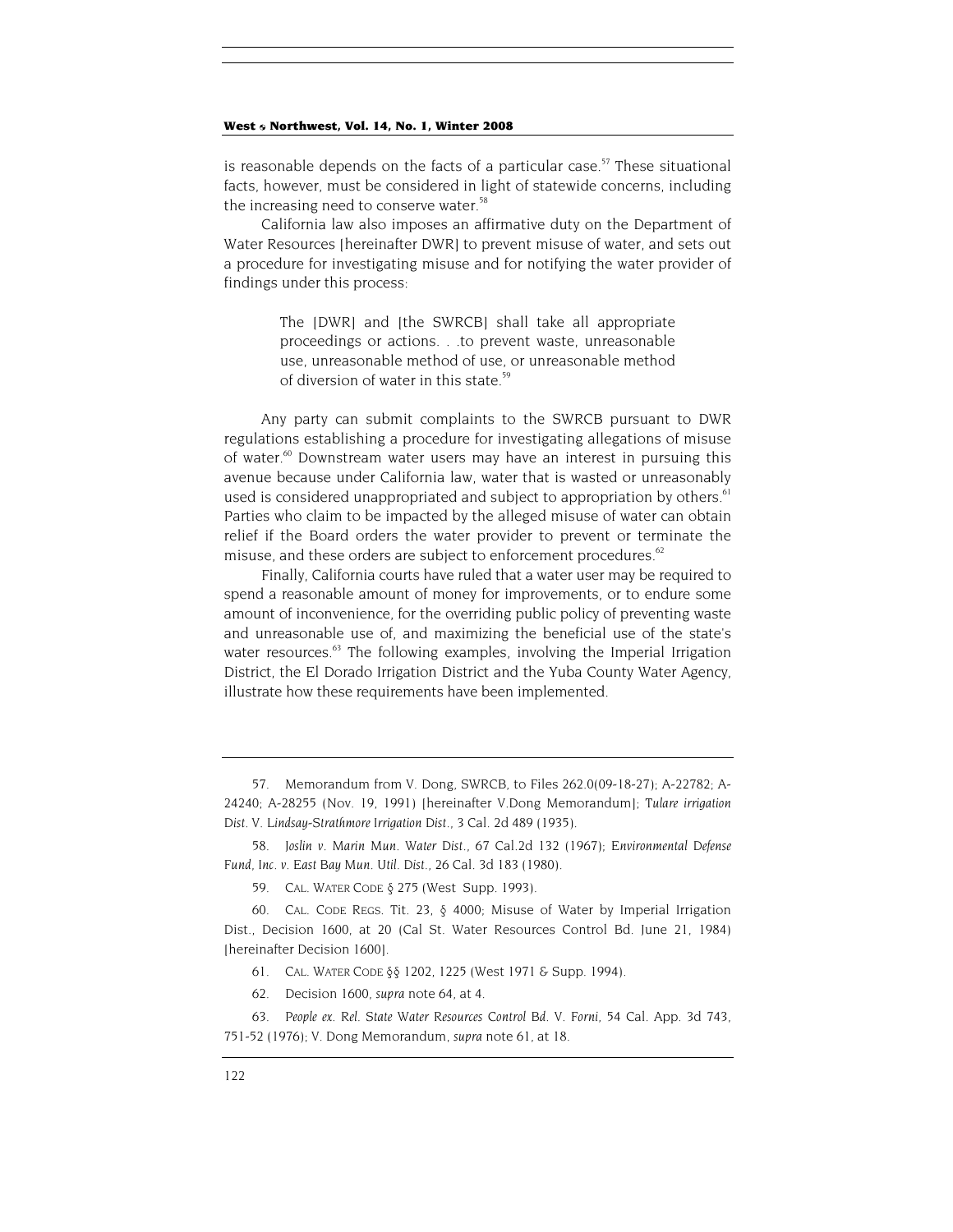#### **1. Imperial Irrigation District**

The Imperial Irrigation District [hereinafter IID] provides irrigation water to about 460,000 acres within a service area encompassing over one million acres in Imperial County, California, and stretching from the south side of the Salton Sea to the Mexican border. In addition to irrigation water, used primarily to grow alfalfa, wheat, cotton, sugar beets and lettuce, IID serves municipal, industrial and domestic users in the Imperial Valley. The sole source for IID's water supply is the Colorado River, diverted at Imperial Dam and carried by gravity flow along 1,760 miles of conveyance and distribution facilities. In addition, IID collects irrigation return flows through a network of drainage canals that drain into the New and Alamo Rivers and then into the Salton Sea.<sup>64</sup>

IID's Colorado River diversions averaged 2,855,000 acre feet annually between 1965 and 1980. An estimated 1,036,446, or over one-third of the diverted amount, entered the Salton Sea as irrigation return flows. These return flows accounted for about 71 percent of all water entering the Salton Sea during this time. Water entering the Salton Sea is not available for subsequent beneficial use. Consumptive use within IID, identified as the amount of water lost to crop evapotranspiration, averages about 1,700,000 acre feet annually, or approximately 66 percent of the water delivered to farmers. The balance of water carried through the system, about 34 percent of the amount diverted from the Colorado River, is attributed to tailwater, leachwater, and canal spills.<sup>[65](#page-19-1)</sup>

Prompted by a 1980 petition filed by a farmer owning land adjacent to the Salton Sea, the DWR investigated IID's water storage, delivery and use practices. The farmer claimed that excessive amounts of Colorado River water were reaching the Salton Sea and flooding the farmer's adjacent land, as a result of IID's wasteful and unreasonable operational practices. The SWRCB, following hearings, concluded that IID's failure to implement practical, available measures to reduce losses of water was unreasonable and constituted a misuse of water under the state's constitution.<sup>66</sup>

After losing its appeal of this SWRCB decision, IID was ordered by the SWRCB to develop, within about four months, "a specific written plan of implementation containing a definite schedule for implementing additional water conservation measures" sufficient to conserve a minimum of 100,000 acre feet of water annually by January 1,  $1994$ .<sup>67</sup> Facing the possible forfeiture of its water rights, IID entered an agreement with the Metropolitan

<span id="page-19-3"></span>67. Order to Submit Plan Implementation Schedule for Water Conservation Measures, Order WR 88-20, at 44 (Cal. St. Water Resources Bd. Sept. 7, 1988).

<span id="page-19-0"></span><sup>64.</sup> Decision 1600, *supra* note 64, at 24.

<span id="page-19-1"></span><sup>65</sup>*. Id.*

<span id="page-19-2"></span><sup>66.</sup> Brian E. Gray, *Water Transfers in California: 1981-1989, 2* THE WATER TRANSFER PROCESS AS A MANAGEMENT OPTION FOR MEETING CHANGING WATER DEMANDS, chap. 2, at 34-35 (1990).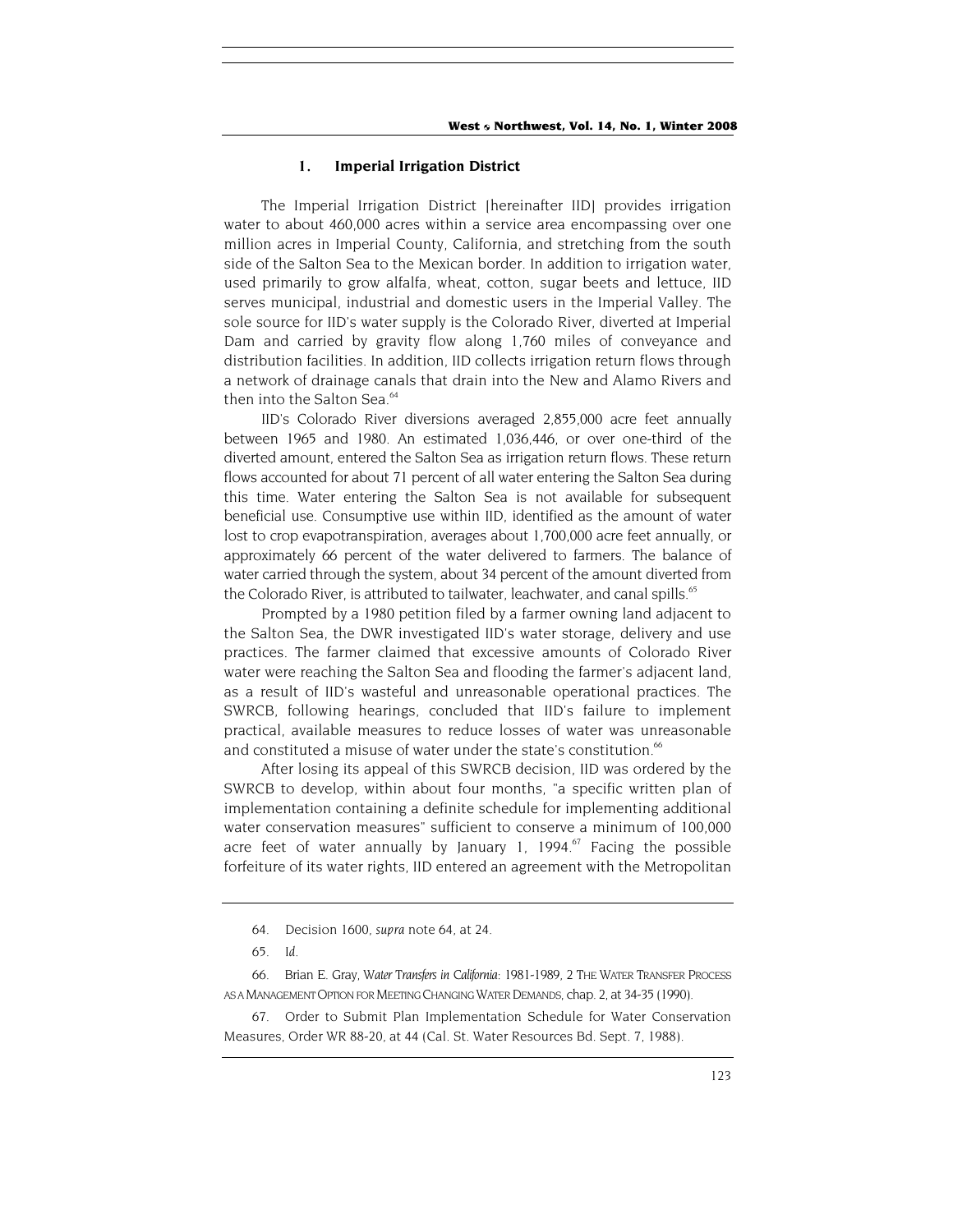Water District of Southern California [hereinafter MWD] just days before the deadline for submitting a written conservation plan. MWD agreed to fund system improvements in the IID system, and IID agreed to transfer the saved water to MWD. While IID was pressured into the agreement with MWD, IID was also permitted to transfer water saved by improvements even though the Board had determined that such water was being wasted.<sup>[68](#page-20-0)</sup>

#### **2. El Dorado Irrigation District**

El Dorado Irrigation District [hereinafter EID] is a rural district serving part of El Dorado County in northern California. Crawford Ditch is part of EID's delivery system and supplies water for irrigation and domestic use. The ditch, dating back to the 1850s, has been repaired and upgraded over the years, but much of the original earthen structure remains, interspersed with pipe house in wooden trestles on steep or rocky terrain where ditch failures have occurred.

In 1980, anticipating growth and development in the county, EID filed an application with the SWRCB for water right permits under the proposed South Fork American River Project [hereinafter SOFAR]. In its 1982 order issuing permits for SOFAR, the SWRCB, finding excessive losses in the district's conveyance system, required EID to initiate a water conservation and system improvement program:

Prior to any consumptive use under this permit, permittee shall demonstrate . . . that permittee has reduced its annual loss of water by 2,000 acre-feet (AF). The annual loss may be reduced through system improvements, reduction in consumptive demand, or both.<sup>64</sup>

The order mandated additional savings of 2,000 AF (up to a total of 12,000 AF in savings) with the use of each additional 5,000 AF of consumptive use of water under the permit. In compliance with this order, EID spent about \$5.4 million dollars to improve the Crawford Ditch system, resulting in water savings of about 2,800 AF annually along a 16-mile section of the ditch.<sup>[70](#page-20-2)</sup>

<span id="page-20-0"></span><sup>68</sup>*. See* Decision 1600, *supra* note 64; Smith & Vaughn, *Taking Water to Market,* CIVIL ENGINEERING 70-73 (1987); *Let's Make A Deal: The IID/MWD Water Conservation Agreement,* WATER STRATEGIST 5, 15 (1989).

<span id="page-20-1"></span><sup>69.</sup> Decision 1587 (Cal. St. Water Resources Control Bd. Nov. 1984).

<span id="page-20-2"></span><sup>70.</sup> Letter from W. Robert Alcott, District Manager, EID to W. Don Maughan, Chairman, SWRCB (Dec. 13, 1991) (investigation of complaint regarding EID's diversion of water into Crawford Ditch in El Dorado Country). Note that the "EID spent approximately \$5.43M to improve the [Crawford] ditch in order to conserve 8,500 AF of water." V. Dong Memorandum, *supra* note 61, at 23.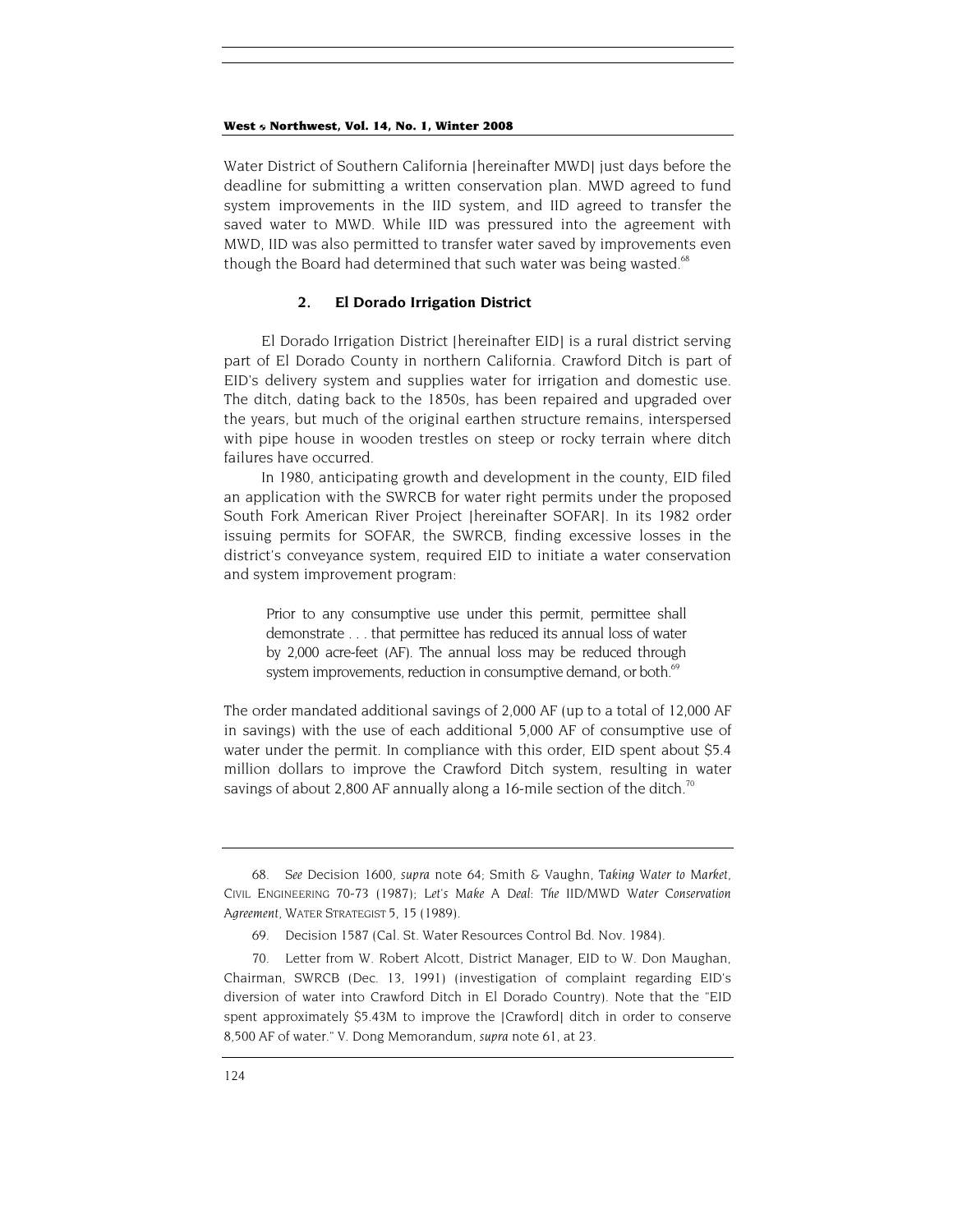The EID believed that, under California law, any water saved by these improvements would be available to the EID for beneficial us or transfer. Subsequent developments have cast doubt on EID's rights to any saved water. When an environmental document prepared in connection with these improvements was released to the public, three complaints were filed with the SWRCB alleging that EID's diversion of water into Crawford Ditch amounted to wasteful or unreasonable use of water and was harmful to the fishery. Two complaints were from downstream water users and one was filed by the State Department of Fish and Game. Additionally, the SWRCB staff has taken the position that any water saved through the district's improvements does not belong to EID for transfer. The staff report distinguishes conservation measures that reduce the use of water previously put to beneficial use from improvements that reduce historic waste or unreasonable use. Because the water saved by EID had previously been wasted in the staff's view, it should revert to the state and be subject to appropriation.<sup>71</sup> Nothing has yet been resolved, and there is still disagreement over the need for instream flows and rights to the saved water.

#### **3. Yuba County Water Agency**

Serving an area near the foothills of the Sierra Nevada in northern California, the Yuba County Water Agency [hereinafter Yuba] provides water for irrigation, domestic, and hydroelectric use. Anticipating future growth in the county, in the 1960s Yuba developed a water storage project, the Yuba River Development Project. A primary feature of this project is the New Bullards Bar Dam which has a capacity of nearly one million acre feet. Much of the storage water has not been applied to beneficial use within the agency's service area for several reasons, including a lack of funds to complete diversion, conveyance and delivery systems.<sup>72</sup> This may be the result of less growth than anticipated, and consequently less money to pay for the facilities. Under its state water rights permits, the agency has until the year 2010 to perfect its water rights by applying the water to beneficial use.

Unable to use all of its storage water, knowing that drought conditions were hitting other areas of the state harder than their service areas, and consequently presented with an opportunity to increase its revenues, the agency, in 1987, began transferring surplus water to water-short areas of the

<span id="page-21-0"></span><sup>71</sup>*. See* Letter from Edward C. Anton, Chief, Division of Water Rights, SWRCB, to Mr. Robert Alcott, District Manager, EID et al. (Dec. 5, 1991) (investigation of complaint regarding EID's diversion of water into Crawford Ditch in El Dorado County); V. Dong Memorandum, *supra note 61 at 23.* 

<span id="page-21-1"></span><sup>72.</sup> Paul M. Bartkiewicz, *Water Transfers: Addressing Concerns of Agricultural Communities,* 1 LAND USE FORUM 331 (Fall 1992) (Mr. Bartkiewicz is the attorney for Yuba County Water Agency).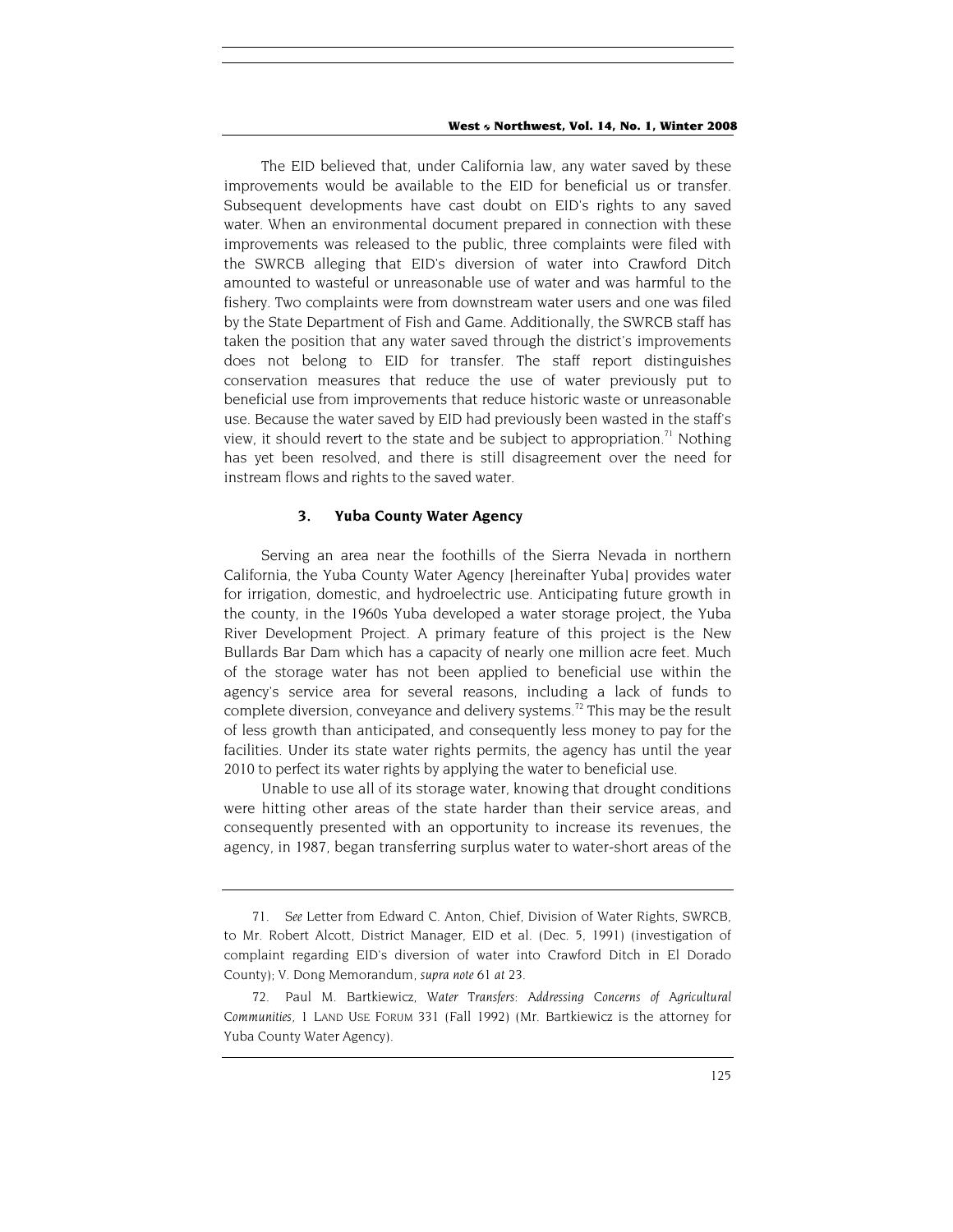state. From 1987 through 1991, Yuba sold the use of over 800,000 acre feet of stored water.

As of 1993, the agency, and the districts within the agency, have received \$30 million for the water transferred. About a third of this money has gone to local water conservation, flood control, water quality, and water distribution and conveyance projects. Additionally, local farmers received over \$8 million for contributing about 92,000 acre feet to the 1991 California State Water Bank, using groundwater in lieu of the transferred surface water.[73](#page-22-0)

The SWRCB investigated whether the transfers represent waste or an unreasonable use of water under applicable state water law and constitutional provisions. Investigations were triggered by a request from the State Department of Fish and Game to consider protection of public trust resources on the lower Yuba River. In an earlier complaint filed with the SWRCB, a coalition of fishery groups alleged that water diversions from the Yuba were negatively impacting the river's fishery. The 1991 SWRCB staff report questioned whether surplus water, defined as water appropriated in excess of actual need, could be transferred by a water user, or whether the use of such water should be controlled by the state.<sup>74</sup> The staff report suggested that Yuba may have forfeited a portion of its water rights by not putting them to beneficial use within its service area. Yuba's attorney rejoined that the SWRCB's position is contrary to state law which is intended to encourage water transfers by stating that the transfer of water may not be used as evidence of waste or unreasonable use.<sup>75</sup> There has been no final determination of the SWRCB, but the investigation caused Yuba to forgo water transfers in 1992.<sup>76</sup>

California has taken a hybrid approach to achieve a reduction in water use, combining a regulatory approach with conservation incentives. As the IID case illustrates, irrigation districts with inefficient storage, distribution and delivery systems may be required to implement conservation improvements or risk the loss of all or a portion of their water rights. At the same time, California law also gives the holder of the water right control over the disposition of any water saved through these conservation efforts, as also occurred in the IID case. The apparent inconsistency between allowing IID to benefit from its water conservation while not giving the El Dorado Irrigation District similar benefits may be explained by the fact that IID's waste was permanently lost to other water users (return flows in the

<span id="page-22-0"></span><sup>73</sup>*. Id.*; Telephone Conversation with Donn Wilson, Engineer-Administrator, Yuba County Water Agency (July 22, 1993).

<span id="page-22-1"></span><sup>74.</sup> DIVISON OF WATER RIGHTS OF THE CALIFORNIA STATE WATER RESOURCES CONTROL BOARD, STAFF REPORT: LOWER YUBA RIVER, at 43 (1991).

<span id="page-22-2"></span><sup>75.</sup> Bartkiewicz, *supra* note 74, at 332-33; CAL. WATER CODE §§ 1011(b), 1233 (West Supp. 1993).

<span id="page-22-3"></span><sup>76.</sup> Bartkiewicz, *supra* note 74, at 333.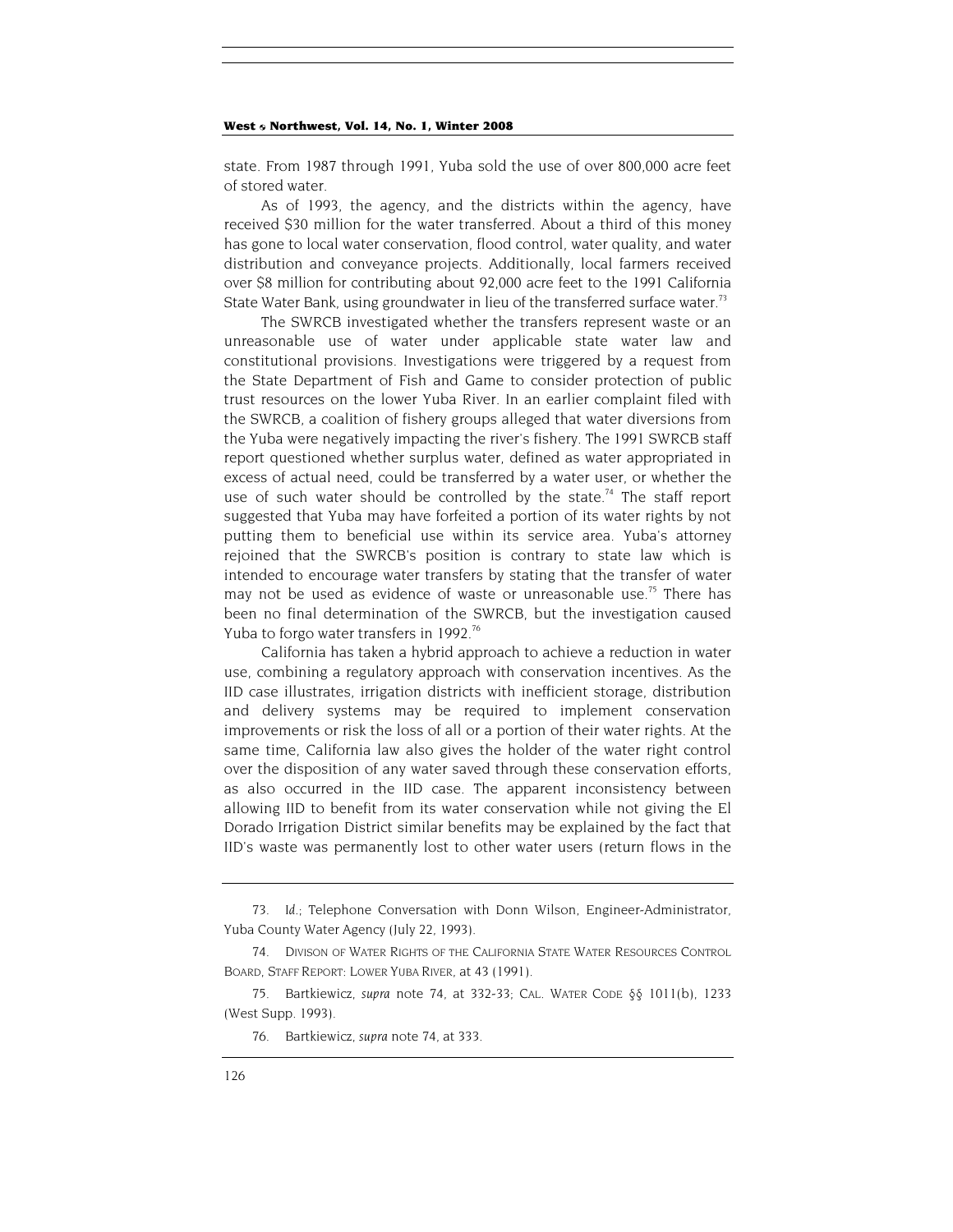valley going into the Salton Sea become unusable) while EID's waste returned to the stream and was available for other uses. The final outcome in the Yuba County situation will clarify the status of stored water never directly applied to a beneficial use.

#### **B. Arizona Groundwater Management**

Arizona's Groundwater Management Act<sup>77</sup> [hereinafter Act] represents an attempt by the Arizona legislature to conserve the state's groundwater supplies. The people of Arizona are heavily dependent on groundwater for their water supply, and in many basins the level of withdrawal greatly exceeds the rate of recharge.<sup>78</sup> Viewing this situation as a threat to the State's economy, the legislature invoked its police powers to "prescribe which uses of groundwater are most beneficial and economically effective."<sup>79</sup>

The general approach under the Act is to reduce the rate of groundwater mining by first freezing groundwater withdrawals at existing rates in critical areas and then, over a period of 45 years, gradually reducing both agricultural and municipal withdrawals. Active Management Areas [hereinafter AMAs] have been established in four critical areas of the state Phoenix, Tucson, Prescott, and Pinal and groundwater use is regulated in these areas to reduce such use over time. $80$ 

Within the AMAs, management plans and goals are directed towards this gradual reduction in the amount of groundwater use. These plans and goals, set for incremental ten-year periods from 1980 to 2025, establish an irrigation water duty for each farm unit and require conservation measures to be adopted by both irrigation and non-irrigation users. The irrigation water duty is the amount of water in acre feet per acre that is reasonable to apply to irrigated land as determined by the Director of the Arizona Department of Water Resources for each AMA.<sup>81</sup> This amount, which assumes the adoption of conservation methods, is reduced as new goals and additional conservation measures are required with each new ten-year

<span id="page-23-1"></span>78*. Id.* § 45-401(A).

<span id="page-23-2"></span>79*. Id.* The decision to regulate groundwater use was significantly influenced by the provisions of federal law authorizing the construction of the Central Arizona Project (CAP). Delivery of CAP water could not be made to any area that did not have adequate measures to control expansion of irrigation from aquifers in the CAP area. 43 U.S.C. § 1524(c) (1988).

<span id="page-23-3"></span>80. Telephone Conversation with Beverly Bedell, Arizona Department of Water Resources (July 13, 1993). San Pedro petitioned for designation, but the department turned down the request, and has been assisting San Pedro with the development of a local management plan.

<span id="page-23-4"></span>81. ARIZ. REV. STAT. ANN. § 5-465 (Supp. 1992).

<span id="page-23-0"></span><sup>77.</sup> ARIZ. REV. STAT. ANN. §§ 45-401 to 45-655 (1987 & Supp. 1992).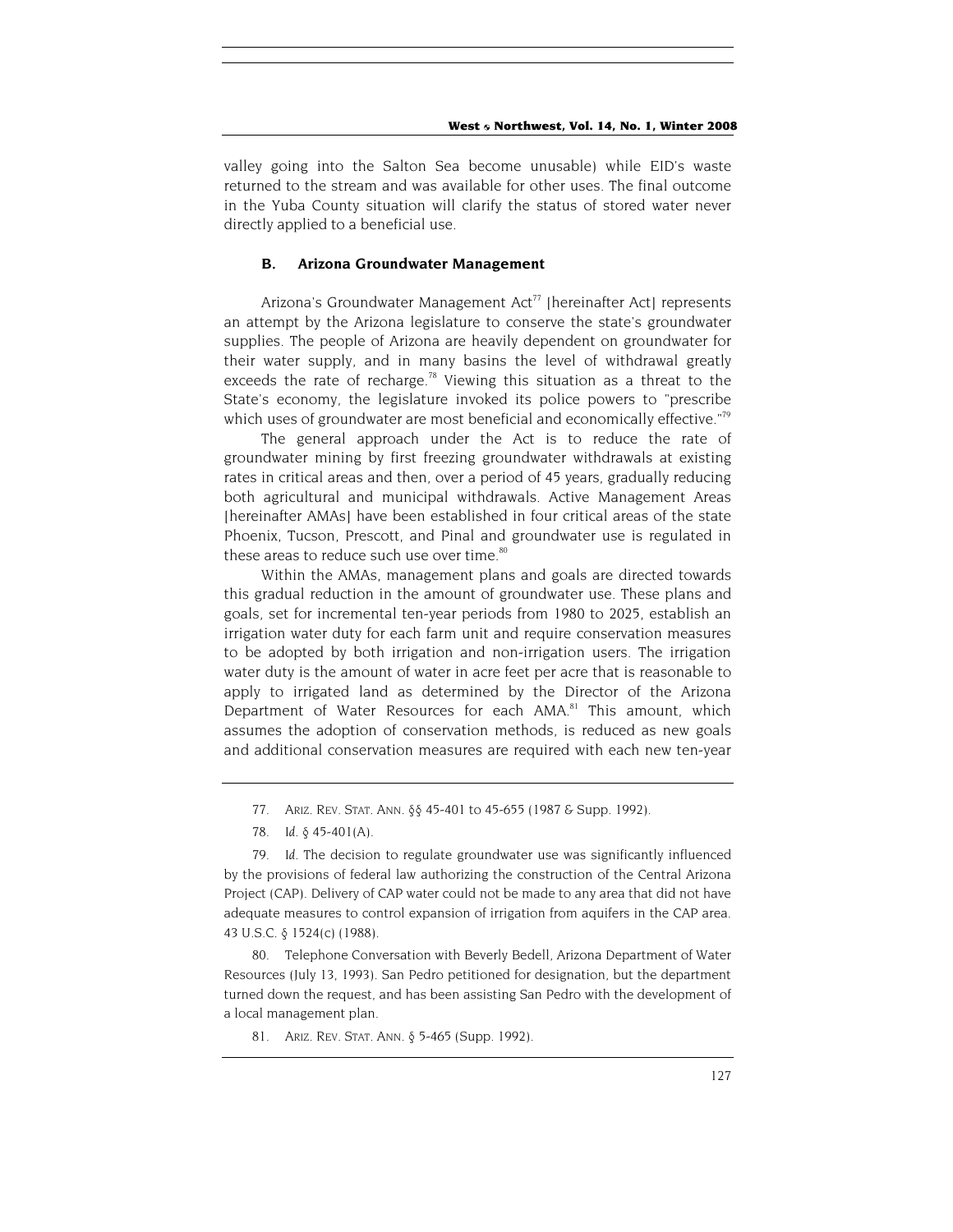term. $82$  In addition to reduction of existing uses, all new development (residential, commercial, and industrial) within AMAs must prove that they have an assured 100-year water supply which must, at least in part, be from surface supplies. $83$  Finally, a pumping fee of up to five dollars per acre foot may be imposed, and the monies collected used for administration, enforcement, augmentation of the water supply, conservation project assistance, and the purchase and retirement of grandfathered rights.<sup>84</sup>

While conservation requirements have been established in these AMAs, variances may be granted. In fact, holders of irrigation grandfathered rights within some areas of the Phoenix AMA are exempt under the Act from irrigation water duties for the first, second and third management periods, or until  $2010^{85}$ 

The 1980 Act also called for the identification of irrigation "nonexpansion" areas where the number of acres under irrigation may not be expanded.<sup>86</sup> Outside of AMAs, existing groundwater rights are preserved as "grandfathered groundwater rights," but their use may not be expanded and their transfer is restricted.<sup>[87](#page-24-5)</sup>

#### **C. Water Duties in Oregon**

In 1990, the Oregon Water Resources Department [hereinafter Department] proposed the establishment of a duty of water for agricultural use. It was anticipated from the start that one effect would be to require some agricultural water users to reduce the amount of water historically used. Predictably opposition from agricultural water users was strong.

Nevertheless, the Department, while not actively pursuing implementation at this time, plans to do so in the future and has been working with Oregon State University [hereinafter OSU] on the technical data. The proposal is to establish, by region and by crop type, an amount of

<span id="page-24-0"></span>82*. Id* § 45-564 to 45-569 (1987 & Supp. 1992). Similar measures are required for non-irrigation uses. *Id.* § 45-564(A). Reasonable conservation methods for irrigation include ditch lining, pumpback systems, land leveling, and efficient application practices but do not include converting from flood irrigation to drip or sprinkler irrigation.

<span id="page-24-1"></span>83*. Id.* § 45-576.

<span id="page-24-2"></span>84*. Id.* § 45-611. "Grandfathered rights" is a statutory phrase describing the right to withdraw or receive and use groundwater pursuant to ARIZ. REV. STAT. ANN. §§ 45-462 to 45-482 (1987 & Supp. 1992).

- <span id="page-24-3"></span>85*. Id.* § 45-411.01(A).
- <span id="page-24-4"></span>86*. Id.* § 45-434.

<span id="page-24-5"></span>87*. Id.* §§ 45-463, 45-464, 45-465. Two non-expansion areas were established by the Act, Joseph City and Douglas; one additional area, Harquala, attached to the Phoenix AMA, has been added by the Arizona Department of Water Resources. Telephone Conversation with Beverly Bedell, Arizona Department of Water Resources (July 13, 1993).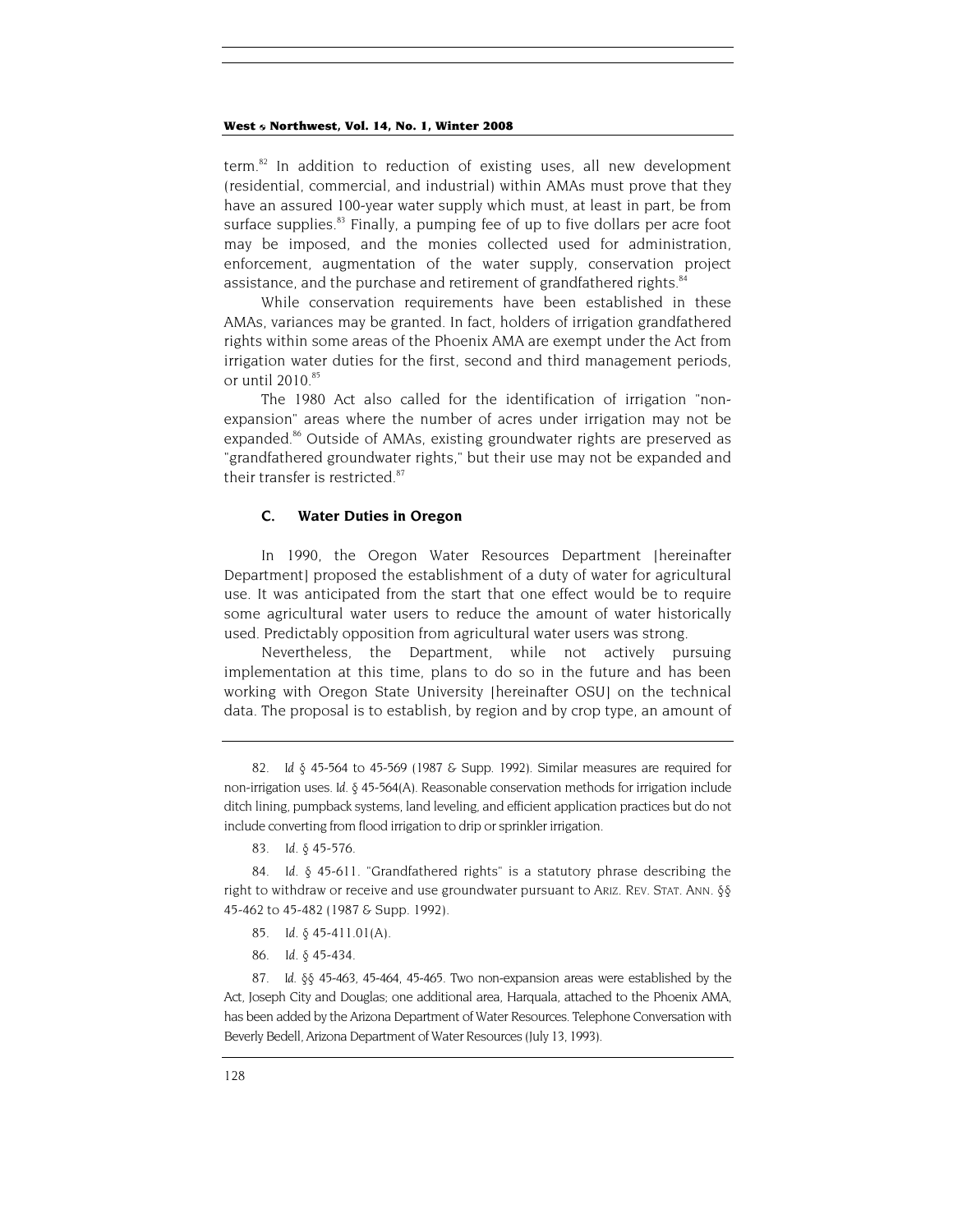water that is deemed reasonable to consumptively use over a season. The Department will rely largely on figures provided in a water requirements study recently completed by the Agricultural Engineering Department at OSU that outlines water requirements by region and by crop type. The proposal will be prospective, applying only to new permits and is a duty on the crop rather than the water right. Therefore, while the quantity of use recognized in a water right may exceed the duty, actual use exceeding established duties will be deemed wasteful, subjecting such excess use to existing waste enforcement measures.<sup>[88](#page-25-0)</sup>

The proposal has been set aside because of limited staff time and the need to implement other parts of the state's conservation program viewed as necessary prerequisites to establishing a water duty. Currently, the Department is focusing on finalizing rules, developed pursuant to the Oregon Water Resources Commission's statutory responsibility to reduce waste, that will require irrigation water suppliers to implement conservation and management plans. As presently drafted, the rules will initially apply to districts that supply water to 10,000 acres or more, but this threshold will gradually be lowered over time. Similar rules are being developed for municipal water providers. Another prerequisite to establishing a duty of water is the development of an on-line water measuring system. The Department expects to move forward on the duty of water proposal before 1997.<sup>89</sup>

What standard might a state interested in requiring more efficient water use follow? The Arizona model suggests establishing a maximum duty of water and then requiring phased reduction in the duty over time as more efficient water delivery and use systems are developed. This is essentially a technology-forcing approach like that employed in some environmental laws. California's approach is more ad hoc, where reasonable use will be evaluated on a case-by-case basis. While the approaches are different, and results uncertain, these states are moving in the direction of requiring more efficient use of water resources.

#### **IV. Voluntary Water Conservation**

A number of western states have now adopted laws and programs directed towards encouraging existing water users to reduce the amount of water used. These voluntary programs, often referred to as water conservation or water salvage programs, contrast with the regulatory approaches described in the preceding section. Yet they may be seen as complementary to these approaches, to the degree they provide an option to the mandated reduction in water use. While reducing agricultural water

<span id="page-25-0"></span><sup>88.</sup> Telephone Conversation with Becky Kreag, Deputy Director, Resource Management Division, Oregon Department of Water Resources (July 13, 1993).

<span id="page-25-1"></span><sup>89</sup>*. Id.*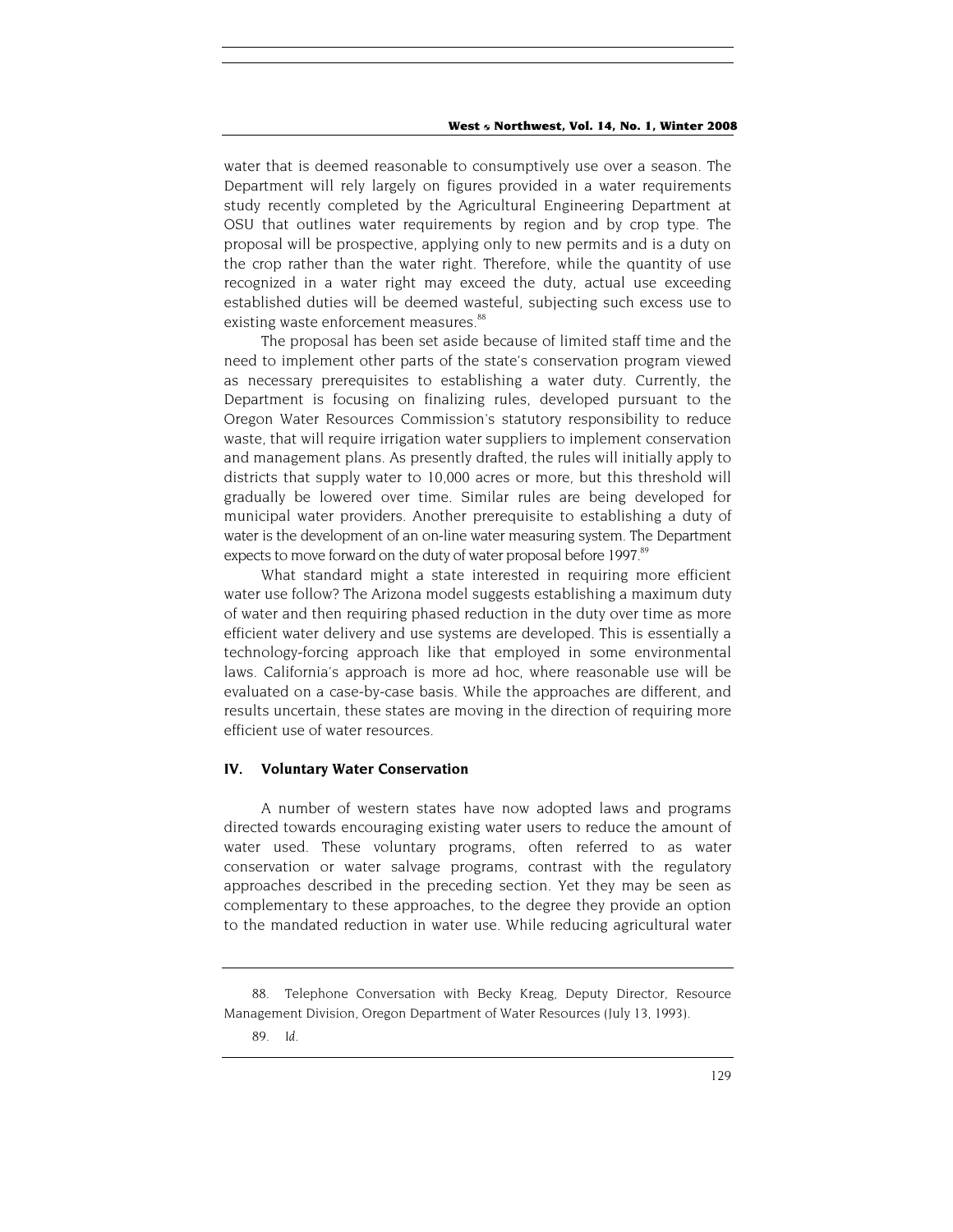use is an intended result of this approach, the broader policy objective is to continue productive and beneficial agricultural use of water at reduced amounts, while making the saved amount available to provide other benefits.

How is a reduction in irrigation water use accomplished so that production is maintained? The primary method of reduction under these incentive-based approaches is through improvements to water storage, diversion, delivery, and return flow systems. As discussed, many agricultural water uses were established long ago, and may be diverting or withdrawing more water than is needed to achieve the same or better crop yields. Through public and private investment in efficiency improvements, water may be made available for another use while allowing the agricultural use to continue.

What is conserved or saved water, and how does it differ from salvaged water? This paper uses the term "salvaged" water to refer to a reduction in consumptive use, making available water previously lost to the system by evaporation, transpiration, or nonrecoverable deep percolation.<sup>90</sup> Under this meaning, salvaged water would be measured by the amount of water consumptively used before and after improvements. This definition originally was used by the Oregon Legislature in adopting their conservation program, but has since been replaced with a broader definition\ more akin to conserved or saved water.<sup>91</sup> This broader definition measures the amount of water saved as the reduction in the amount diverted, absent injury to other appropriators. Potential water saving measures under this broader meaning would include improvements in water delivery systems, improvements in farm water distribution and use, and the enhancement and management of return flows. In effect, water conservation may be broadly defined to include any legally allowable improvements that increase the flow of water in a stream system, including the removal of water-loving plants. Thus, Montana law (unfortunately using the term "salvage" rather than "conserved" or "saved") authorizes making water available for beneficial use from an existing valid appropriation "through the application of water-saving methods."<sup>[92](#page-26-2)</sup>

With any of these definitions, states wishing to encourage conservation have modified water laws so that concepts of waste or beneficial use will not apply to water saved by conservation efforts and, in some cases, give the holder of the right some control over the saved water.

<span id="page-26-0"></span><sup>90.</sup> Transpiration is the same process as evaporation (water changes to a vapor from a water surface like a lake or from a moist soil surface) except that, with transpiration, the vapor escapes from the surface of leaves or other plant parts. *See* LEONARD RICE & MICHAEL D. WHITE, ENGINEERING ASPECTS OF WATER LAW, 2, 6, 115 (1987). A useful discussion of these definitional and conceptual issues can be found in STEVE MILLER, AN ANALYSIS OF WATER SALVAGE ISSUES IN COLORADO (1992).

<span id="page-26-1"></span><sup>91.</sup> H.B. No. 2155, 1993 Or. Law ch. 641, *amending* OR. REV. STAT. § 85-2-102 (1991).

<span id="page-26-2"></span><sup>92.</sup> MONT. CODE ANN. § 85-2-102 (1991).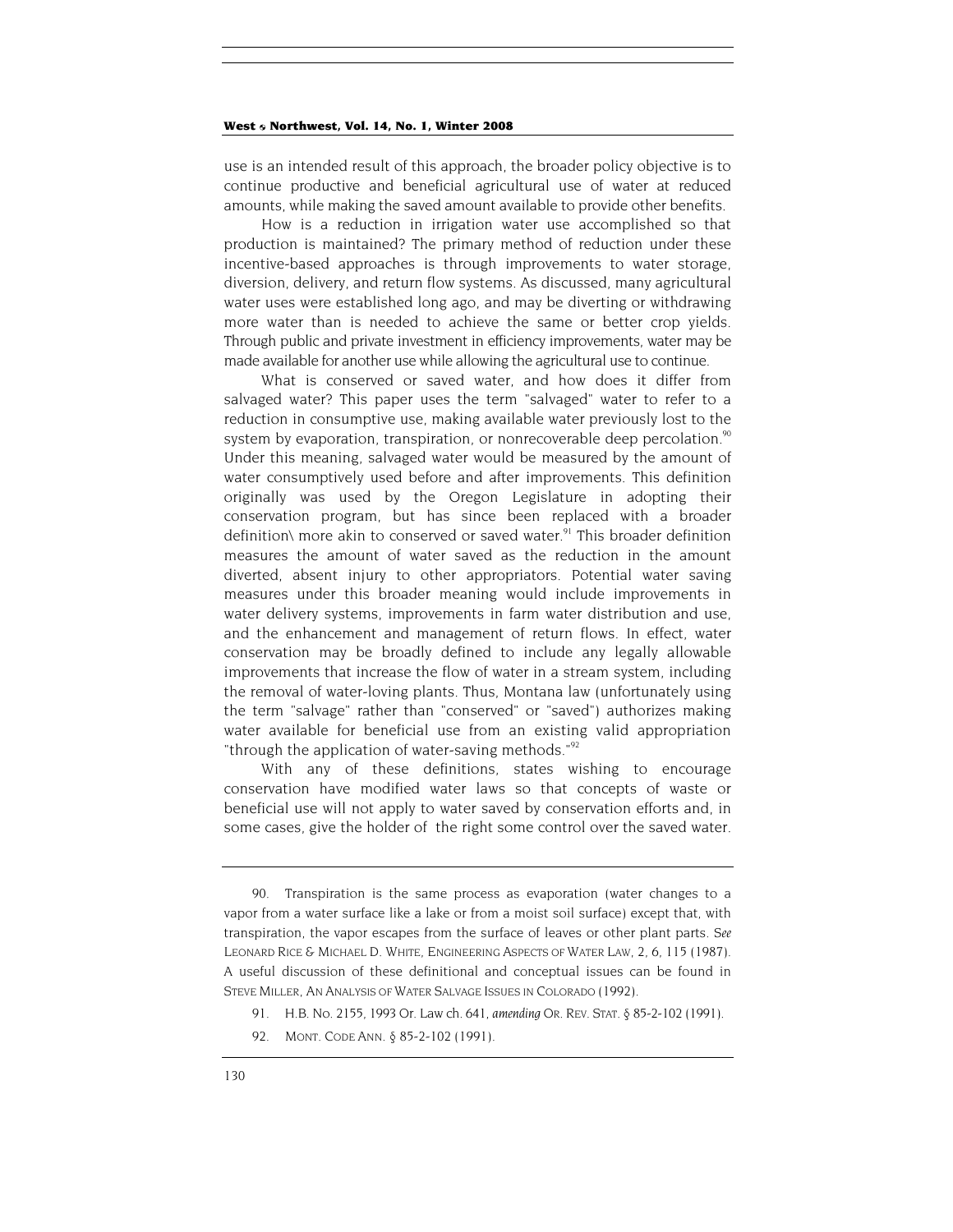<span id="page-27-5"></span>For example, California law provides that no forfeiture of a water right shall occur as a result of a reduction in the use of water through water conservation efforts.<sup>93</sup> Oregon water law explicitly recognizes a right to sell or lease a portion of the amount of water saved through conservation improvements and gives a priority date to the saved water of one minute junior to the original right. Thus those investing in the improvements needed to produce the saved water van benefit from their investment.<sup>94</sup> Washington has established a state program to make conservation improvements and to determine additional uses of saved water. Washington law states that provisions concerning relinquishment or forfeiture of water rights do not apply to water made available under its "trust" water rights program.<sup>[95](#page-27-2)</sup>

The following examples describe incentive-based programs adopted in Washington, Oregon, and Montana.

#### **A. Trust Water Rights in Washington**

With the express intent of facilitating the voluntary transfer of water to meet current and future water demands, the Washington State Legislature in 1991 directed the Department of Ecology [hereinafter DOE] to develop a state "trust water rights" program [hereinafter Trust Program].<sup>96</sup> The statute authorized a test program to be applied by DOE to a limited number of areas identified by the agency. Two regional pilot planning areas were identified in the legislation: the Dungeness-Quilcene and the Methow. Up to eight additional areas with critical water supply problems were to be identified by the DOE for potential inclusion in the Trust Program, but in 1993 the legislature rendered this step unnecessary by extending the Trust Program statewide.<sup>97</sup>

Under the program, holders of an appropriative water right may voluntarily transfer all or a part of their water right to the state, to be managed in trust by the DOE. Only water "that has been beneficially used in a reasonable manner" will be considered for transfer.<sup>98</sup> The program applies

98. WASHINGTON ST. DEP'T OF ECOLOGY, Pub. No 92-88, TRUST WATER RIGHTS PROGRAM GUIDELINES 10 (1992) [hereinafter TRUST GUIDELIINES]. Beneficial use is

<sup>93.</sup> CAL. WATER CODE *δδ* 1011(b), 1244 (West Supp. 1992).

<span id="page-27-1"></span><span id="page-27-0"></span><sup>94.</sup> OR. REV. STAT. §§ 537.455 to -.485 (1991), *as amended by* 1993 Or. Sess. Laws. H.B. 2155-B.

<span id="page-27-2"></span><sup>95</sup>*. See* WASH. REV. CODE ANN. § 90.42.040 (6) (West 1992).

<sup>96</sup>*. Id.* § 90.42.010 to 90.42.900 (West 1992).

<span id="page-27-4"></span><span id="page-27-3"></span><sup>97.</sup> Substitute House Bill No. 1787, (adopted April 8, 1993). *See* Letter from Hedia Adelsman, Program Manager, Water Resources, Washington St. Dep't of Ecology, to Interested Citizens et al. (Feb. 8, 1993); WASH. REV. CODE ANN. § 90.42.010(2) (West 1992). A separate law enacted two years earlier applied a similar concept to the Yakima basin. WASH. REV. CODE ANN. § 90.38.040 (West 1992).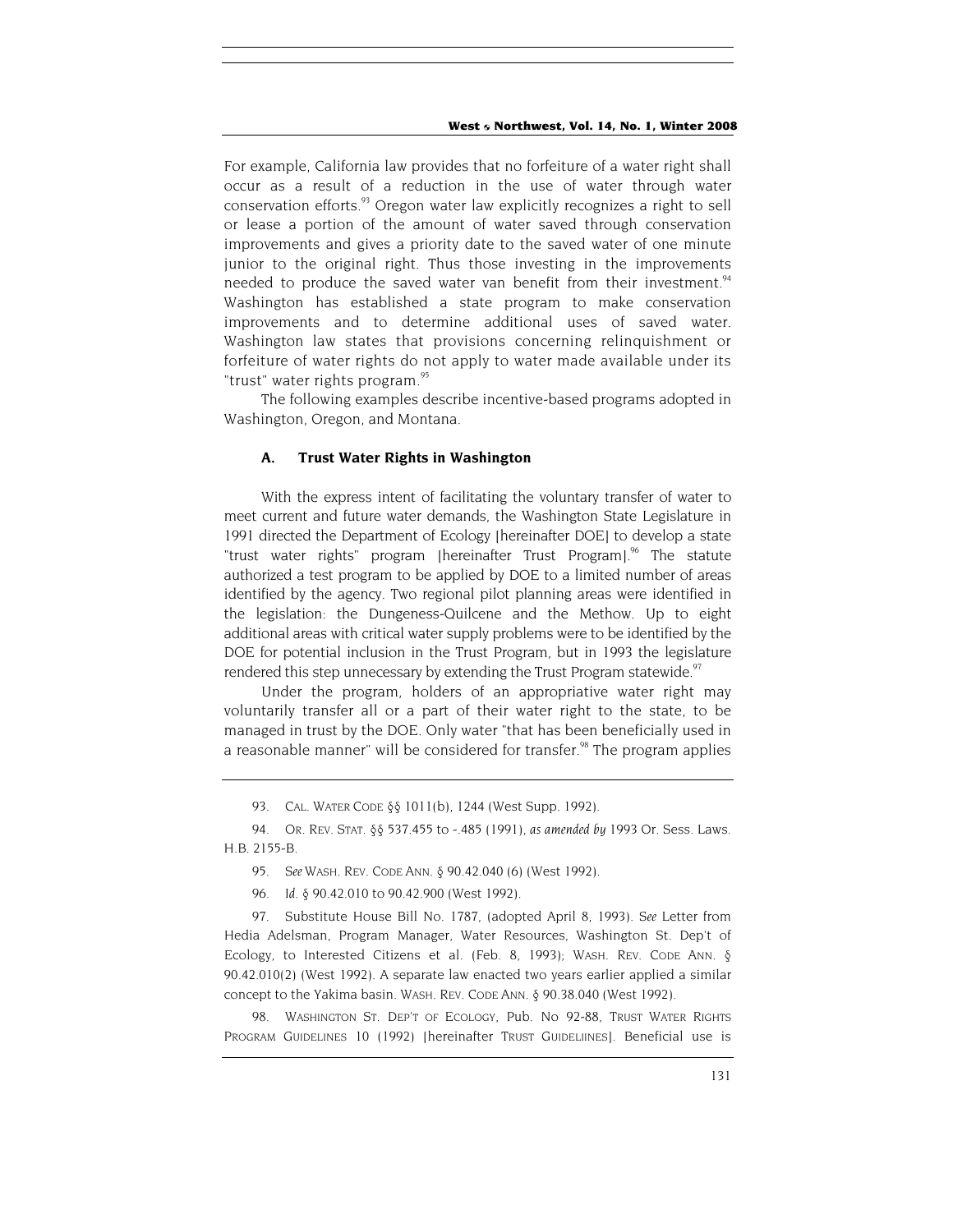to both surface and groundwater, and to municipal and industrial uses, as well as agricultural uses.<sup>99</sup>As mentioned, the transferred water right [hereinafter Trust water right] will maintain its original priority date, and is not subject to relinquishment or forfeiture.

Additionally, Trust water rights acquired through the funding of water conservation projects are not subject to the statutory requirements applicable to water rights transfers in general, such as the need to file a separate application with the Department, and the need to obtain irrigation district approval for transfers within a district or for transfers between irrigation districts.<sup>100</sup> However, statutory provisions governing Trust water rights contain similar conditions that must be met prior to the exercise of a Trust water right.<sup>101</sup> Once a water right is changed to a Trust water right, the Department may allocate the water right to one or more beneficial uses, including instream flows, irrigation and municipal uses.<sup>[102](#page-28-3)</sup>

What are the incentives to transfer water to the state under this program? One motive may be to obtain financial assistance from the state for system improvements. Transfers of conserved irrigation water, for example, may occur as a result of improved irrigation efficiency without any reduction in the amount of irrigated acreage. Under the Trust Program, loans and grants are available to an applicant for making improvements to water delivery systems that will result in a savings of water. There is no shortage of funds for improvements proposed by public entities – about \$25 million is available under Referendum 38, a general obligation bond adopted by voters in 1980 that provides funding for improving water supply systems. However, under Referendum 38 regulations adopted in 1991, there is a limit on the percentage of costs that can be covered by a grant. If the improvement will result in water savings, up to 30 percent in grant money

defined broadly in Washington to include use for domestic water, irrigation, fish, shellfish, game and other aquatic life, municipal, recreation, industrial water, generation of electric power, navigation, stockwatering, commercial, mining, thermal power, preservation of environmental and aesthetic values, and all other uses compatible with the enjoyment of the public waters of the state. *See* WASH. REV. CODE ANN. § 43.27A.020, -020(1), 90.14.031(2) (West 1992).

<span id="page-28-0"></span>99*. See* TRUST GUIDELINES, *supra* note 102, at 3-7.

<span id="page-28-1"></span>100. WASH. REV. CODE ANN. § 90.42.040(7) (West 1992) (referring to § 90.03.380). District approval is not required for transfers for use outside an irrigation district.

<span id="page-28-2"></span>101. For example, prior to the exercise of a Trust water right, the DOE must find that neither existing water rights nor the public interest will be impaired. WASH. REV. CODE ANN. § 90.42.040(4) (West 1992). Additionally, the state cannot enter a contract to acquire an irrigation district water right without the approval of the board of directors of the irrigation district. District disapproval must be factually based, a requirement not applicable to non-trust water transfers. WASH. REV. CODE ANN. § 90.42.030(6) (West 1992).

<span id="page-28-3"></span>102. WASH. REV. CODE ANN. § 90.42.030(1), (2) (West 1992).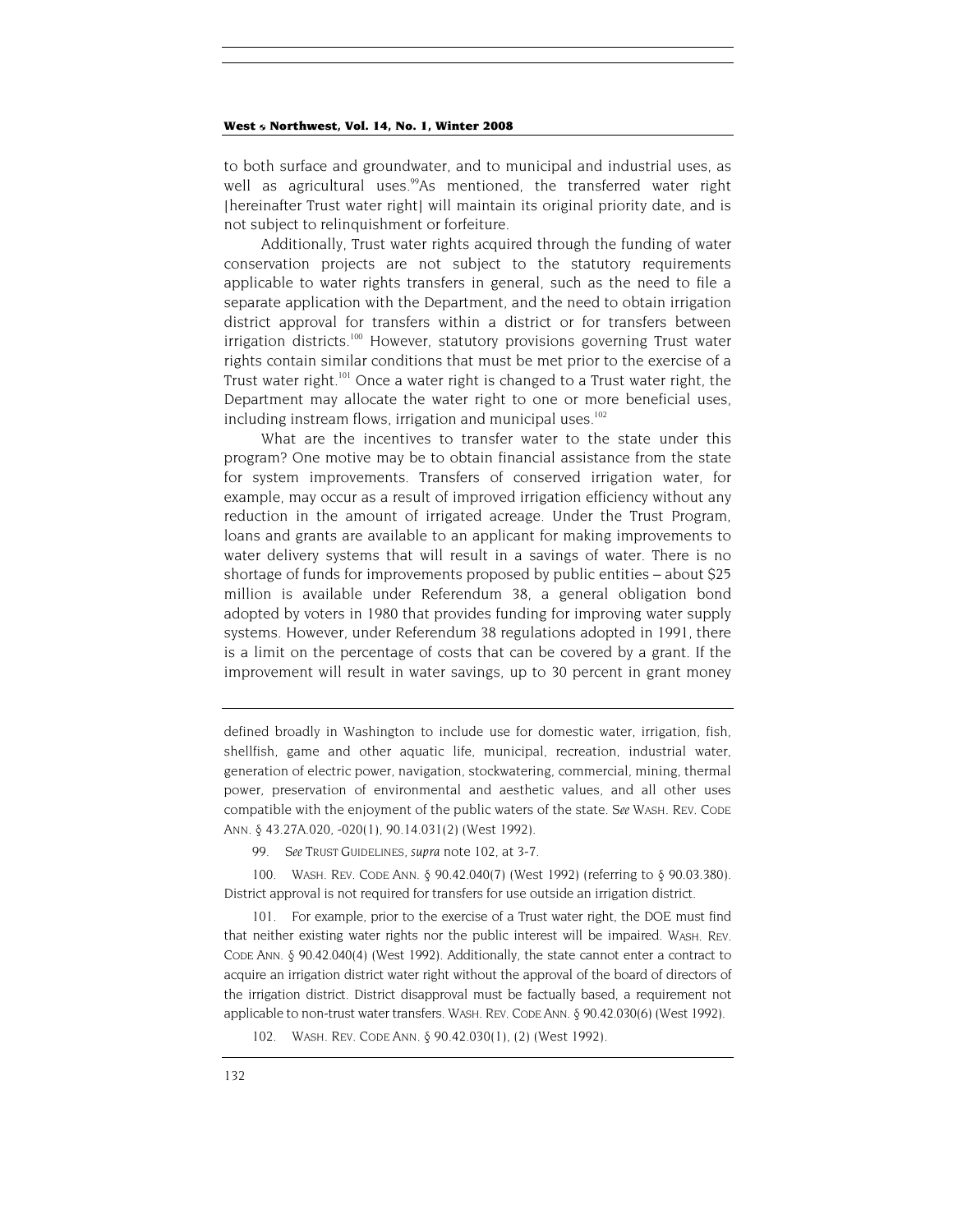can be awarded. If no water savings are likely, up to 15 percent grant money is available. With the balance available as a loan, up to 90 percent funding may be provided.<sup>103</sup> The state constitution prohibits the issuance of grants or loans to individuals.<sup>[104](#page-29-1)</sup>

Another approach under the program is the payment of direct compensation for not using a water right. A water rights holder may be paid to temporarily or permanently stop irrigating specific lands. Funds to purchase water rights, unlike improvement grants and loans, must be allocated by the legislature specifically for that purpose and no funds have yet been made available.<sup>105</sup> The saved water, an amount determined by many factors on a case by case basis, would be transferred into the Trust Program.[106](#page-29-3)

Finally, there is the potential incentive under the Trust Program that a portion of the water saved under the program could be given back to the holder of the water right. This option, not clearly allowed by program statutes or guidelines, has been raised by some water users but has not been actively pursued to date. Presumably, the portion of saved water turned over to the water rights holder would be represented by a certificate as a distinct water right. If this option is allowed, it is possible that the water right holder's portion of the saved water could be used for spreading (increasing the acreage under irrigation) or for transfer to another use.<sup>[107](#page-29-4)</sup>

Once a water rights holder, attracted by such incentives, decides to approach the state for participation in the Trust Program, what procedure is

<span id="page-29-1"></span>104. WASH. CONST. art. 8, § 5.

<span id="page-29-2"></span>105*. See* WASHINGTON ST. DEP'T OF ECOLOGY, TRUST WATER RIGHTS PROGRAM, COMMENT SUMMARY 5 (1992) [hereinafter COMMENT SUMMARY].

106. TRUST GUIDELINES, *supra* note 102, at 4, 6-7.

<span id="page-29-4"></span><span id="page-29-3"></span>107. Current trust law and regulations do not provide for a separate water right for a portion of the saved water, but the issue is likely to arise in the near future. Telephone Conversation with George Krill, Irrigation Specialist, Water Resources Program, Washington State Department of Ecology (Aug. 16, 1993); *see* COMMENT SUMMARY, *supra* note 109, at 3 (on the notion of using trust water for spreading).

<span id="page-29-0"></span><sup>103.</sup> Referendum, 38, passed in conjunction with the trust legislation, authorizes grants for up to 30 percent of water conservation project cost. DOE can make loans up to 90 percent. Financial assistance can be a partial loan or partial grant, but likely will be some combination of the two sources. *See* REFERENDUM 38 REGULATIONS, TRUST GUIDELINES, *supra* note 102, at 14-15; *see also* Telephone Conversation with Cynthia Nelson, Environmental Planner, Water Resources Program, Washington St. Dep't of Ecology (Aug. 9, 1993); Telephone Conversation with George Krill, Irrigation Specialist, Water Resources Program, Washington St. Dep't of Ecology (Aug. 16,1993). The TRUST GUIDELINES describe potential "public benefits" that affect consideration for state financial assistance. These include restoration of streamflows, implementation of regional water plans and critical water supply remedies. TRUST GUIDELINES, *supra* note 102, AT 23.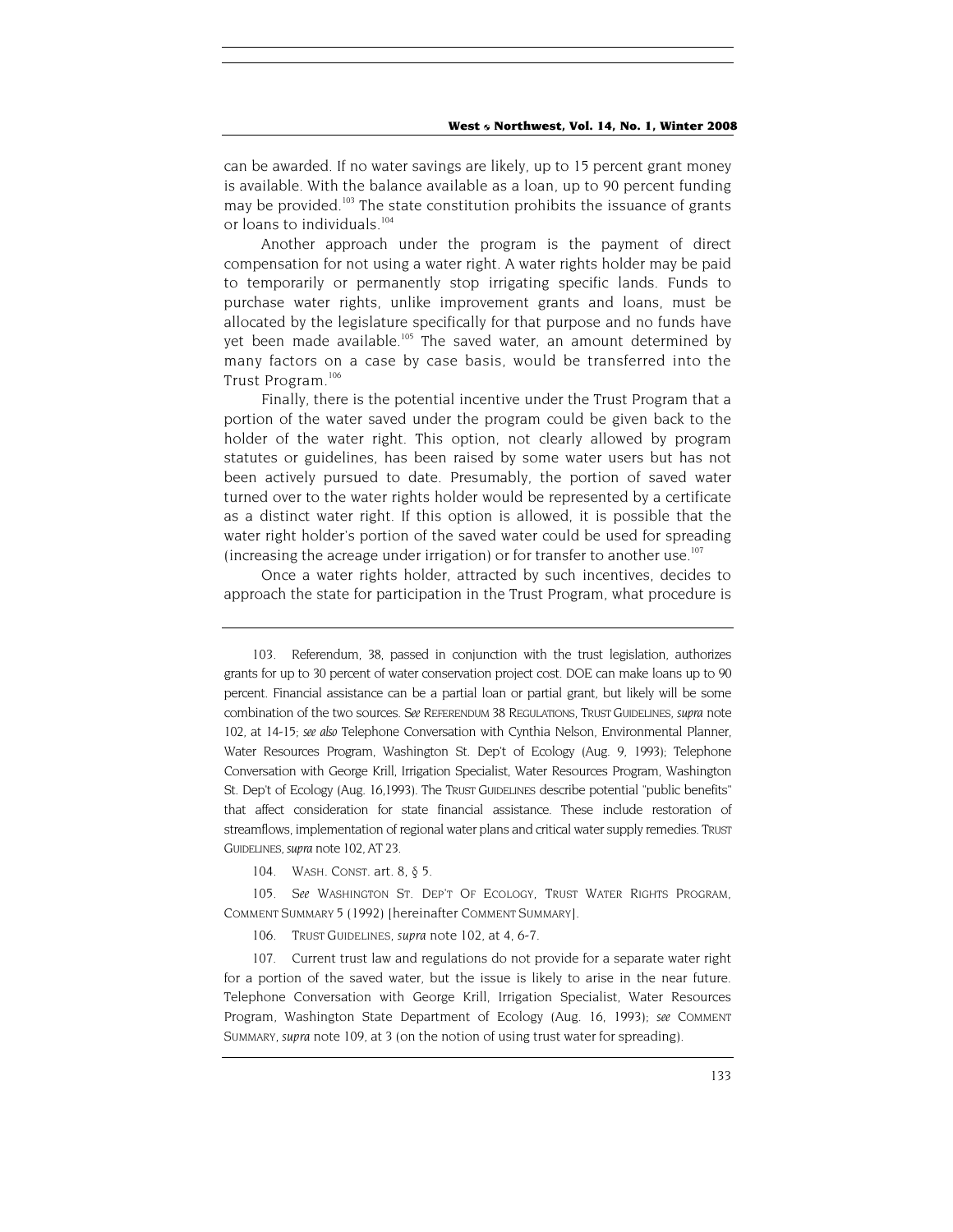<span id="page-30-6"></span>followed? Whether the proposal is for a temporary or permanent transfer of a water right, DOE undertakes a threshold evaluation to assess the validity of the water right[.108](#page-30-0) Next, a more detailed analysis is conducted to determine the net quantity of water available for transfer. The reduction in the amount of water diverted, called the "gross water saved" is the starting measurement of saved water. The transferable amount, however, will be less. For most water rights, there will be a reduction representing return flows. Additionally, only the amount of water that has historically been put to use through "reasonably efficient practices" may be transferred. Potential third party effects including injury to the public interest will also be considered, and the transferable amount may be reduced to address these types of concerns. Notice to third parties of any proposed acquisition by the state is provided through local newspapers.<sup>109</sup> DOE may require mitigation of any potential impacts, or may reject the proposal altogether.<sup>[110](#page-30-2)</sup>

A water right permanently transferred to the DOE as a Trust water right is represented by a certificate of water right issued in the name of the DOE, and may be authorized for a wide range of beneficial uses.<sup>111</sup> As mentioned above, the use of purchased Trust water is left to the discretion of the DOE, with a few caveats. If the Trust water is donated, the donor may limit the type of use. And, if a regional pilot plan has been adopted that establishes a priority among uses, the state's allocation of Trust water rights must be consistent with the plan. Finally, contrary to the law for non-Trust water rights, a Trust water right could potentially be used to irrigate additional acres through "spreading."<sup>112</sup>

As yet, no transfers have occurred under the program, although several parties have expressed interest. One problem appears to be an understandable resistance to the idea of conveying water rights to the state. It is hoped that through pilot projects, the benefits of the program can be demonstrated and some concerns alleviated.<sup>113</sup> As mentioned, Washington's constitution generally prohibits the lending of state money to individuals and, consequently, Referendum 38 provides funds only to public entities such as irrigation districts.<sup>114</sup> Another potential problem in implementation

- <span id="page-30-1"></span>109. WASH. REV. CODE ANN. § 90.42.040(5) (West 1992).
- <span id="page-30-2"></span>110. TRUST GUIDELINES, *supra* note 102, at 10-13; COMMENT SUMMARY, *supra* note 109, at 2.
- <span id="page-30-3"></span>111. WASH. REV. CODE ANN. § 90.42.040(1), (2) (West 1992).
- 112. COMMENT SUMMARY, *supra* note 109, at 3.

<span id="page-30-5"></span><span id="page-30-4"></span>113. Telephone Conversation with Cynthia Nelson, Water Resources Program, Washington St. Dep't of Ecology (June 9, 1993). The DOE is currently talking to the Chelan County Conservation District in the Wenatchee basin about identifying one orchard in the District for a pilot project.

114*. See* WASH. CONST., art. 8, § 5; COMMENT SUMMARY, *supra* note 109, at 4-5. Moreover, the Trust program statute requires that funds to purchase water rights

<span id="page-30-0"></span><sup>108.</sup> TRUST GUIDELINES, *supra* note 102, at 9.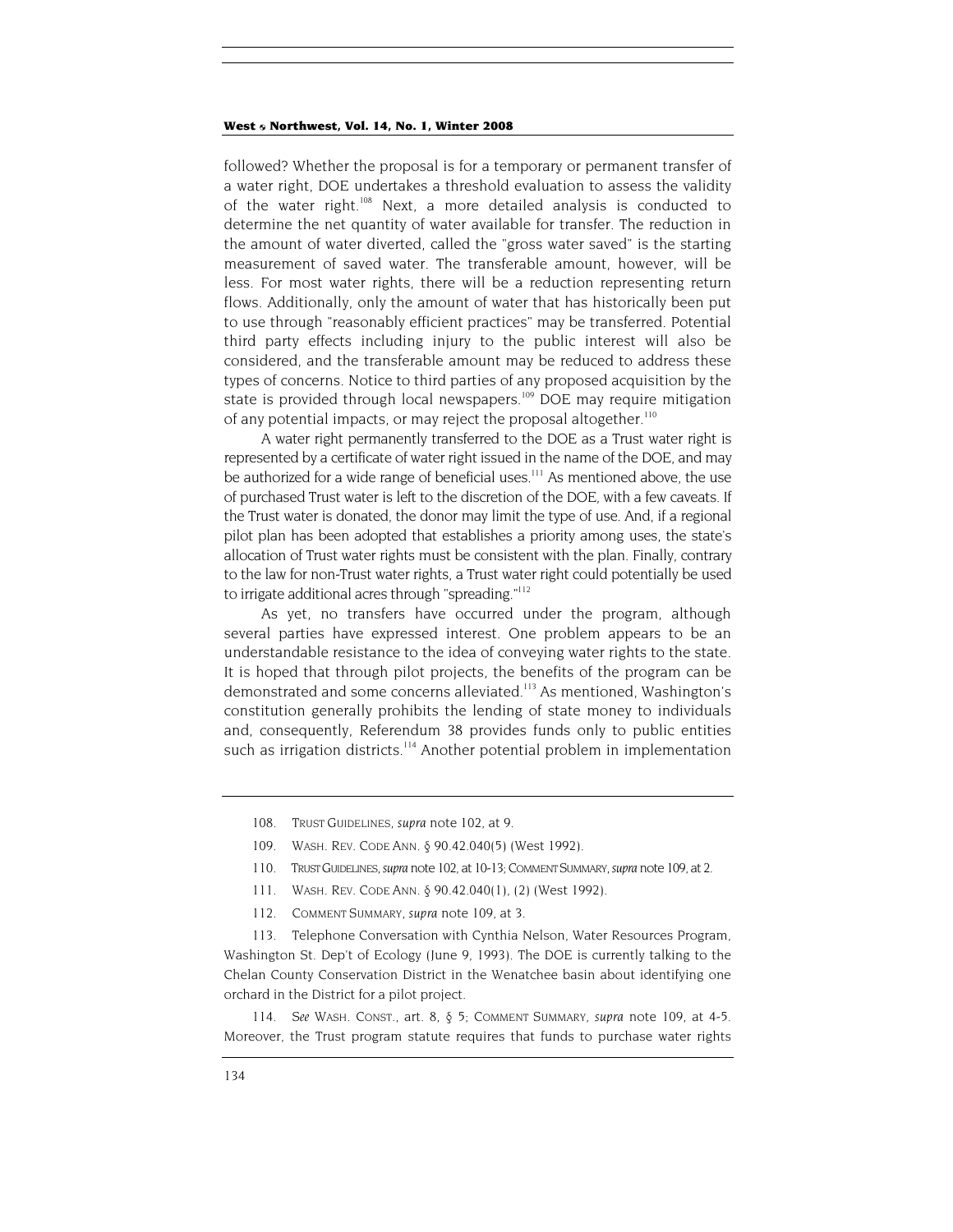is protection of downstream water users. The Trust program statute may impose a higher standard on the transfer of water rights into the Trust program than is imposed on water transfers generally in the state.<sup>115</sup> Under the Trust program, DOE must consider and, if necessary, mitigate *all negative third party effects* caused by the transfer to the state of Trust water rights.<sup>116</sup> Other types of proposed water rights transfers, in contrast, may be approved as long as there is no injury to existing water rights and as long as the proposed use is not detrimental to the public interest.<sup>117</sup>

#### **B. Oregon's Water Conservation Law**

Under the Oregon approach to encourage conservation, conserved water is defined as ''that amount of water that results from conservation measures, measured as the difference between: (a) The smaller of the amount stated on the water right or the maximum amount that can be diverted using the existing facilities; and (b) The amount of water needed after implementation of conservation measures to meet the beneficial use under the water right certificate."<sup>118</sup> Prior to implementing efficiency improvements, a water conservation proposal must be submitted to the State Water Resources Commission [hereinafter Commission] for approval. The proposal must include:

- a description of the proposed conservation measures,
- a description of the existing diversion facilities and an estimate of the amount of water that can be diverted at the facilities,
- the amount of water that will be needed to supply the existing rights after completion of the conservation measures,
- the amount of water expected to be saved as a result of the conservation measures,
- the proposed allocation and use of the conserved water, and
- the intended use of any water allocated to the applicant.<sup>[119](#page-31-4)</sup>

State water transfer laws requiring the filing of a request for transfer are expressly waived for water conservation proposals.<sup>120</sup>

must be allocated by the state legislature and, as yet, no moneys have been allocated for this purpose.

- <span id="page-31-0"></span>115. COMMENT SUMMARY, *supra* note 109, at 3.
- <span id="page-31-1"></span>116*. Id.* (emphasis added); TRUST GUIDELINES, *supra* note 102, at 11-13.

<span id="page-31-2"></span>117. REV. CODE WASH. ANN. § 90.54.020 (West 1992); WASHINGTON ST. DEP'T ECOLOGY, WATER RESOURCES PROGRAM, STANDARD OPERATIG PROCEDURES, PRO-1000, B.3.

- <span id="page-31-3"></span>118. OR. REV. STAT. § 537.455(2) (1991), *as amended by* 1993 *Or.Laws,* H. B. 2155-B.
- 119. OR. REV. STAT. § 537.465 (1991) , *as amended by* 1993 Or.Laws, H.B. 2155-B.

<span id="page-31-5"></span><span id="page-31-4"></span>120. OR. REV. STAT. § 537.470(5) (1991) , *as added by* 1993 Or. Laws, H.B. 2155-B (referring to requirements set out in § 540.520 (1991)).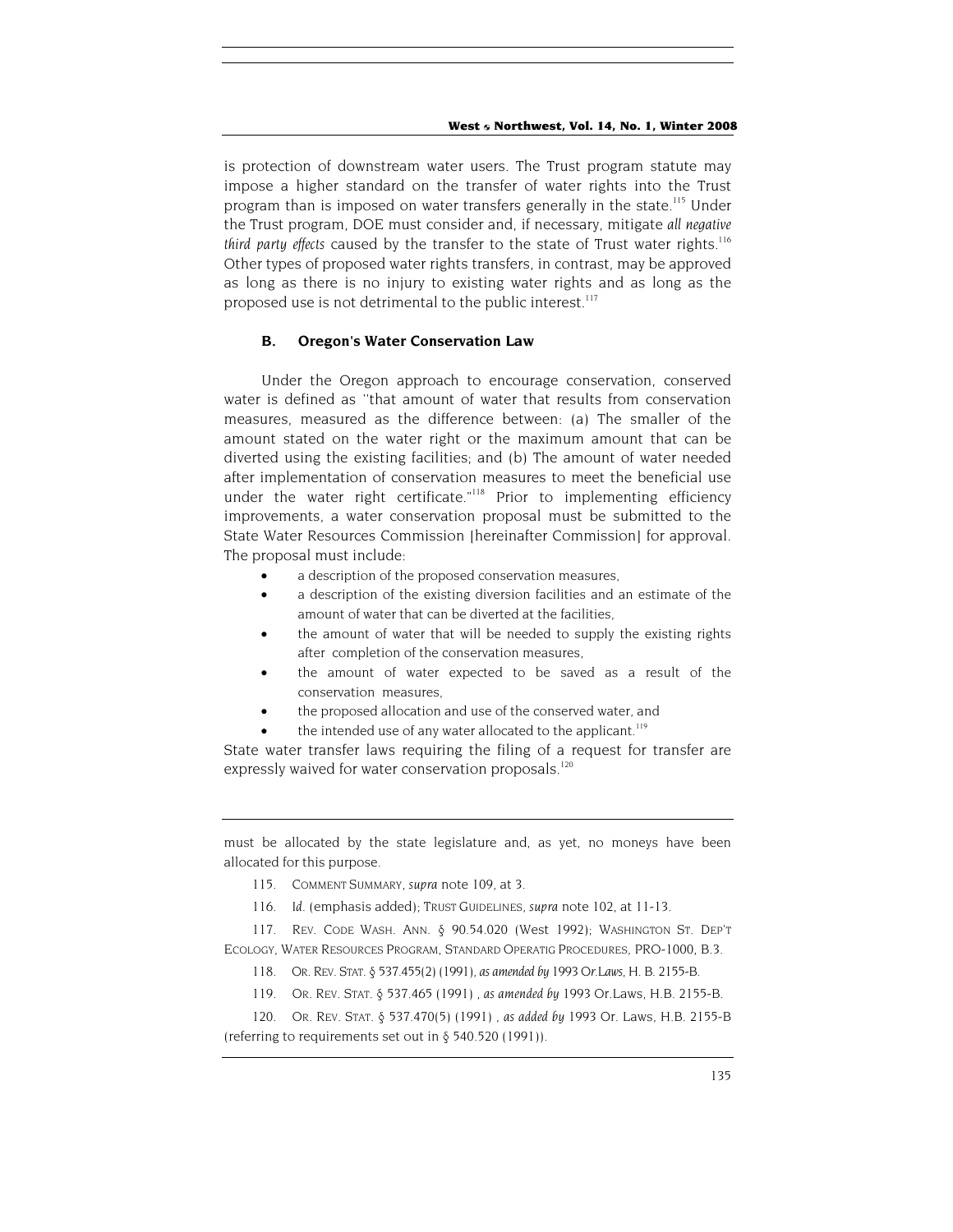Following a public comment and protest period, the Commission must find that the proposed plan is feasible, will produce conserved water, will not cause injury to existing water rights, and will not adversely affect the public interest. Of the quantity of saved water, some may be required to mitigate the effects of the proposal on other water users. The Commission is required to allocate 25 percent of the balance of the conserved water to the state and 75 percent to the applicant, unless the applicant proposes that a higher percentage go to the state. The conserved water is given a priority date of one minute after the original priority, and the Commission is directed to issue a new water right certificate reflecting the changes to the original right.<sup>[121](#page-32-0)</sup>

As originally drafted, the Oregon conservation statute created a difficult burden for applicants to meet by narrowly defining conservation as ''the reduction of the amount of water consumed or *irretrievably lost in the process of satisfying* an existing beneficial use achieved either by improving the technology or method for diverting, transporting, applying or recovering the water or by implementing other approved conservation measures."<sup>122</sup> This strict standard was intended to avoid potential harm to other water users.<sup>[123](#page-32-2)</sup> Indeed, very few proposals were submitted during the first six years of the program. In 1993, however, the definition was changed to ''the reduction of the amount of water *diverted to* satisfy an existing beneficial use.''[124](#page-32-3) This new standard may encourage greater participation in the program.

#### **C. Montana's Salvage Statute**

Similar to the Oregon approach but without the 25 percent dedication to the state, Montana in 1991, adopted a salvaged water program to encourage conservation and full use of water. Holders of appropriative water rights who salvage water may retain the right to use that water.<sup>125</sup> Montana law defines ''salvage'' as making water available for beneficial use from an existing valid appropriation through the application of water-saving methods.<sup>126</sup>

Salvaged water can be leased or sold, and the use changed, subject to the approval of the Montana Department of Conservation and Natural Resources. To change the purpose or place of use, the appropriator must prove the following: (1) the proposed use will not adversely affect the water rights of others; (2) the proposed means of diversion, construction, and

<span id="page-32-0"></span><sup>121.</sup> OR. REV. STAT. § 537.470 (1991) , *as amended by* 1993 Or. Laws, H.B. 2155-B.

<span id="page-32-1"></span><sup>122.</sup> OR. REV. STAT. § 537.455(1) (1991) (emphasis added).

<span id="page-32-2"></span><sup>123</sup>*. See* Becky Kreag, *Transferring Conserved Water: The Oregon Experience,* MOVING THE WEST'S WATER TO NEW USES: WINNERS AND LOSERS (1990).

<span id="page-32-3"></span><sup>124.</sup> OR. REV. STAT. § 537.455 (1991), *as amended by* 1993 Or.Laws, H.B. 2155-B (emphasis added).

<span id="page-32-4"></span><sup>125.</sup> MONT. CODE ANN. § 85-2-419 (1991).

<span id="page-32-5"></span><sup>126</sup> *Id.* § 85-2-102.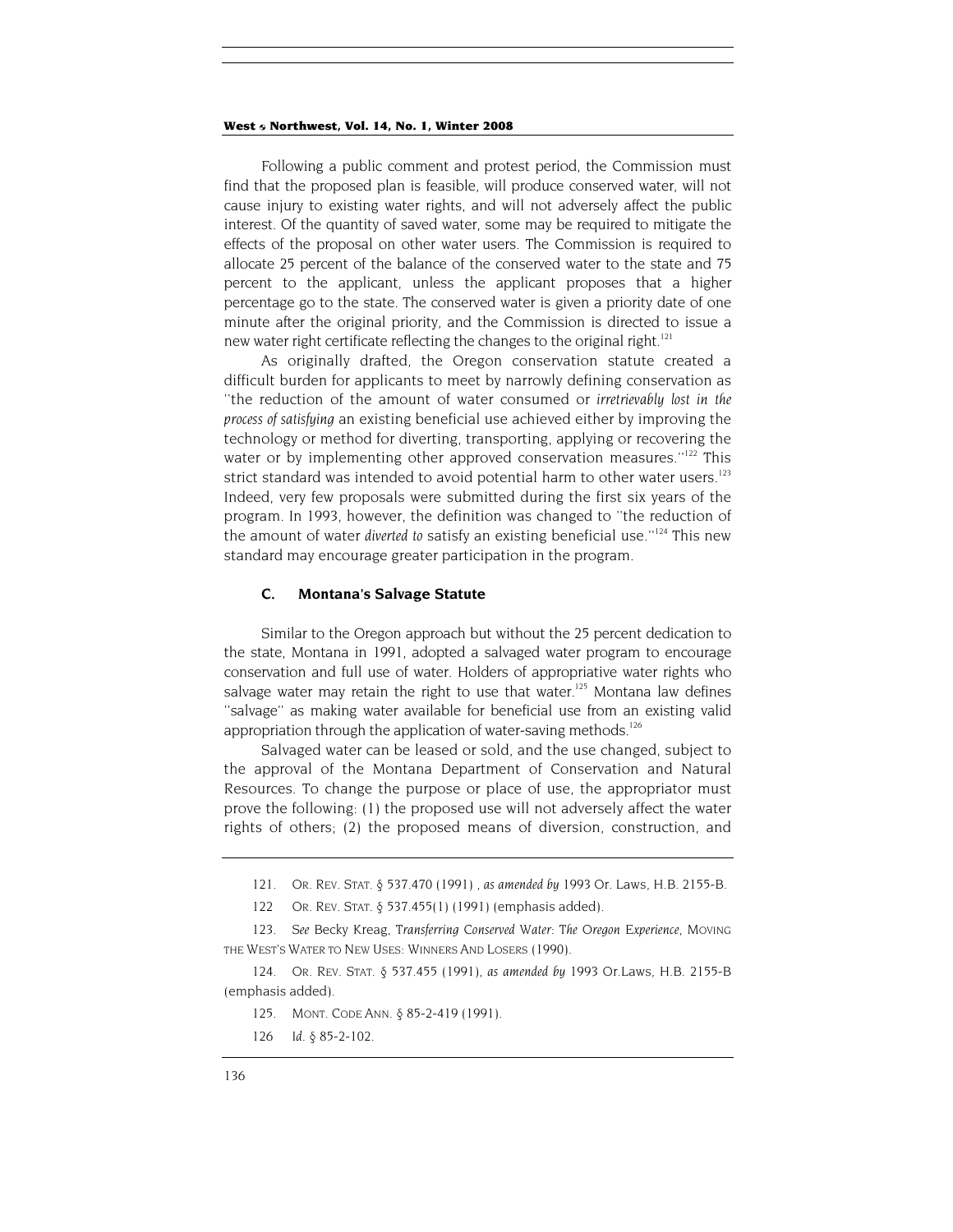operation of the appropriation works are adequate; (3) the proposed use is a beneficial use; and (4) the applicant has a possessory interest, or consent of the person with such interest, in the property where the water is to be put to beneficial use.<sup>127</sup> Changes involving 4,000 AF of water or more, and 5.5 cfs or more require the applicant to also prove that the proposed change is reasonable, under guidelines set out in the statute.<sup>128</sup>

All of the foregoing examples of incentive- based approaches to water transfer are relatively new; they have enjoyed only limited implementation. Nevertheless, they hold promise, in conjunction with other programs, of enhancing the use of water resources while improving the efficiency of historical agricultural uses.

#### **V. Facilitating Temporary Transfers**

To fill seasonal needs for water supply on a local and regional scale, many western states have enacted or modified laws and programs that facilitate the temporary or short-term movement of water from one use or location to another. From irrigation uses, water becomes available for such transfer through different means, including temporary land fallowing or participation in a government conservation reserve program, changing the types of crops grown to less water intensive crops, and substitution of alternative water supplies. Certain traditional provisions of state water law typically are changed or modified so that these transfers can occur in a relatively short time and at a minimum cost, such as provisions governing proof of no injury to others and the loss of a water right for non-use. In addition, other laws may be added to facilitate these types of changes. For example, short-term transfers may be facilitated through a water bank, usually managed by the state or another institution, as in Idaho and California. Short- term transfers also include, however, temporary agreements between private parties, such as dry-year options and land fallowing agreements, in which a water user agrees to forgo the use of water for one or more seasons under certain water supply or demand conditions. In California, for example, MWD has taken advantage of state laws that allow and facilitate these types of short-term arrangements. These and other examples of short-term water transfers are described below, although these examples do not exhaust the possible arrangements that can be worked out when water users are given the flexibility and incentive to modify traditional practices toward the goal of reducing their use of water.

<sup>127</sup>*. Id.* § 85-2-402(2).

<span id="page-33-1"></span><span id="page-33-0"></span><sup>128</sup>*. Id.* § 85-2-402(3). Large volume changes are also subject to approval by the legislature following public hearings. *Id.* § 85-2402(5).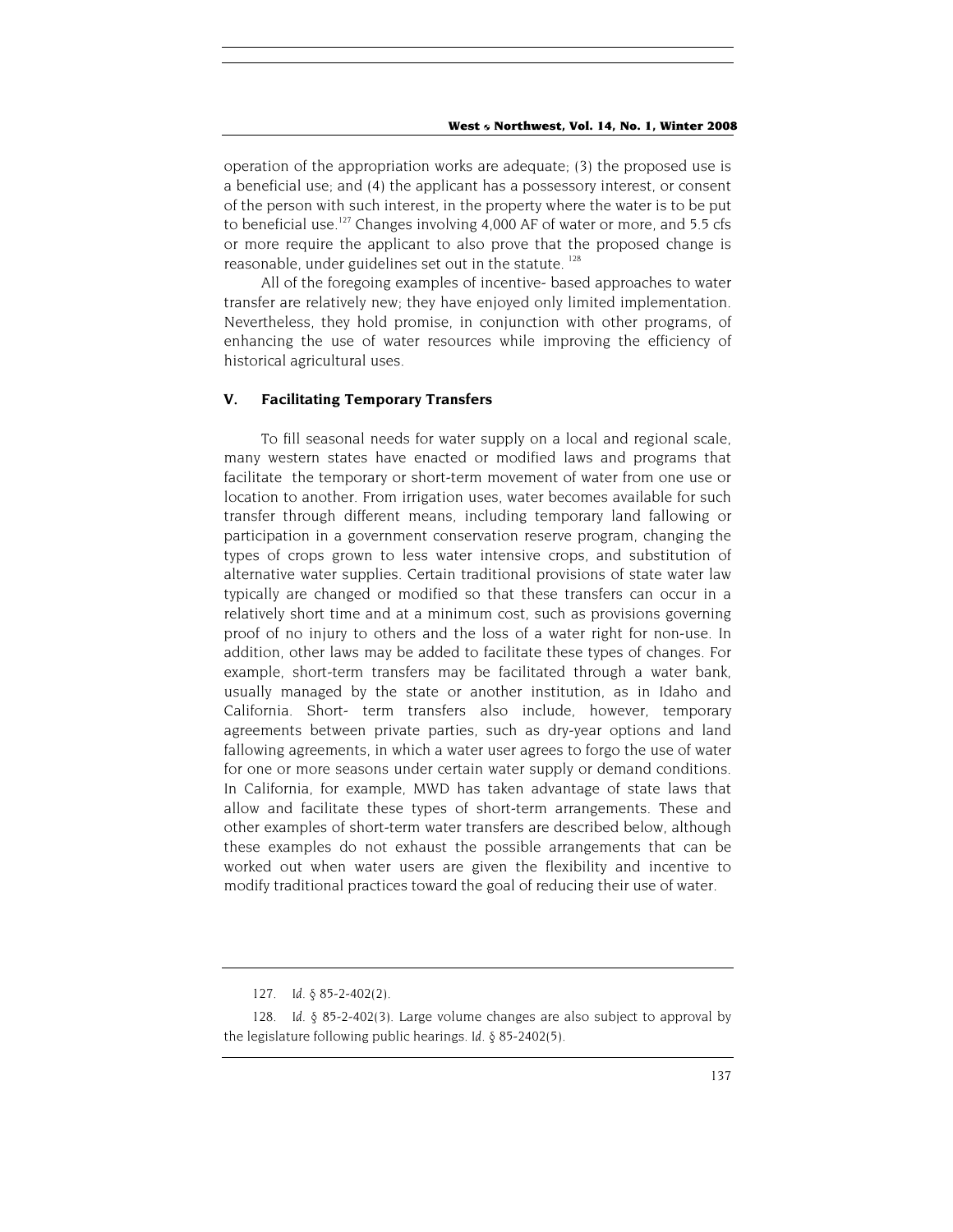#### **A. Short-Term Transfers**

Several western state water laws contain provisions recognizing the right to make short-term (usually one year) transfers of water.<sup>129</sup> The advantage of making transfers under these statutory provisions rather than under the provisions dealing with permanent changes of water rights is that, in most of these states, the approval process for short-term transfers is more streamlined. For example, California allows temporary changes in the point of diversion, place of use, or purpose of use, for up to one year. The State Water Resources Control Board must evaluate temporary change applications to determine (1) if the amount requested is no more than the amount historically consumed or stored, (2) that such use will not injure other water users, and (3) that such use will not unreasonably affect fish, wildlife, or other instream beneficial uses. If the Board finds that these requirements will be met, the temporary change is approved. A hearing is only required if the Board finds that any one of these requirements is not met by the proposed change.<sup>[130](#page-34-1)</sup>

The time period for which such changes may be granted varies from state to state. Like California—Nevada, New Mexico and Utah limit such changes to one year[.131](#page-34-2) Montana law expands the meaning of ''temporary'' by authorizing such changes for up to ten years, and further providing for a ten year renewal.<sup>132</sup> Wyoming allows for temporary transfers of up to two years.<sup>133</sup> Colorado law merely allows transfers for a "limited time."<sup>[134](#page-34-5)</sup>

The quantity of water that can be temporarily transferred may be explicitly limited to historic consumptive use and is always subject to the no injury rule. California, as noted, also considers the impact of the change on instream flow uses which may or may not be represented by water rights.<sup>135</sup> Nevada has a similar limitation, requiring that such temporary transfers be ''in the public interest.["136 N](#page-34-7)ew Mexico specifically limits the quantity of water that can be temporarily transferred to no more than three AF.<sup>137</sup>

<span id="page-34-2"></span><span id="page-34-1"></span>131. NEV. REV. STAT. ANN. § 533.345 (Michie Supp. 1991), N.M. STAT. ANN. § 72-12-7 (Michie Supp. 1992), UTAH CODE ANN. § 73-3-3 (Supp. 1993).

- <span id="page-34-4"></span>133. WYO. STAT. § 41-3-110(a) (Supp. 1993).
- <span id="page-34-5"></span>134. COLO. REV. STAT. § 37-83-105 (1990).
- <span id="page-34-6"></span>135. CAL. WATER CODE § 1725 (West Supp. 1993).
- <span id="page-34-7"></span>136. NEV. REV. STAT. ANN. § 533.345 (Michie Supp. 1991).
- <span id="page-34-8"></span>137. N.M. STAT. ANN. § 72-12-7(B) (Michie Supp. 1993).

<span id="page-34-0"></span><sup>129</sup>*. See, e.g*., CAL. WATER CODE §§ 1725-1728 (West Supp 1993), COLO. REV. STAT § 37-83-105 (1990), NEV. REV. STAT. ANN. §§ 533.345 (Michie Supp. 1991); N.M. STAT. ANN. § 72-12-7 (Michie Supp. 1993); UTAH CODE ANN. § 73-3-3 (Supp. 1993); WYO. STAT. § 41-3-110 (Supp. 1993).

<sup>130.</sup> CAL. WATER CODE § 1727 (West Supp. 1993).

<span id="page-34-3"></span><sup>132.</sup> MONT. CODE ANN. § 85-2-407(2), (3) (1993).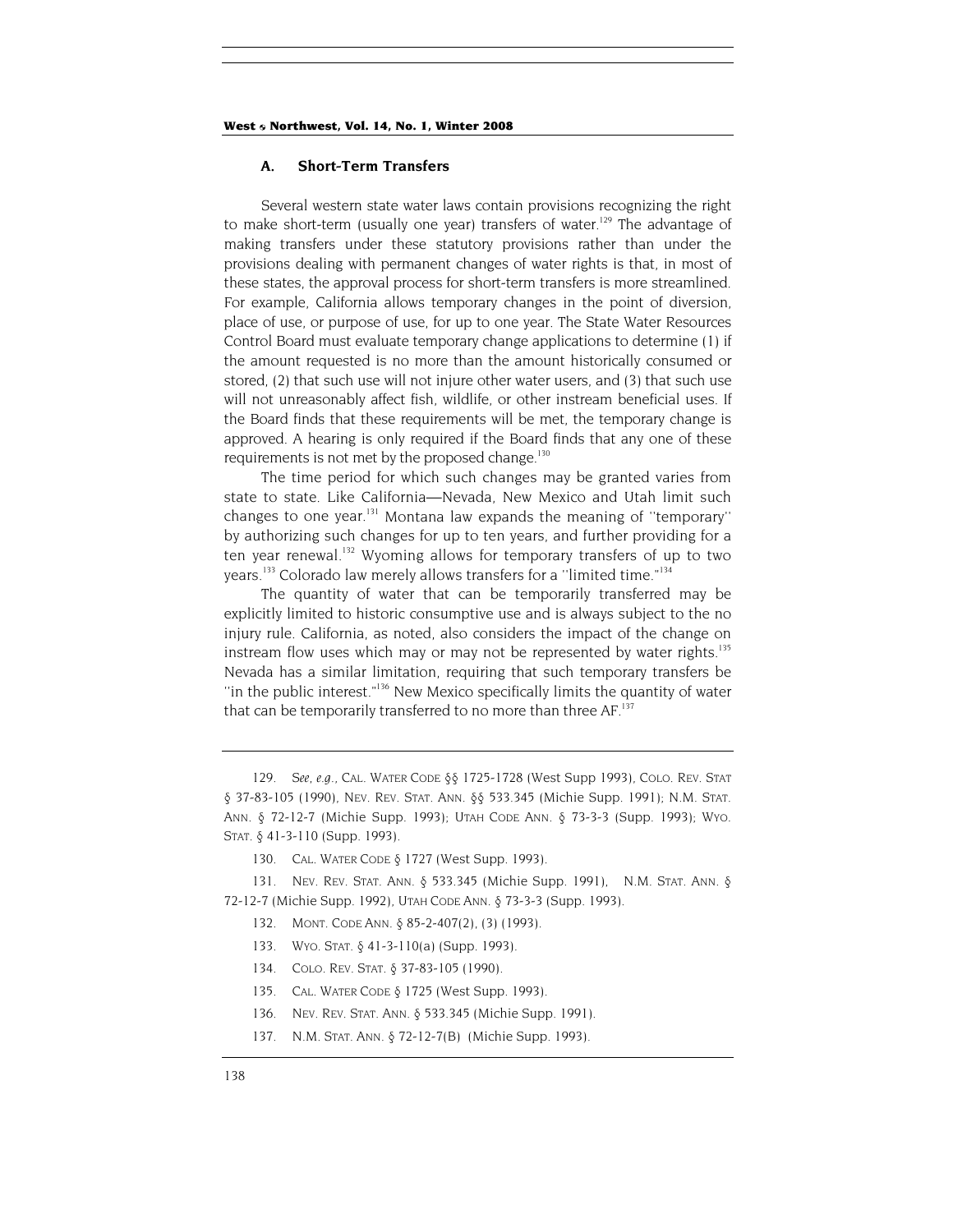Also like California, several of the states recognizing temporary transfers provide for a more limited administrative review, requiring a hearing only if this review reveals that the proposed change might injure other water rights or otherwise not comply with statutory requirements. For example, if, upon reviewing an application for a temporary transfer of water, the Nevada State Engineer determines that the change is not in the public interest or that the change may impair other water rights, the State Engineer must give notice and hold a hearing. Otherwise, the State Engineer can approve the temporary transfer without notice and a hearing.<sup>138</sup>

A few state provisions allowing temporary changes were enacted years ago and should be updated. For example, Colorado law, enacted In 1899, authorizes the exchange or loan of water taken from the stream for the purpose of ''saving crops or using the water in a more economical manner."<sup>139</sup> The law provides for no court or administrative review for injury or other considerations. In fact, no advance approval is necessary; the only requirement is that both parties to the exchange or loan provide notice to the division engineer indicating the duration of the arrangement. While saving crops and using water ''in a more economical manner'' continue to be important potential uses of temporary transfers, today other beneficial uses could also be served by this type of transfer and should be recognized.

Transfers under these short-term transfer laws are, for the most part, encouraged by limiting state review. Another approach for facilitating short-term (and sometimes permanent) transfers of water involves the use of water banks.

#### **B. Water Banks**

Water banks provide an organized procedure for making water transfers.<sup>140</sup> Banking mechanisms differ, but water banks are often characterized by some type of institutional manager and, in general, established practices or rules that govern bank operations. Often, banked water is placed in some type of surface or underground storage facility. The original water right holder usually retains the water right, merely choosing to transfer a specific quantity of water available under the right, for a specific period of time, into the bank. A primary attraction of a water bank is its potential ability to reduce the transaction costs associated with transferring uses of water.

## **1. The California Water Bank**

Prompted by a prolonged drought, in early 1991, California established a water bank as part of a short-term emergency plan. Initially, a

<span id="page-35-0"></span><sup>138.</sup> NEV. REV. STAT. § 533-345 (Michie Supp. 1991).

<span id="page-35-1"></span><sup>139.</sup> COLO. REV. STAT. § 37-83-105 (1990).

<span id="page-35-2"></span><sup>140.</sup> For a thorough discussion of water banks, see LAWRENCE J. MACDONNELL ET

AL., WATER BANKING IN THE WEST (1994).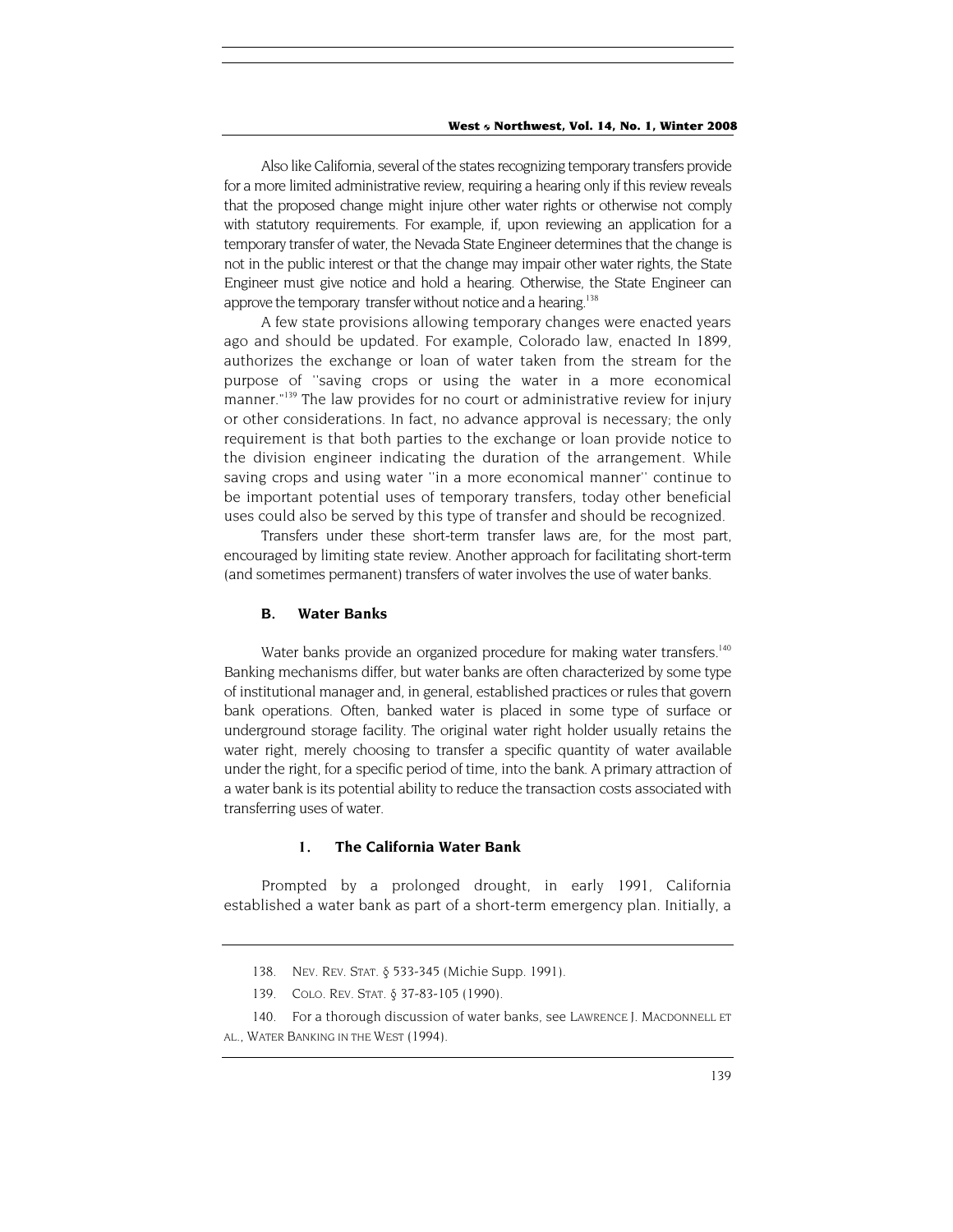Drought Action Team was formed by a gubernatorial executive order, and two weeks later this group reported recommendations to the Governor, that included the establishment of a water bank. The DWR was designated as the managing agency, and this agency in turn formed a Water Purchase Committee, with members representing potential sellers and buyers of water. Within two months from the initial order, 300 contracts for the acquisition of water were in various stages of negotiation.<sup>[141](#page-36-0)</sup>

Water was acquired for the bank through contracts entered into between the state and the water rights holder. In 1991, sellers in the first year received \$125 per acre-foot. The water was made available by these holders from various sources, including the fallowing of previously irrigated lands, the substitution of groundwater for surface supplies and the tapping of unused storage supplies. During 1991, the state contracted for 821,045 acre-feet of water under 351 contracts. Fifty percent of this water came from the fallowing of irrigated lands. One-third of the water was indirectly supplied by groundwater, primarily as a result of irrigators using groundwater and selling their surface rights to the bank. A portion of the water also came from unused storage water managed by one water supply organization.<sup>[142](#page-36-1)</sup>

On the buying end, membership in the bank as a potential buyer was limited to entities with the responsibility to supply water for agricultural, municipal, industrial, fish and wildlife, or other beneficial uses. Allocation among members was based on their estimated ''critical needs," which required them to meet certain criteria regarding existing water use before they were able to purchase from the bank. Generally, members had to show that they were fully utilizing all available water supplies, and had implemented stringent water conservation programs. More specifically, for municipal and industrial suppliers, total water available water supply must have been less than 75 percent of normal water demand. For potential purchasers who supply water for other types of uses—including irrigation, fish, and wildlife—members' water needs were determined on a case-bycase basis. Bank rules established priorities among types of use, with the highest priority going to drinking water, health, sanitation and fire protection, and possibly areas designated as having ''urgent agricultural critical needs." In 1991, over 70 percent of the water available in the bank was purchased by three urban water providers.<sup>143</sup>

Initial experience with the bank followed by public hearings in early 1991 revealed some weaknesses and prompted changes. Despite assurances under

<span id="page-36-0"></span><sup>141.</sup> RICHARD HOWITT ET AL., CALIFORNIA DEP'T OF WATER RESOURCES, A RETROSPECTIVE ON CALIFORNIA'S 1991 EMERGENCY DROUGHT WATER BANK (1992) [hereinafter RETROSPECTIVE], CALIFORNIA DEP'T OF WATER RESOURCES, THE 1991 DROUGHT WATER BANK.

<span id="page-36-1"></span><sup>142.</sup> RETROSPECTIVE, *supra* note 145, at 10.

<span id="page-36-2"></span><sup>143</sup>*. Id.* at 5-7.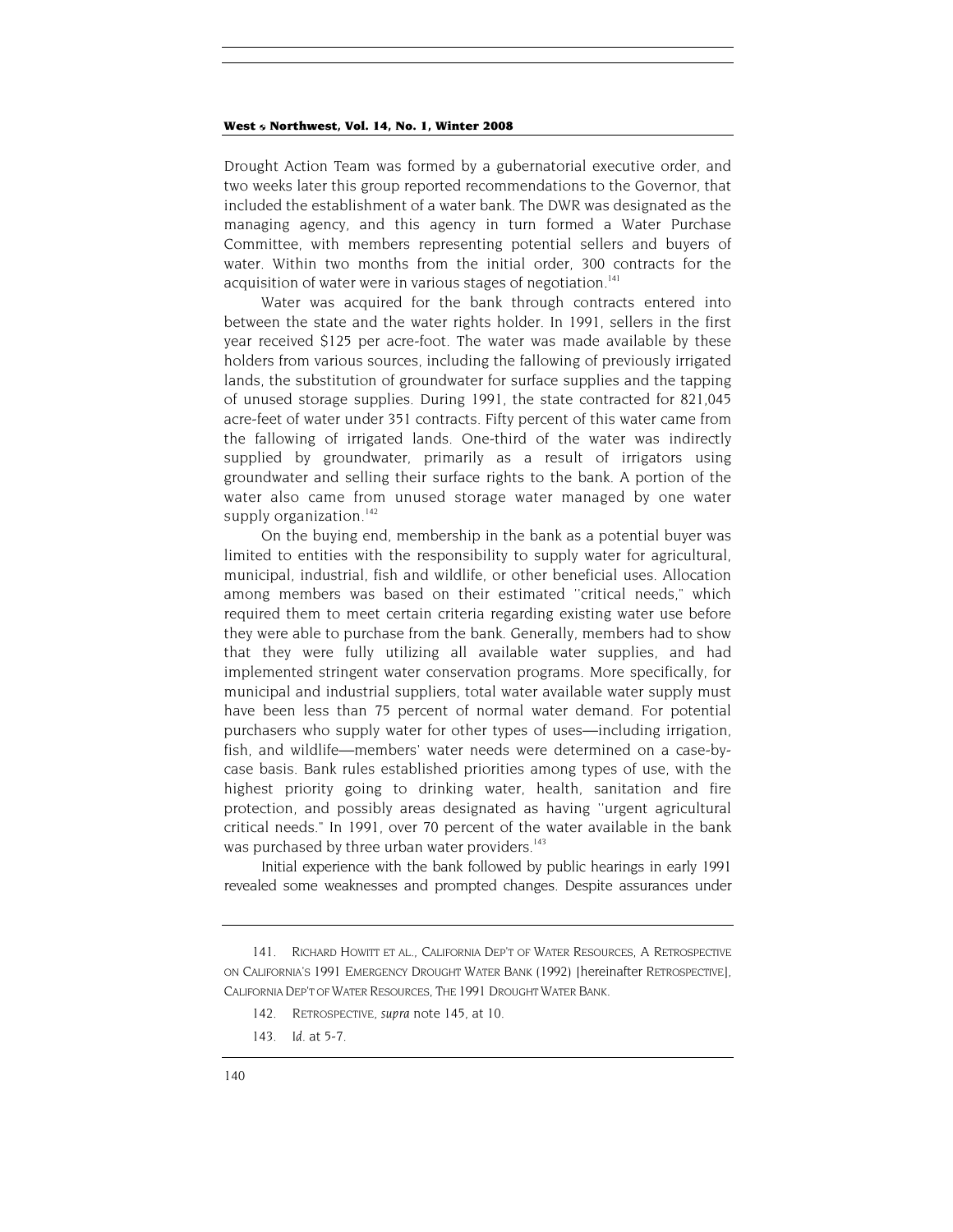then existing law that water rights sold through the bank would not be lost,<sup>144</sup> many water users expressed concern in early 1991 that their rights would be subject to possible forfeiture or loss, based on waste or unreasonable use, if they sold water through the bank. In response, two pieces of legislation were introduced in 1991 to encourage transfers to the bank. One bill, directed toward water supply organizations, authorized any water supplier to transfer water to the bank if the supplier determines that it is in the best interests of the water supplier to transfer the water, and if all users have been allocated the amount of water they are entitled to, or have consented to receive less.<sup>145</sup> This bill authorized the sale of water made available through conservation, through land fallowing, and through the use of alternative supplies, and, importantly, made it clear that the water transferred need not be surplus to the needs of the water users, as long as the users consented.<sup>146</sup> The second 1991 bill was directed at water users and provided that ''[n]o temporary transfer of water made pursuant to any provision of law for drought relief In calendar years 1991 and 1992 shall affect any water rights."<sup>147</sup> These provisions, credited as important to the success of the bank, were made permanent provisions of California transfer law in 1992.<sup>148</sup>

In addition to water users' concerns over potential challenges to their water rights, issues came up about third party impacts as a result of the first year's experiences. The use of groundwater as replacement water for surface supplies sold to the bank—further accelerating withdrawal rates already increased as a result of the drought—raised concerns about groundwater overdraft and land subsidence in Yolo County, where even in good supply years farmers get about 45 percent of their supply from groundwater. Replacement withdrawals threatened local irrigators' supplies and, in addition, added to an existing overdraft problem that already had produced widespread land subsidence.

Administrative and local solutions were adopted to monitor groundwater levels, limit the amount of water that could be pumped for replacement supplies, and impose a tax on the money received by the sellers to the bank who are using groundwater as a substitute supply.

Concerns over impacts on fish and wildlife from operation of the water bank were also raised, caused by changes in impoundments and releases,

<sup>144</sup>*. See* CAL. WATER CODE §§ 1101, 1244, 382-386 (West Supp. 1993).

<span id="page-37-1"></span><span id="page-37-0"></span><sup>145.</sup> 1991 Cal. Stat. ch. 1X, § 1, *discussed in* Brian E. Gray, The 1991 Water Bank: A Legal Analysis of Water Transfers from Yolo and Solano Counties, 32-33 (unpublished manuscript, on file with author at the University of California, Hastings College of Law, 1993).

<span id="page-37-2"></span><sup>146.</sup> Gray, *supra* note 149 (citing 1991 Cal. Stat. ch. 1X. §§ 2-3).

<sup>147</sup>*. Id.* (citing 1991 Cal. Stats. ch. 2X, § 1 (a)).

<span id="page-37-4"></span><span id="page-37-3"></span><sup>148.</sup> Assembly Bill 2897, 1992 Ca1. Stat. ch. 481, § 1, (codified at CAL. WATER CODE §§ 1745.04 to .07 (West Supp. 1993)), *see* Gray, *supra* note 149, at 34-36.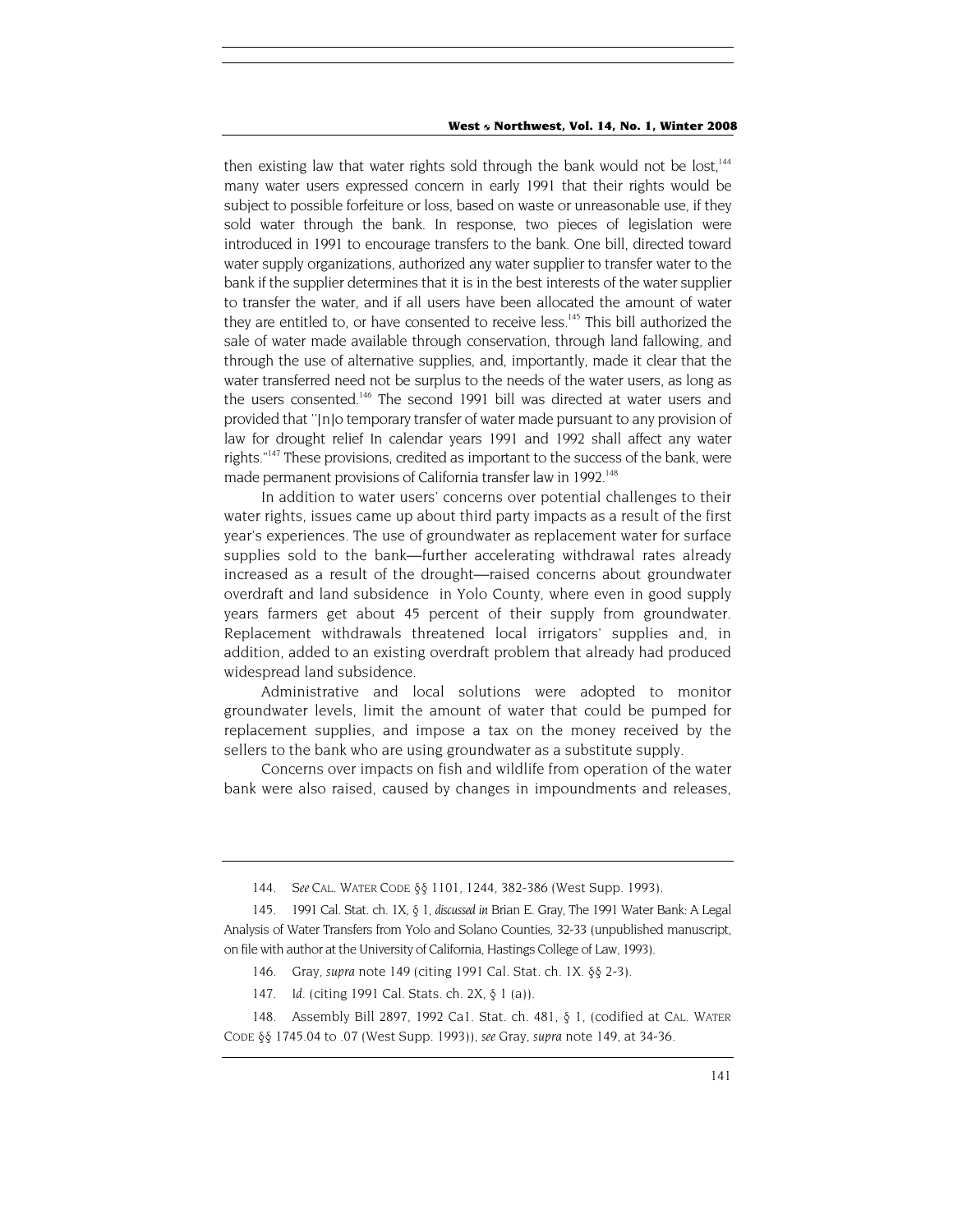diversions, and cropping patterns.<sup>149</sup> For example, the removal of grain crops from lands around the Sacramento Delta under the fallowing contracts has caused damage to wild bird habitat and forage.<sup>150</sup> To address these concerns, the Department of Water Resources made a commitment, early in 1991, to work with the federal and state fish and wildlife agencies However, fulfillment of that promise was not evident in 1991 operations. In 1992, however, a representative of the Department of Fish and Game was made a member of the "Water Purchase Committee," a position that allowed meaningful participation in the decision-making process.<sup>151</sup> Some fish and wildlife concerns linger, however, including lack of data on water bank operations' impacts on migratory waterfowl.<sup>[152](#page-38-3)</sup>

There was no proposal for a State Water Bank in 1993, although Sacramento Basin water supplies were strong, and deliveries to CVP contractors south of the Delta were expected to be 40 percent below normal, as a result of environmental mitigation requirements in the 1992 Central Valley Project Improvement Act and on-going efforts to address endangered species and water quality problems in the Bay-Delta area.<sup>153</sup> Concern about reduced populations of winter-run Chinook salmon and Delta smelt during the drought has led to proposed federal and state regulations on Delta pumping operations that would further limit north-to-south market transfers of water. More generally, the DWR has prepared a draft Environmental Impact Report to address potential adverse environmental effects of future water banks, and plans to limit future department banking activity to occasional responses to emergency drought conditions.<sup>154</sup>

#### **2. The Idaho Water Bank**

Idaho has a statewide water supply bank [hereinafter Water Supply Bank] run by the Idaho Water Resources Board [hereinafter Board] through the Idaho Department of Water Resources, and three local rental pools, controlled by water district advisory boards and a watermaster. All are authorized by statute which declares the purpose of the banks ''to obtain the highest duty for beneficial use from water, provide a source of adequate

- <span id="page-38-2"></span>151. Gray, *supra* note 149, at 80-81.
- <span id="page-38-3"></span>152*. Id.* at 81-82.
- <span id="page-38-4"></span>153. Pub. L. No. 102-575, § 3405 (1992).
- <span id="page-38-5"></span>154. Miller, *supra* note 154, at 16-18.

<span id="page-38-0"></span><sup>149</sup>*. See* Gray, *supra* note 149, at 76-77. Gray points out that some beneficial impacts on fish and wildlife from water bank were also noted, including cooler water temperatures for the salmon resulting from leaving more water in the reservoirs until later in the season.

<span id="page-38-1"></span><sup>150.</sup> Kathy A. Miller, Water Banking in California: The 1991 and 1992 Emergency Drought Water Banks 13 (Sept 24, 1993) (draft manuscript, available from the Natural Resources Law Center, University of Colorado).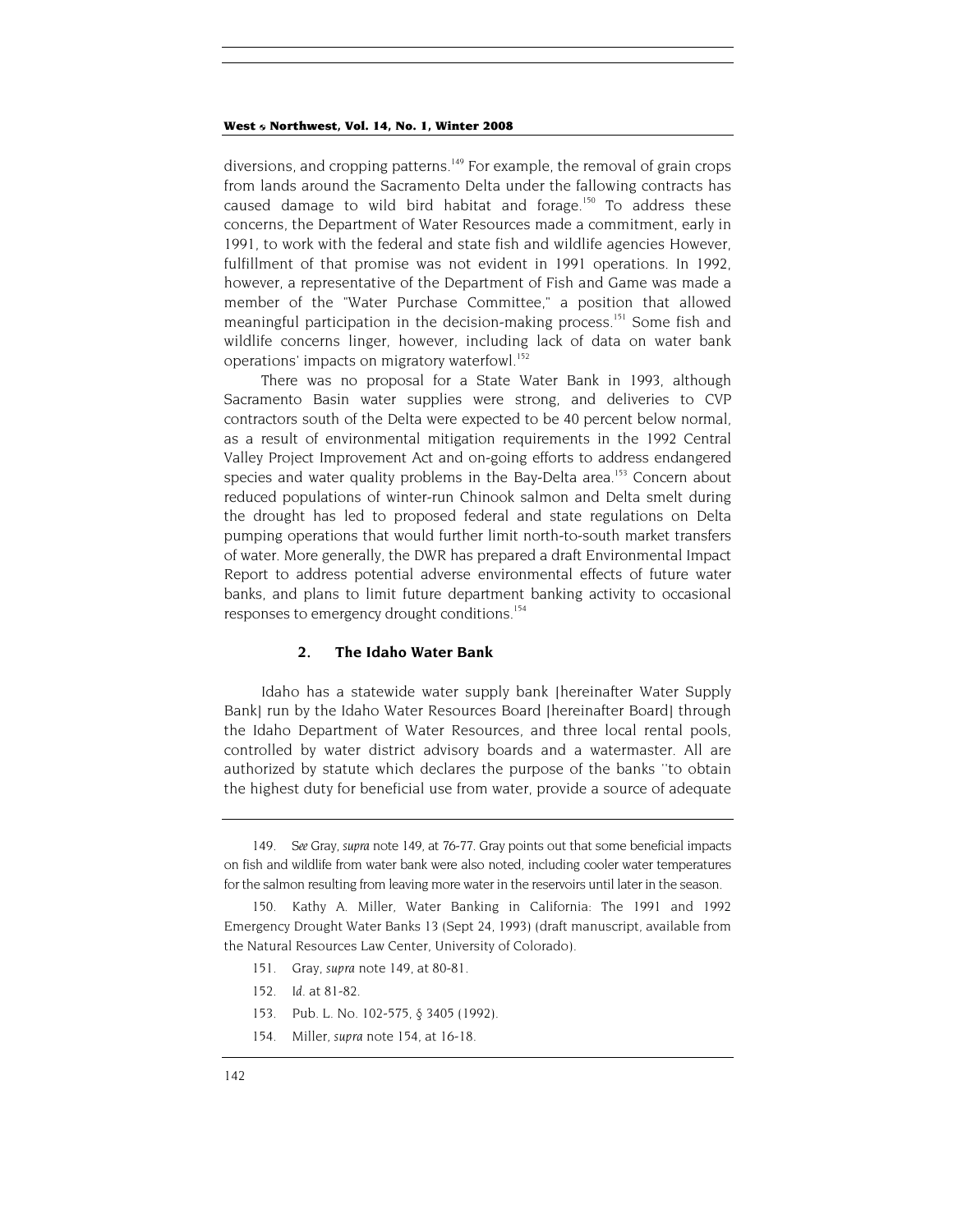water supplies to benefit new and supplemental water uses, and provide a source of funding for improving water user facilities and efficiencies."<sup>[155](#page-39-0)</sup>

For the Water Supply Bank, the Board is authorized to purchase, lease or otherwise obtain decreed, licensed or permitted water rights to be credited to the Water Supply Bank.<sup>156</sup> Rentals of water from this bank must be approved by the Director of the Idaho Department of Water Resources, who can deny or condition proposed rentals based upon review criteria set out in the statute.<sup>157</sup> Similar to Oregon's conservation law, Idaho law provides that this review procedure substitutes for the ordinary change of water rights requirements.<sup>158</sup> The rental price is determined by the Board, and ten percent of the rental payment is credited to the ''water administration account'' to cover administrative costs of operating the bank. The amount to go to the owner of the water right (established in Board resolution accepting the water right into the Water Supply Bank)<sup>159</sup> is also deducted, and any remaining funds are used to improve water user facilities. Rentals may be authorized for up to five year periods, and anything longer requires Board approval.

The Board also is authorized to establish local rental pool committees. These committees must establish procedures for operating the bank as set out in the statute. The director must approve these procedures as well as the lease and rental forms developed by the local committee. Once this is done, the Board establishes the committee and reviews required committee annual reports.<sup>160</sup>

The three local rental pool committees operate under somewhat different rules and types of organizations, and have experienced varying levels of banking activity. The Water District 1 rental pool covers the Upper Snake River Basin, and is operated by the Committee of Nine and managed by the watermaster. The Water District 63 rental pool covers the Boise River Basin, and is operated by a committee comprised of the watermaster and representatives of the irrigation water supply organizations in the valley. Again, the watermaster is the manager of the pool. The Water District 65 rental pool in the Payette Basin is operated by a large committee that includes one member from each geographic region within the district in addition to state and federal agency representatives.

Each of these committees has adopted rental pool procedures that provide for leasing, set out priorities among competing uses, and describe

<span id="page-39-3"></span>158*. Id.* § 42-1764.

<span id="page-39-4"></span>159. Water Supply Bank Rules and Regulations, Rule 5,2 (Idaho Water Resource Bd.) (adopted Oct, 1990) [hereinafter Water Supply Bank Rules].

<span id="page-39-5"></span>160. IDAHO CODE § 42-1765 (1994).

<span id="page-39-0"></span><sup>155.</sup> IDAHO CODE § 42-1761 (1994).

<span id="page-39-1"></span><sup>156</sup>*. Id.* § 42-1762.

<span id="page-39-2"></span><sup>157</sup>*. Id.* § 42-1763.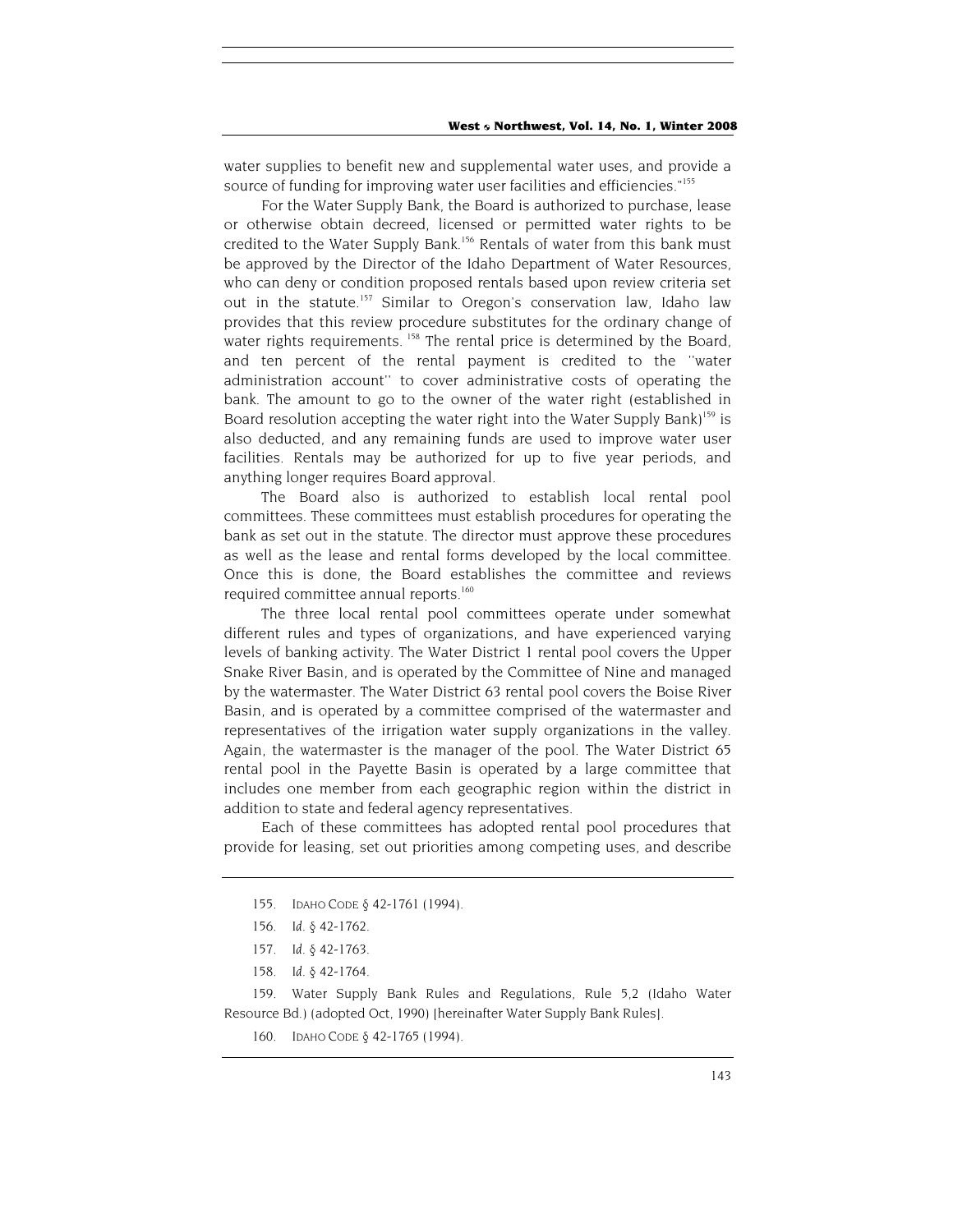the process for setting lease payment and rental fees on an annual basis as well as the process for appealing from a committee decision. Local concerns are reflected in differences in these procedures. For example, the Upper Snake procedures condition the rental of bank water for uses outside of the traditional irrigation service area (i.e., below Milner Dam) to require the written consent of the lessor and to provide that the storage space from which the rental water comes will be the last to fill the following year.<sup>161</sup>

Hydrologic considerations dictate this distinction for uses below Milner Dam. As a result of irrigation development in the upper basin, the only significant flows of water below Milner Dam, today, typically occur during high spring runoff. During the summer (irrigation) months, the river is generally dry at Milner and for about a mile below. Return flows from the upstream irrigation use contribute millions of acre feet of water to the Snake River Plain aquifer, significantly raising the groundwater table and increasing discharges into the Snake River below Milner Dam at Thousand Springs. As a result, the Snake River in Idaho has been viewed and managed as two separate river systems, one above Milner and the other below.<sup>[162](#page-40-1)</sup>

All three sets of rental pool procedures give priority to irrigation use, at least during irrigation season. Water Districts 63 and 65 also provide for modified priorities during periods of drought or special conditions.

The price of rental water varies among the local rental pools and between the pools and the Water Supply Bank. The Board sets the price for water from the Water Supply Bank.<sup>163</sup> The 1992 price was \$3.25 per AF.<sup>164</sup> In Water District 63, the rental price is set by the committee each year, and in 1992 was \$6.50 per AF. Similarly, the committees for Water Districts 1 and 65 set the rental price annually, and 1992 prices were \$2.95 and \$2.70 per AF respectively. No price was set in 1992 for District 1 water rented ed for use below Milner Dam because no water was rented for such use. The 1993 price is \$5.50 per AF for uses below Milner. If the space from which this water comes fills the following spring, the lessors receive a ''rebate'' of \$2.00 per AF.[165](#page-40-4)

All local rental pools provide for one-year terms, except that, in District 1, carryover of rented water in storage may be allowed if the renter owns available reservoir space.<sup>166</sup> The Water Supply Bank rules allow the Director to

<sup>161.</sup> Upper Snake River Committee Rules, Rules 3.6, 3.7 (1991).

<span id="page-40-1"></span><span id="page-40-0"></span><sup>162.</sup> Jeffrey C. Fereday & Michael C. Creamer, *Swan Falls in 3-D: A New Look at the Historical, Legal and Practical Dimensions of Idaho's Biggest Water Rights Controversy,* 28 IDAHO L. REV. 573, 582-83 (1992).

<span id="page-40-2"></span><sup>163.</sup> Water supply Bank Rules, *supra* note 163, at Rule 4.1.

<sup>164.</sup> Interview with Glenn Saxton, Idaho Dep't of Water Resources (April 27, 1993).

<span id="page-40-4"></span><span id="page-40-3"></span><sup>165.</sup> Telephone Conversation with Ron Carlson, Water District No. 1 Water Master (Oct. 14, 1993).

<span id="page-40-5"></span><sup>166</sup>*. See* Water District No. 63 Rental Pool Procedures (1991); Water District NO. 65 Rental Pool Procedures (1991); Upper Snake River Committee Rules (1991).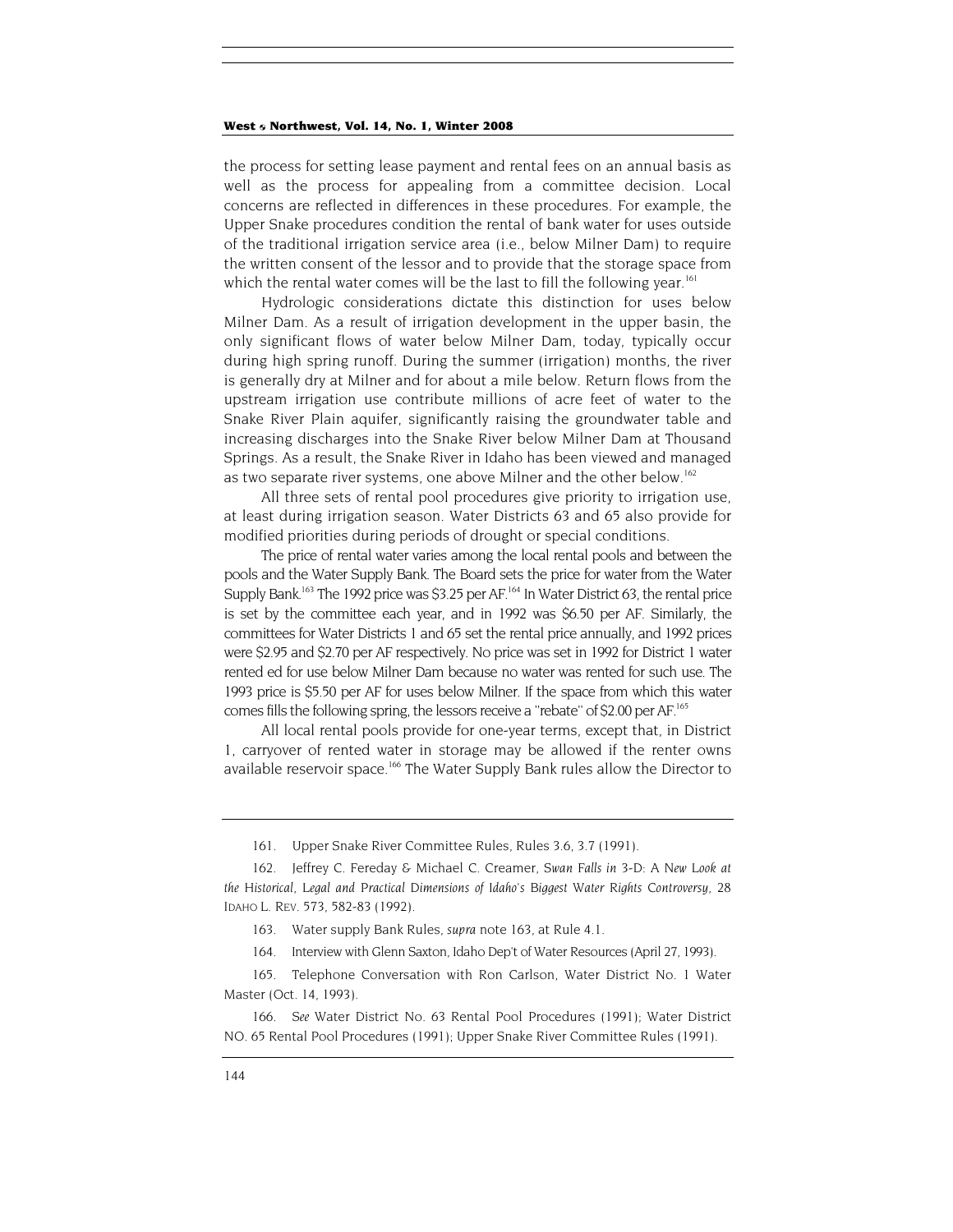approve rentals for terms up to five years. Applications to rent for periods longer than five years must be submitted to the Board for approval.<sup>[167](#page-41-0)</sup>

Activity among the state and local banks has also varied. The state bank has had very little activity during its existence. For the years 1991 and 1992 combined, District 63 had the next lowest level of activity (less than 5,000 AF) but leased all water made available to the bank. District 65 rented most of its available water (about 150,000 AF) over the same two year period.

The Upper Snake District (District 1) showed a marked difference in the level of activity between 1991 and 1992, due to a much lower water supply in 1992. In 1991, 201,300 AF of water was available with 86,140 AF rented for irrigation and 99,000 AF for hydropower and other uses. In 1992, less than 10,000 AF was available, all of which was rented for irrigation use.<sup>[168](#page-41-1)</sup>

#### **C. Dry-Year Options**

A relatively new concept for moving water, on a non-permanent basis, from agricultural to urban uses is the water supply option contract, or dryyear option. On a limited basis, this approach is being used to transfer irrigation water in order to provide a secure water supply to nonagricultural water users in times of water shortage. Under dry-year option contracts, the holder of the option has the right to buy water from the seller, and the seller agrees to make water available in the future under specified conditions and price. Generally, during low water supply years, water is transferred from irrigation use to a higher valued use where it is needed temporarily. The irrigator (seller) receives compensation from the buyer for the temporary use of water, yet retains his water right and the right to receive water during normal water supply years. Compared to permanent transfers, there may be fewer negative impacts on third parties.

What changes occur during the years the option is exercised? The temporary use will most likely involve a change in the place of use and, consequently, often requires a change in the point of diversion. Especially if the new use is in a different water basin, the change also may entail alteration of the return flow pattern associated with the original use. Even in the same basin, a change in the type of use (a common occurrence with dry-year options) also may affect return flows.

Dry-year options offer several benefits over out-right purchases of agricultural water rights. Harm to the local community and to the land, potentially a byproduct of water transfers when land is permanently taken out of production, can be reduced under dry-year option arrangements that keep agriculture in place in most years. Moreover, dry-year options may be a

<sup>167.</sup> Water Supply Bank Rules, *supra* note 163, at Rule 4,5.

<span id="page-41-1"></span><span id="page-41-0"></span><sup>168.</sup> IDAHO DEP'T OF WATER RESOURCES, WATER SUPPLY BANK: OVERVIEW OF LOCAL COMMITTEES (1993).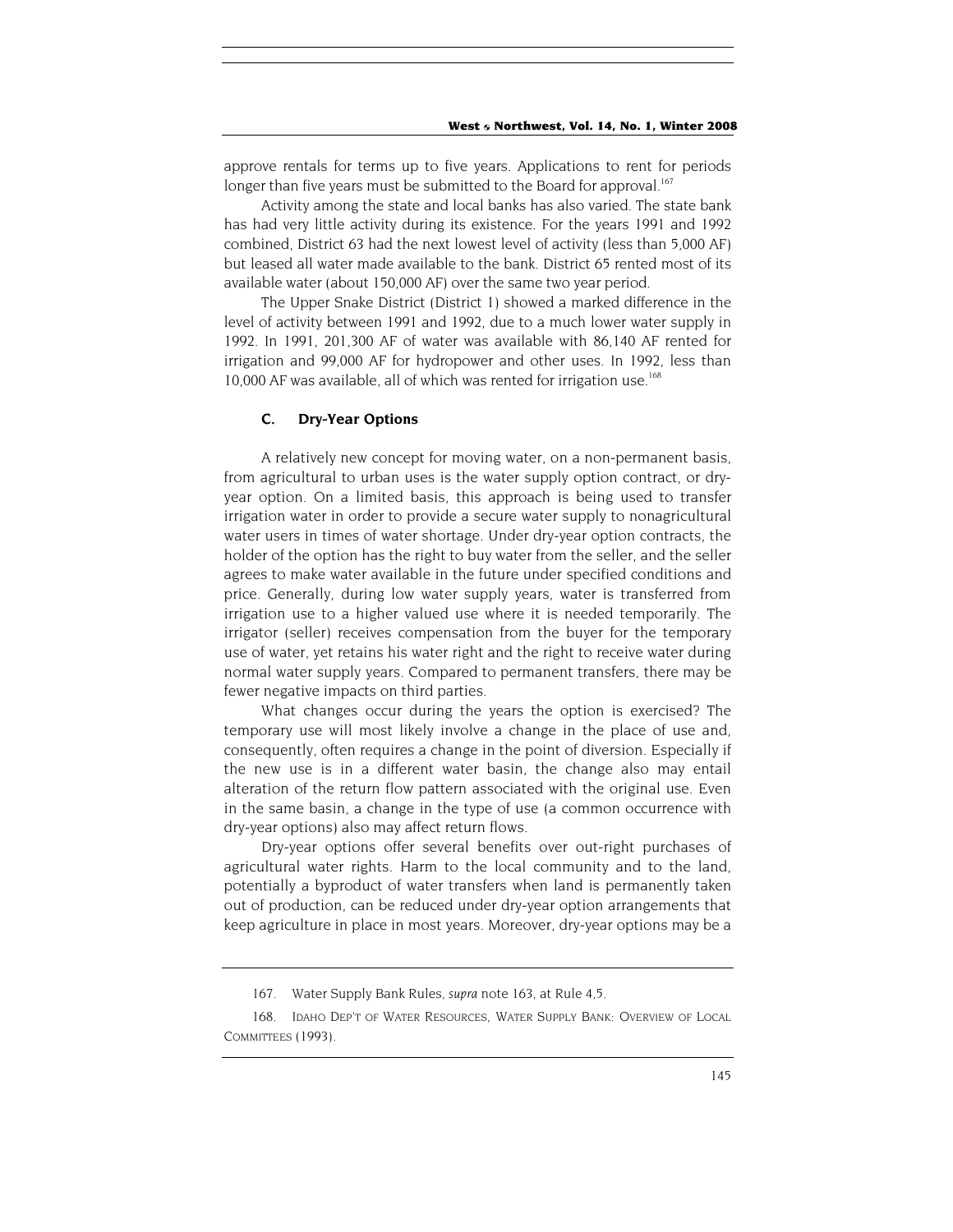<span id="page-42-4"></span>less costly mechanism for meeting some types of water supply demands than the purchase of water rights.

Of course, not all irrigation water rights are equally suited to dry-year options, and not all water supply problems can be solved with this type of arrangement. Michelsen and Young provide guidelines for evaluating the sufficiency of a proposed water option arrangement.<sup>169</sup> For example, the water right must provide a reliable water supply for the irrigation use during times of drought, and must also be sufficient for the original use during average water supply years. Another important consideration is whether the agricultural operation is capable of temporary suspension. Options are probably not appropriate for livestock operations, perennial crops or orchards. Equally important to the buyer is the total cost of the option arrangement compared to other sources of water supply, considering both the cost for gaining the legal right to exercise the option (negotiating and adjudicating the change), and the cost for physically linking the water with the buyer's system.<sup>[170](#page-42-1)</sup>

As yet there are a limited number of examples of dry-year option arrangements in the western states. The MWD has created these types of agreements with several organizations during the recent California drought. The following example illustrates how these options work.

#### **1. Dudley Ridge Agreement with Metropolitan Water District**

Anticipating a possible seventh year of drought, in the fall of 1992, MWD negotiated an agreement with Dudley Ridge Water District in King County for the transfer of a portion of Dudley Ridge's 1993 allocation of the State Water Project [hereinafter SWP] water supply.<sup>171</sup> Dudley Ridge agreed to facilitate the sale of a portion of its 57,700 AF annual SWP water allocation to MWD for \$125 an AF.<sup>172</sup> MWD agreed to buy all SWP water available to Dudley Ridge above the amount requested by the district's water users, if MWD received less than 50 percent of its SWP water entitlement.<sup>173</sup> Given the district's estimated need for permanent crop lands,

<span id="page-42-0"></span><sup>169.</sup> Ari M. Michelsen & Robert A. Young, *Optioning Agricultural Water Rights for Urban Water Supplies During Drought,* AMERICAN JOURNAL OF AGRICULTURAL ECONOMICS (1993).

<span id="page-42-1"></span><sup>170</sup>*. Id.*

<span id="page-42-2"></span><sup>171</sup>*. See* Agreement between Dudley Ridge Water District and The Metropolitan Water District of Southern California for Transfer of 1993 Entitlement Water, Agreement No. 3849 (not dated) [hereinafter Metropolitan Agreement].

<span id="page-42-3"></span><sup>172</sup>*. Id.* This price would apply for water delivered at the Harvey O. Banks Delta Pumping Plant.

<sup>173.</sup> Under the SWP allocation rules, all entities receive a pro rata reduction if there is insufficient water to supply all users with 100 percent of their entitlement.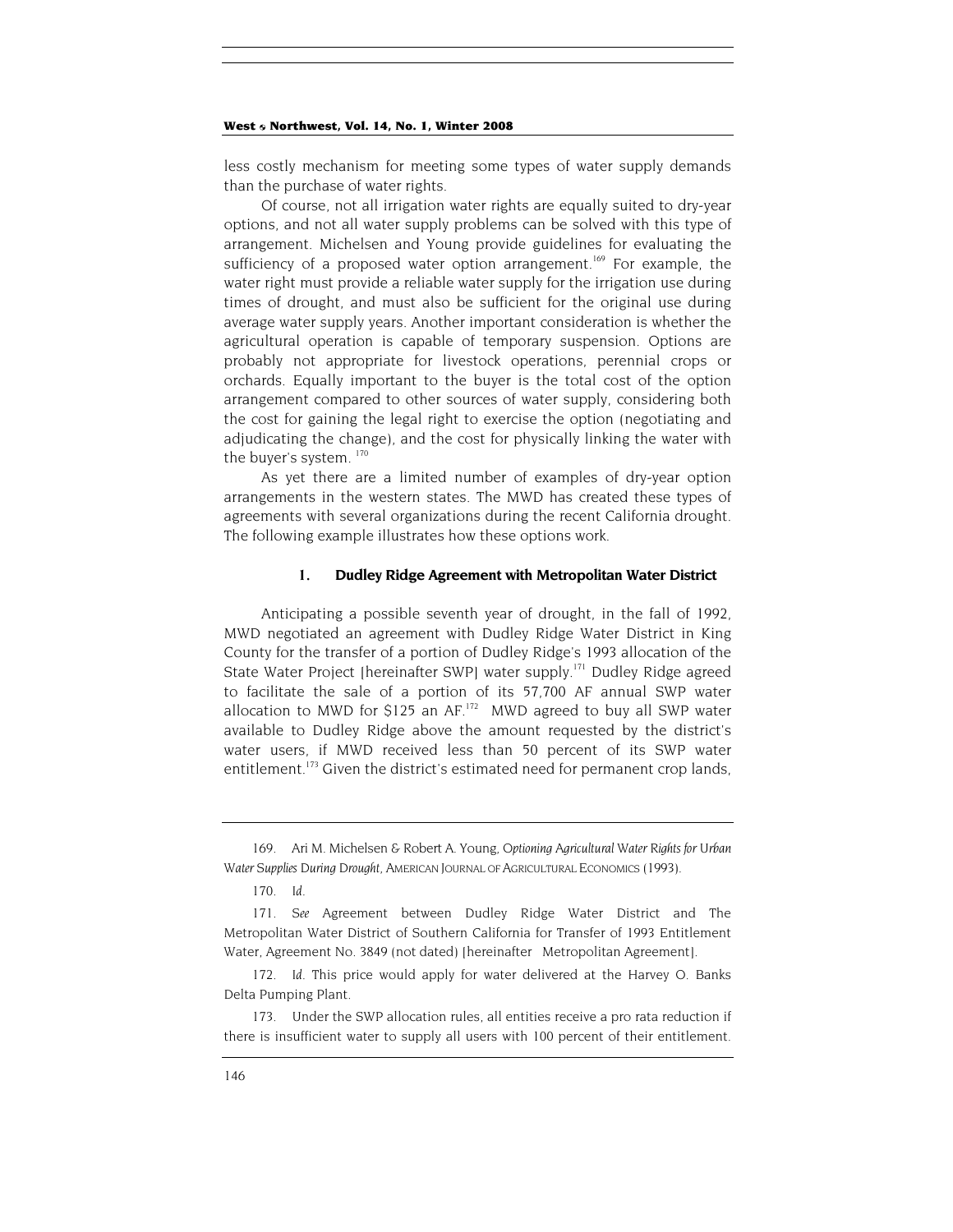<span id="page-43-2"></span>MWD figured it could purchase as much as 12,117 AF in 1993. In sum, Dudley Ridge users had no obligation to sell any of their allocated water supply, but MWD had a conditional obligation to buy water. If Dudley Ridge district farmers requested their full allocation, there would be no water available to transfer.

Assuming MWD's obligation to buy Dudley Ridge water is triggered, where would the water come from? Under the agreement, MWD committed to purchase all 1993 Dudley Ridge SWP water allocation in excess of the amount requested by district water users. Water users must make a commitment on their water requests for the season by April 1. Generally, this decision is dependent on the projected allocation of SWP water. The water users must pay for their full allocation amount, even if they receive a reduced amount due to an inadequate water supply. Therefore, at some percentage of projected water supply, a farmer or the farmer's bank may decide it is no longer economically feasible to plant certain fields or crops. A water user may decide, instead, to make his water available for purchase by MWD. If the farmer requests an amount representing his share of the projected water allocation, but then receives a greater water amount than was projected, there may be additional excess water available for transfer to MWD. Regardless of how water becomes available for sale to MWD, under the agreement, compensation is paid to Dudley Ridge District, and the district, in turn, compensates individual farmers.<sup>174</sup>

What impact would a transfer to MWD have on lands within the Dudley Ridge service area? Temporary transfers have already occurred as a result of recent water shortages, and many lands in the district have been fallowed in past years. In 1992, only about 17 percent of the lands within the district's service area were irrigated. Therefore, land use changes are already occurring in response to water supply conditions.<sup>175</sup> This type of transfer may actually be viewed by the irrigators as a way to survive the drought.<sup>176</sup>

Telephone Conversation with Dale K. Melville, Provost & Pritchard, Inc., Fresno, Consultants for Dudley Ridge Irrigation District (June 8, 1993).

<span id="page-43-0"></span>174. Telephone Conversation with Dale K. Melville, Provost & Pritchard, Inc., Fresno, Consultants for Dudley Ridge Water District (May 27, 1993).

<span id="page-43-1"></span>175*. See* DUDLEY RIDGE WATER DISTRICT, INITIAL STUDY FOR 1993 DUDLEY RIDGE WATER DISTRICT/ METROPOLITAL WATER DISTRICT OF SOUTHERN CALIFORNIA WATER TRANSFER (Sept. 1992).

176. The preamble to Dudley Ridge's agreement with MWD states:

[D]ue to ongoing drought conditions, the District and its growers have suffered significant reductions in deliveries of water from the SWP in every year since 1990, resulting in significant economic loss and hard- ship in the District's service area; . . . because the state is predicting shortages in 1993 deliveries to the District, growers within the District anticipate increased unit water costs due to decreased supplies, resulting in further economic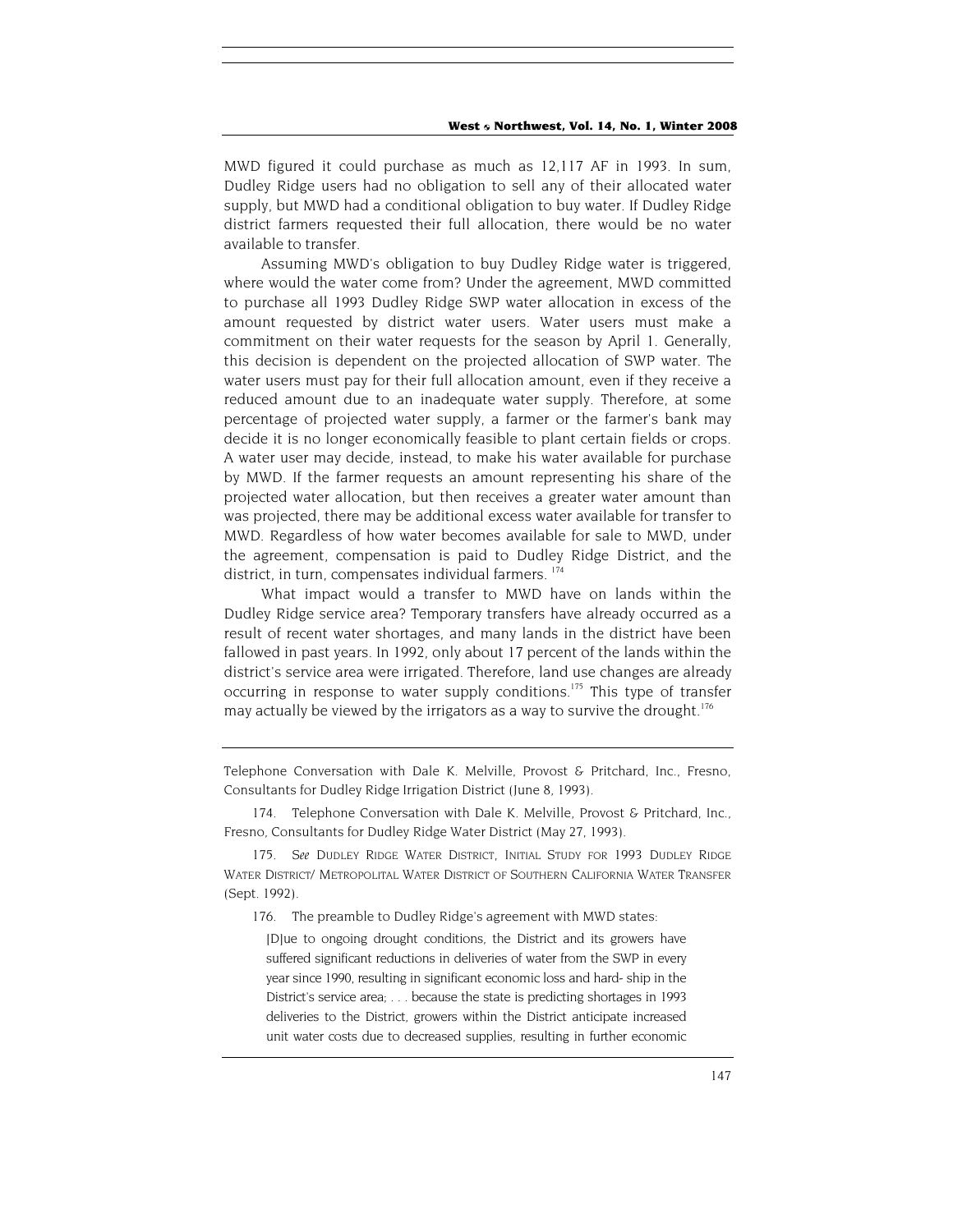MWD received 85 percent of its SWP water allocation in 1993, so the agreement with Dudley Ridge was not triggered. Under the agreement, MWD could have entered into negotiations with the District to purchase 1993 SWP allocation water, but did not do so. Dudley Ridge entered a similar agreement with the Santa Clara Valley Water District for the 1993 year, which also was not triggered because of the relatively generous SWP water allocation.<sup>177</sup>

## **D. Land Fallowing Agreements**

Land fallowing can be practiced in order to make water available for water banks, or for dry-year option contracts, but it can also be the basis for private agreements to make water available on a short- term basis. That is, a water user who has historically irrigated lands can agree to stop irrigating some or all of the lands for one or more seasons, and to transfer the water instead to another water user. In exchange, the original water user can be compensated, typically based on the number of acres fallowed. The user wants assurance that the use can be resumed once the agreed-to fallowing period has passed, with no forfeiture of the water right. In contrast to dryyear option contracts which can be triggered again and again, depending on water supply conditions, land fallowing agreements generally begin and terminate on specific dates. The following example, again involving the Metropolitan Water District, illustrates this approach.

In 1992, MWD and Palo Verde Irrigation District [hereinafter Palo Verde] entered an agreement for a two-year land fallowing program. Palo Verde landowners and lessees, under 63 separate agreements, are fallowing 20,215 acres of Palo Verde lands, for this period, in exchange for compensation from MWD. Water saved as a result of the fallowing will be stored in Lower Colorado River Basin reservoirs, for use by MWD, which has until the end of 1999 to use all saved water.<sup>[178](#page-44-1)</sup>

losses which could be minimized by an opportunity to sell some or all of their 1993 SWP allocations.

Metropolitan Agreement, *supra* note 175, at 1-2.

<span id="page-44-0"></span>177. The agreement with Santa Clara was ''stacked'' on top of the Metropolitan Agreement, so that Santa Clara's option to buy water would have been triggered by an SWP water allocation of between 50 and 80 percent. Telephone Conversation with Dale K. Melville, Provost & Pritchard, Inc., Fresno, Consultants to Dudley Ridge Irrigation District (June 8, 1993).

<span id="page-44-1"></span>178. Agreement for the Implementation of a Test Land Fallowing Program and Use of Saved Water (Program Agreement) by and among the United States, Palo Verde Irrigation District, Metropolitan Water District of Southern California, Imperial Irrigation District, and Coachella Valley Irrigation District (May 29, 1992) [hereinafter Land Fallowing Agreement].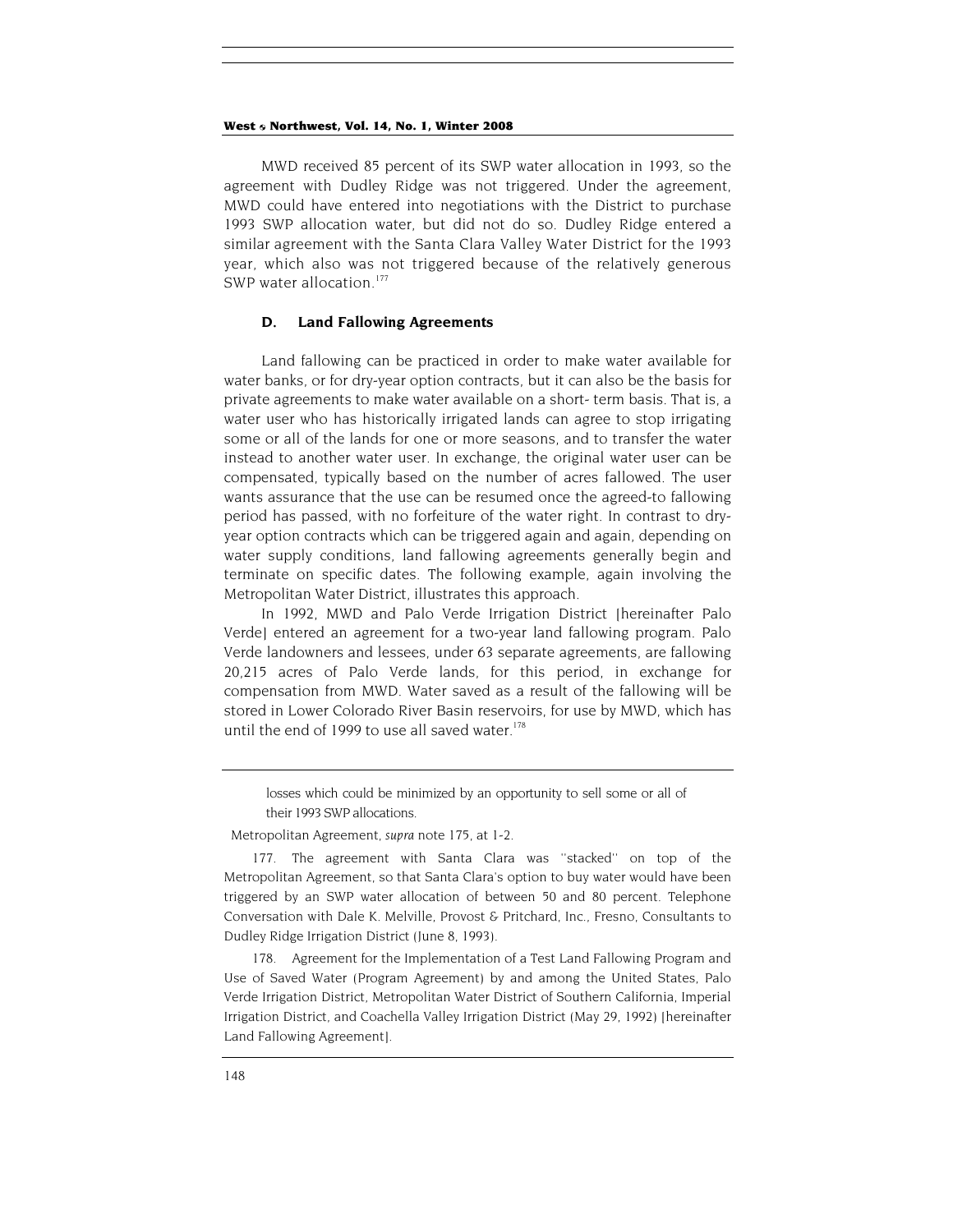Palo Verde is one of four water supply organizations with rights to Colorado River water pursuant to the Boulder Canyon Project Act [hereinafter Canyon Act].[179](#page-45-0) Under the Canyon Act, the United States constructed Hoover Dam and Lake Mead, and entered water delivery contracts with Palo Verde, MWD, IID, and Coachella Valley Irrigation District. These contracts incorporate previously agreed to priorities among the four parties and, under the contracts, the three agricultural providers hold the first three priorities, with MWD holding the fourth and fifth priorities. MWD's goal in entering the land fallowing agreement is to increase its allocation of Colorado River water. To accomplish this, Palo Verde as well as Imperial and Coachella have agreed not to use or demand the saved water.<sup>180</sup>

How much water is expected to be saved? The goal is about 200,000 AF over the two years of the program. This figure is based on an assumption contained in the agreement that 4.6 AF per fallowed acre per year, less any water applied, is saved.<sup>181</sup> The agreement states that 5.1 AF or more is the actual estimate of water to be saved, but that this amount has been reduced ''in order to conservatively provide an assured quantity of Saved Water to MWD, potentially cover associated evaporating losses in Colorado River system storage and develop benefits to Colorado River system storage and/or to all the parties holding contracts for Colorado River water delivery and to facilitate administration of the Program."[182](#page-45-3) The agreement also establishes a measurement committee, comprised of representatives from each of the districts and the Department of Interior. The committee reviews the status of the fallowed acres, calculates the amount of saved water available to MWD, and estimates the actual water saved by the program.<sup>183</sup> To assure that water will be saved, the agreement includes a number of controls, including the requirement that participants develop a land management plan which must be submitted to MWD for approval, and which the participant has contractually agreed to follow.<sup>184</sup> Any water saved in excess of the 4.6 AF per acre becomes available for allocation by the Secretary of the Interior, and any of MWD's saved water not used by the year 2000 becomes available to Colorado River Basin states.<sup>185</sup>

- <span id="page-45-1"></span>180. Land Fallowing Agreement, *supra* note 182, art. II, § 2.1.
- <span id="page-45-2"></span>181*. Id.* § 2.2.
- <span id="page-45-3"></span>182*. Id.*
- <span id="page-45-4"></span>183*. Id.* art. IV, § 4.3.
- 184*. Id.* attach. 1.

<span id="page-45-6"></span><span id="page-45-5"></span>185. Jan Matusek, Asst. General Manager, Metropolitan Water District of Southern California, Presentation at Water Organizations in a Changing West, conference, Natural Resources Law Center, (June 1993).

<span id="page-45-0"></span><sup>179. 43</sup> U.S.C. § 617-619(b)(1988).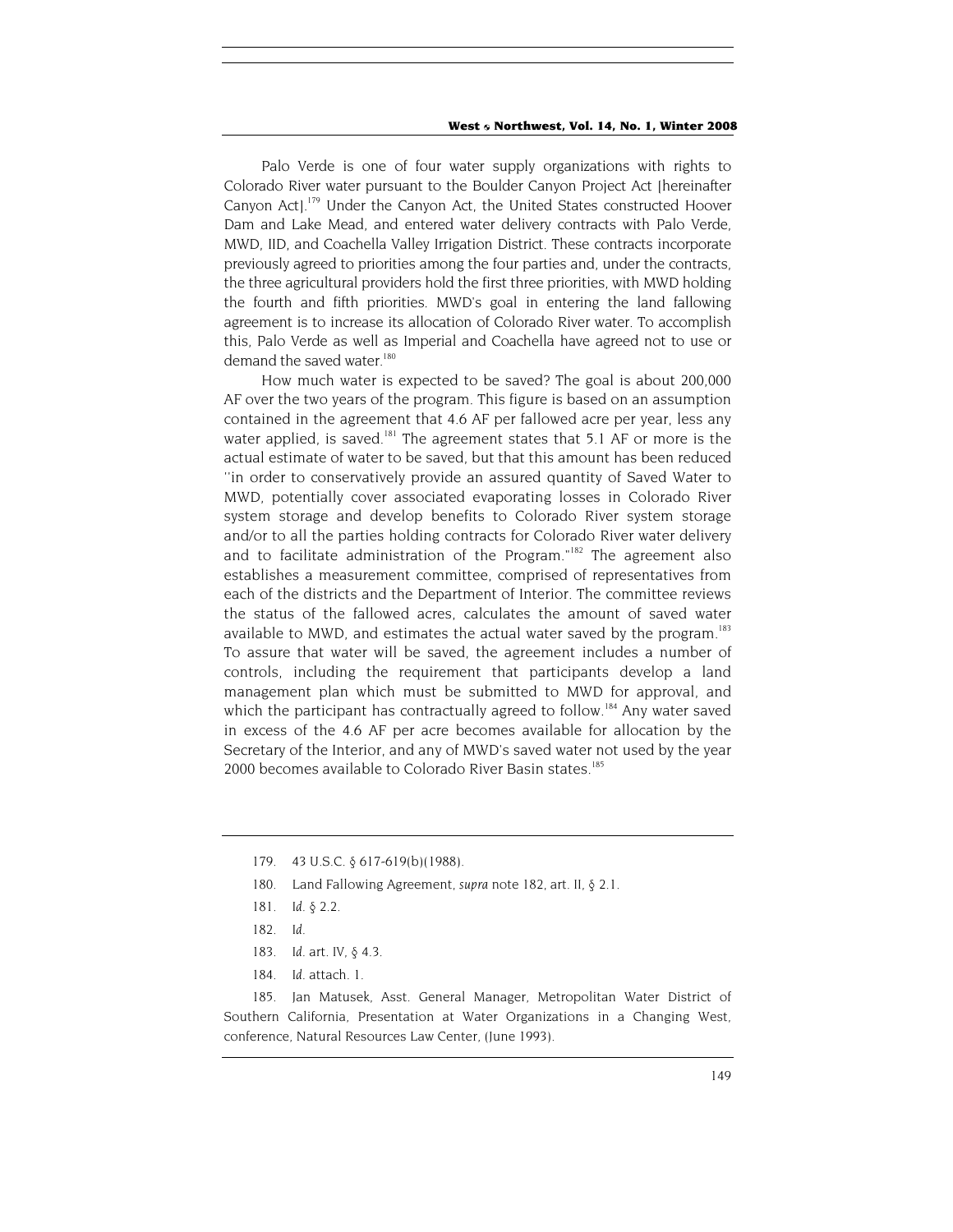The obligations of MWD under the agreement include the payment of compensation as well as a commitment to undertake administrative tasks. MWD is paying landowners and lessees \$620 per acre per year, totalling about \$25 million over the two-year period. In addition, Palo Verde will receive \$500,000 from MWD to cover administrative costs. MWD is also charged with administering, monitoring and enforcing the 63 individual fallowing agreements, and with preparing and distributing both periodic status reports and a final comprehensive report following completion of the program.<sup>186</sup>

## **VI. Conclusions and Recommendations**

We begin, here, with the premise that the movement of some water from agricultural use to urban use will continue and, properly managed, will benefit the West. Western water law does a thorough job of protecting the interests of water users but is lacking in a number of other important respects. It strongly encourages one particular type of transfer—that involving the permanent sale of a water right and the permanent dry-up of all of the land previously irrigated with that water right. However, it provides little incentive to make more efficient use of water under established water rights. Water law in many states fails to facilitate temporary transfers and it fails to consider most so-called third party concerns raised by water transfers. In this section we explore options that would help to address these deficiencies of western water law.

## **A. Incentives to Save Water**

Efficiency has not been a primary objective of western water law and, in some important respects, prior appropriation principles actually discourage good water management.<sup>187</sup> In some circumstances it mav be possible to meet existing demands supplied by a water right with less water than has been diverted and used historically and to make the saved water available for new uses. As discussed in Part III, several states now provide legal recognition of this approach.

Clarification is needed, in water law, that ''saved water'' can be made available for a different beneficial use and will not be regarded as ''waste'' or otherwise made unavailable to the owner of the water right. Incentives to the owner of a water right to take the steps necessary to make water savings would be provided by insuring that the right to use the saved water retains

<span id="page-46-0"></span><sup>186</sup>*. Id. See* Land Fallowing Agreement, *supra* note 182, attach. 1.

<span id="page-46-1"></span><sup>187.</sup> George W. Pring & Karen A. Tomb, *License to Waste: Legal Barriers to Conservation and Efficient Use of Water in the* West, 25 ROCKY MTN. MIN. L. INST. 1 (1979), Steven J. Shupe, *Waste in Western Water Law: A Blueprint for Change,* 61 OR. L. REV. 483 (1982).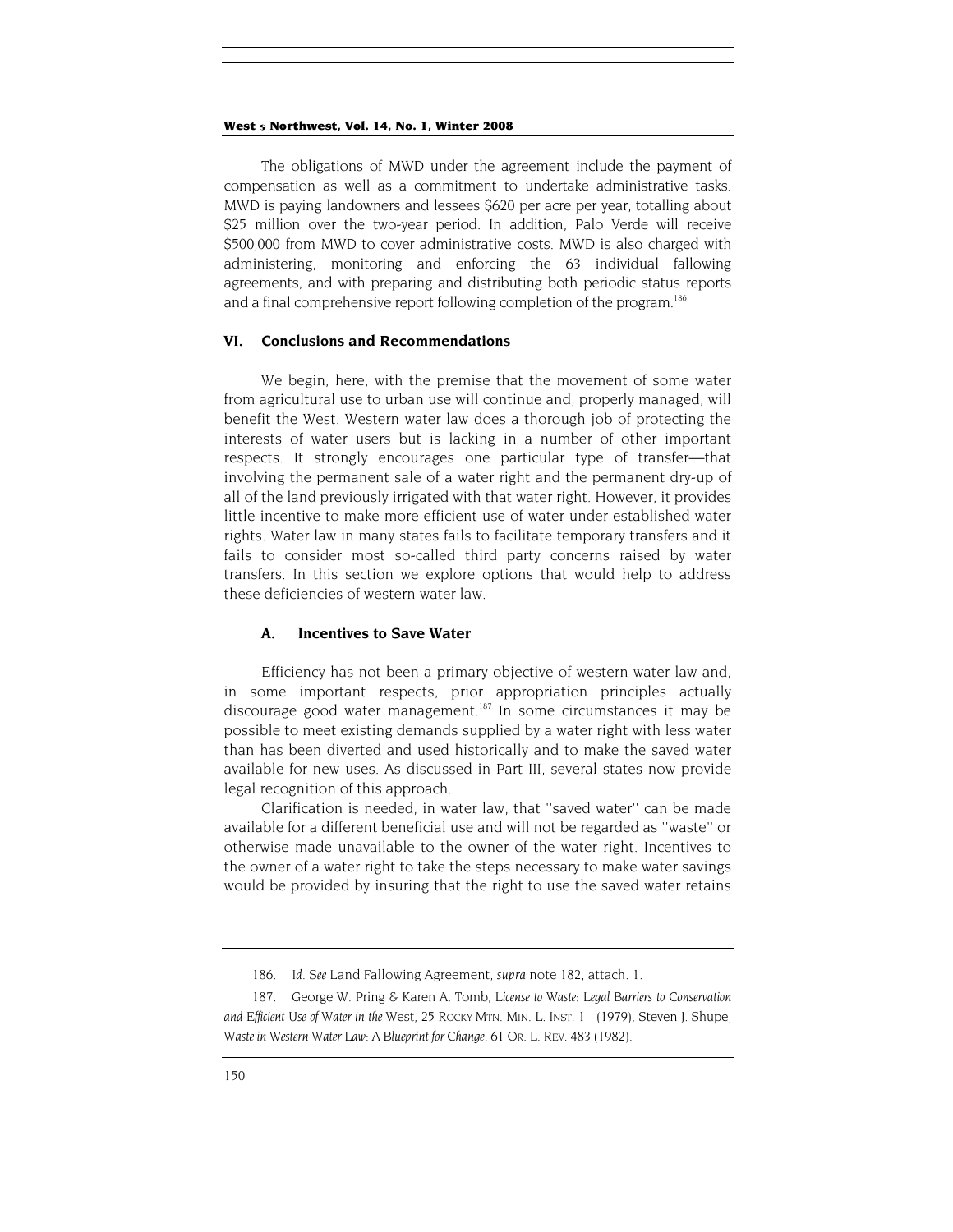the priority of the original water right and that the owner of the water right can make use of the saved water or sell the right to that use to another.

At the same time it is important to clarify the circumstances in which water may be saved and transferred to a new use. First, it should be clear that this opportunity extends only to water presently diverted and applied to use under a valid existing right and not, for example, to water consumed by cottonwood trees growing along a river.<sup>188</sup> Second, any such savings may not result in injury to existing water rights Thus, for example, return flows relied on by downstream users would not be transferable through this process if the transfer would injure such users. Third, there should be a requirement for mitigation of wetland losses resulting from water savings.

Another option is to restrict the right to save water to a designated state agency. State funds would be used to make improvements producing water savings, and the uses of the saved water would be determined by the agency. This approach, modeled on the Trust water rights program In the State of Washington, would assure public control over efforts to change water uses through efficiency measures and would help to respond to concerns that spurious plans to save water might necessitate substantial expense by water users in reviewing and, if necessary, challenging such efforts.

#### **B. Water Banking**

Several states in recent years have instituted some kind of water banking mechanism to facilitate water transfers. Banks operate in a variety of ways, but their primary function is to help match those with water rights with those needing water. Commonly, the transactions are not for permanent transfers of rights but for rentals or leases of the right for some specific period of time. A water bank provides an organized process for making the transfer, generally more streamlined than the process for permanent transfers and changes of use, thus reducing the sometimes

<span id="page-47-0"></span><sup>188.</sup> In *Southeastern Colorado Water Conservancy Dist. v. Shelton Farms, Inc.,* 187 Colo. 181 (1974), the applicant sought to obtain a water right to ''salvaged'' water that would result from eliminating cottonwood trees growing along the lower Arkansas River. The Colorado Supreme Court correctly denied this claim. This decision, and the subsequent legislative provisions precluding the eradication of phreatophytes as a means of obtaining a plan for augmentation (COLO. REV. STAT, § 37-92-103(9)(1990)), do not preclude salvage of water through removal of phreatophytes growing along ditches or the borders of irrigated fiends so long as the salvager uses the water within the same system There are good policy reasons for precluding the wholesale elimination of naturally growing cottonwood trees along rivers and streams. Phreatophytes that grow because water has been diverted from these streams present more difficult questions. The policy rationale for precluding the salvage of diverted water for purposes of obtaining a plan for augmentation while a diverter may salvage and use such water within its system is less persuasive. See Michael Gheleta, *Water Use Efficiency and Appropriation in Colorado:*  Salvaging Incentives for Maximum Beneficial Use, 58 U. COLO. L. REV. 657 (1988).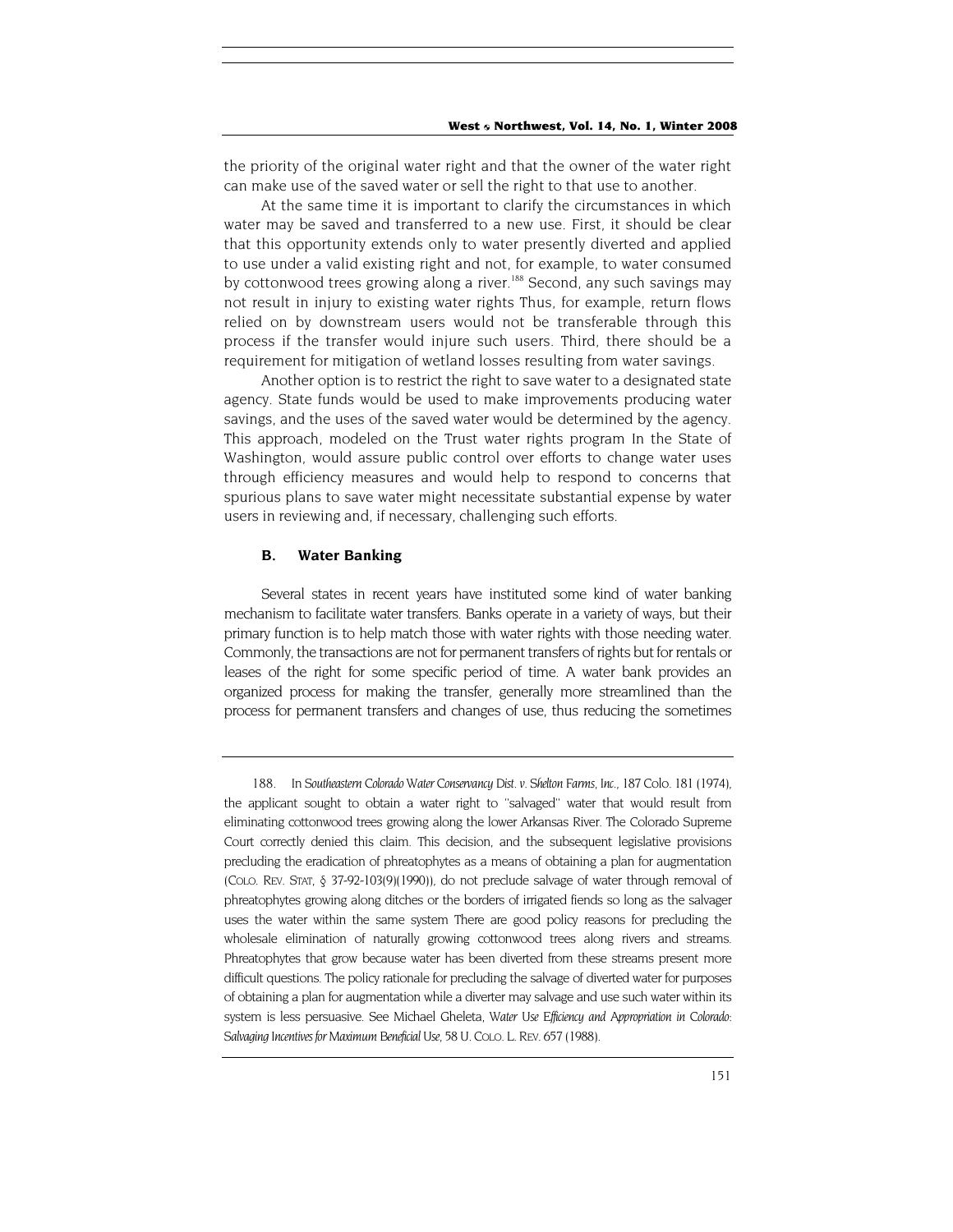substantial transaction costs involved in effecting a transfer. Water rights placed in a bank are protected from forfeiture or abandonment challenges. Banks provide a means whereby the owner of a water right can make this right available for another use without permanently giving up the right. This gives the owner a choice between using the right for his own benefit or gaining some benefit from another's use.

Such an approach offers a number of possible benefits for western states. A bank might help create markets in areas of the state where such opportunities do not presently exist. Particularly attractive would be the creation of regional or local banks, perhaps operated by a committee of water organization representatives and other interests, that could utilize existing storage (including groundwater recharge) within the area to bank and make available appropriated, historically used, but currently unneeded water.

Banks might also facilitate the development of rotating land fallowing schemes and dry-year option arrangements, discussed in Part V. Thus, for example, agricultural lands served by a common water supply system could put in place a land fallowing program, rotating the acreage taken out of irrigation on a regular basis among the lands in a manner that provides a reliable annual supply of water to another user, but without the necessity of permanently ending agricultural production in the area.

A number of issues would need to be addressed in creating a bank. As with saved water, banked water could only come from valid, existing water rights in actual use. Banked water could not result in injury to other water rights. If possible, the process for evaluating injury should be simplified from that required for a permanent transfer—perhaps by the use of generalized assumptions or rules of thumb regarding such things as consumptive use that could be modified, if necessary, in specific cases. Consideration should be given to creating an expedited administrative review process for evaluating injury and other requirements for transfers of banked water. The price at which banked water would be bought and sold would need to be addressed as would be any administrative charges necessary for bank administration. Protections for third party interests also would need to be determined.

## **C. Recommendations**

Water transfers are a valuable and necessary means of meeting water needs, but they should be utilized only to the degree that they provide real benefits to the state and that their adverse third party effects can be mitigated. We see a growing convergence of view about the values and uses that should be protected and the manner of that protection. We offer the following recommendations:

## **1. Emphasis should be placed on facilitating transfers that do not necessarily require permanent loss of agricultural activity**.

We recommend that states authorize the creation of water banks, clarify the procedure and requirements for temporary transfers, and provide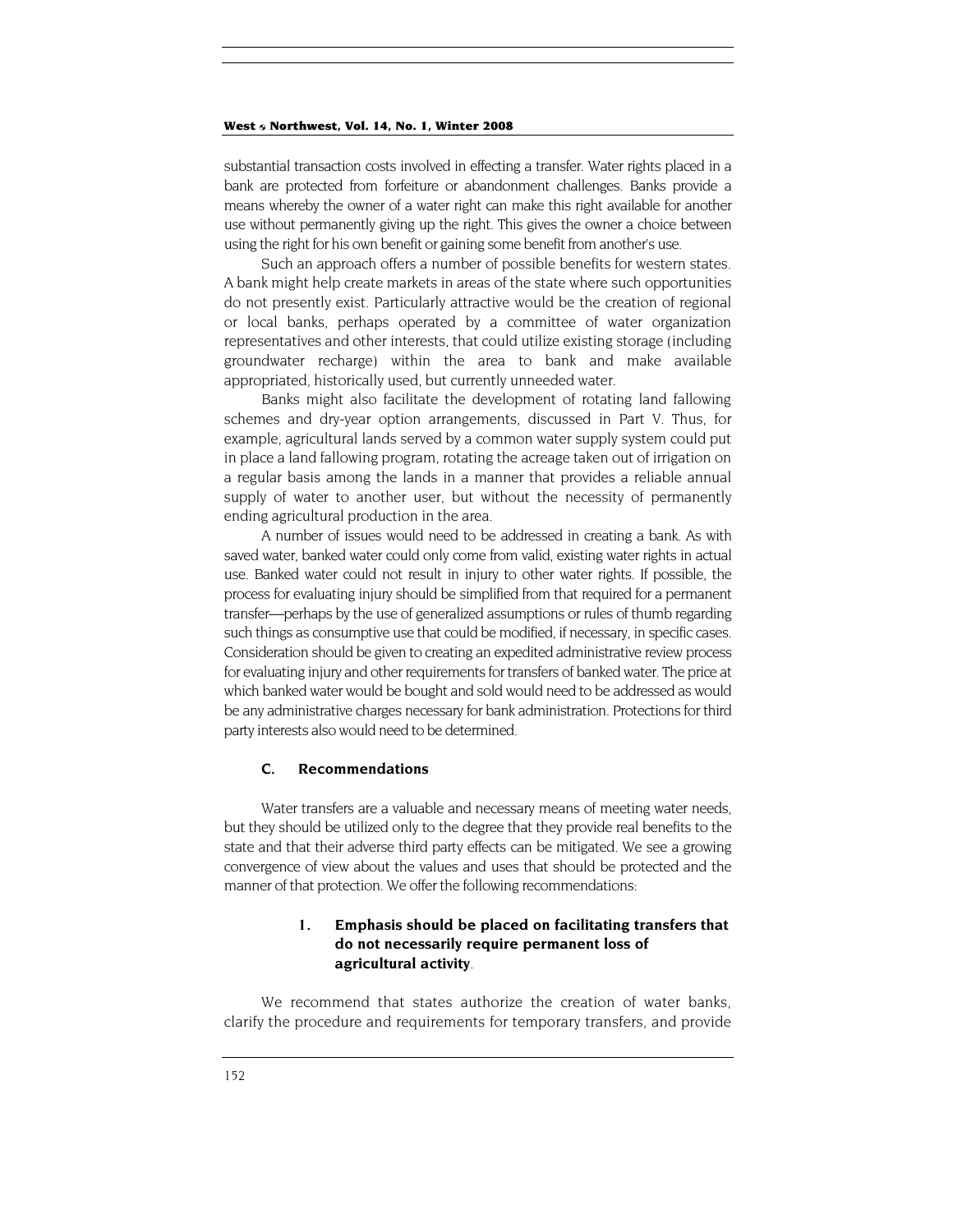for the transfer of saved water. We need a much richer set of options for the use of water presently dedicated to agricultural use and for moving water from agricultural to nonagricultural uses in the West. In our view all of these options are potentially valuable and should be made available under appropriate conditions.

## **2. Water rights transfers should be subjected to specific requirements to address third party effects.**

Our survey of developments in western water law suggests that proposed water transfers should be evaluated for their effects on water quality, on fish and wildlife, and on the local economy. We suggest a standard of *no net degradation* for water quality and for fish and wildlife. So long as any negative effects on these values can be avoided or mitigated, the water transfer could go forward. As a part of the change of water right process, the impacts, if any, of the transfers, would have to be identified. Then, measures to assure no net degradation would need to be developed.

Assuring that review entities factor in public values may require some guidance from legislatures. For example, legislatures could, like California, specifically mandate consideration of the proposed transfer's impact on fish, wildlife, and other public values.<sup>189</sup> Alternatively, legislatures could provide a general mandate that the ''public interest'' be considered, and defer to the discretion of the courts on the values encompassed by this phrase[.190](#page-49-1) Lastly, legislatures could establish a New Mexico-like basin planning process to identify concerns of the residents of the area that would then be factored into water court decisions.<sup>[191](#page-49-2)</sup>

Measuring and addressing local economic impacts are more problematic. We suggest that all transfers be subjected to a charge per acrefoot of water changed in use and that the proceeds from the assessment go into a fund available for use in the local area from which the water is transferred. The law of several states presently imposes a charge on water to be transferred for use outside the state.<sup>192</sup> The same charge imposed on instate transfers would help meet the requirements of the Commerce Clause of the U.S. Constitution as interpreted in *Sporhase v. Nebraska ex. rel. Douglas.*[193](#page-49-4)

<span id="page-49-4"></span><span id="page-49-3"></span>193. 458 U.S. 941 (1982). To avoid running afoul of the constitutional protection for interstate commerce, state laws may not unreasonably burden such commerce. Transfer of water across state lines constitutes interstate commerce and thus laws regulating such transfers are subject to this constitutional limitation. Imposing the same

<span id="page-49-0"></span><sup>189.</sup> CAL. WATER CODE § 386 (West Supp. 1994). *See* Table 1.

<span id="page-49-1"></span><sup>190</sup>*. See e.g.,* NEV. REV. STAT. ANN. §§ 533.370(3), 345 (Michie 1991).

<span id="page-49-2"></span><sup>191.</sup> H.B. 337, 1987 N.M. Laws ch. 182.

<sup>192</sup>*. See, e.g.,* COLO. REV. STAT. § 37-81-104 (1990).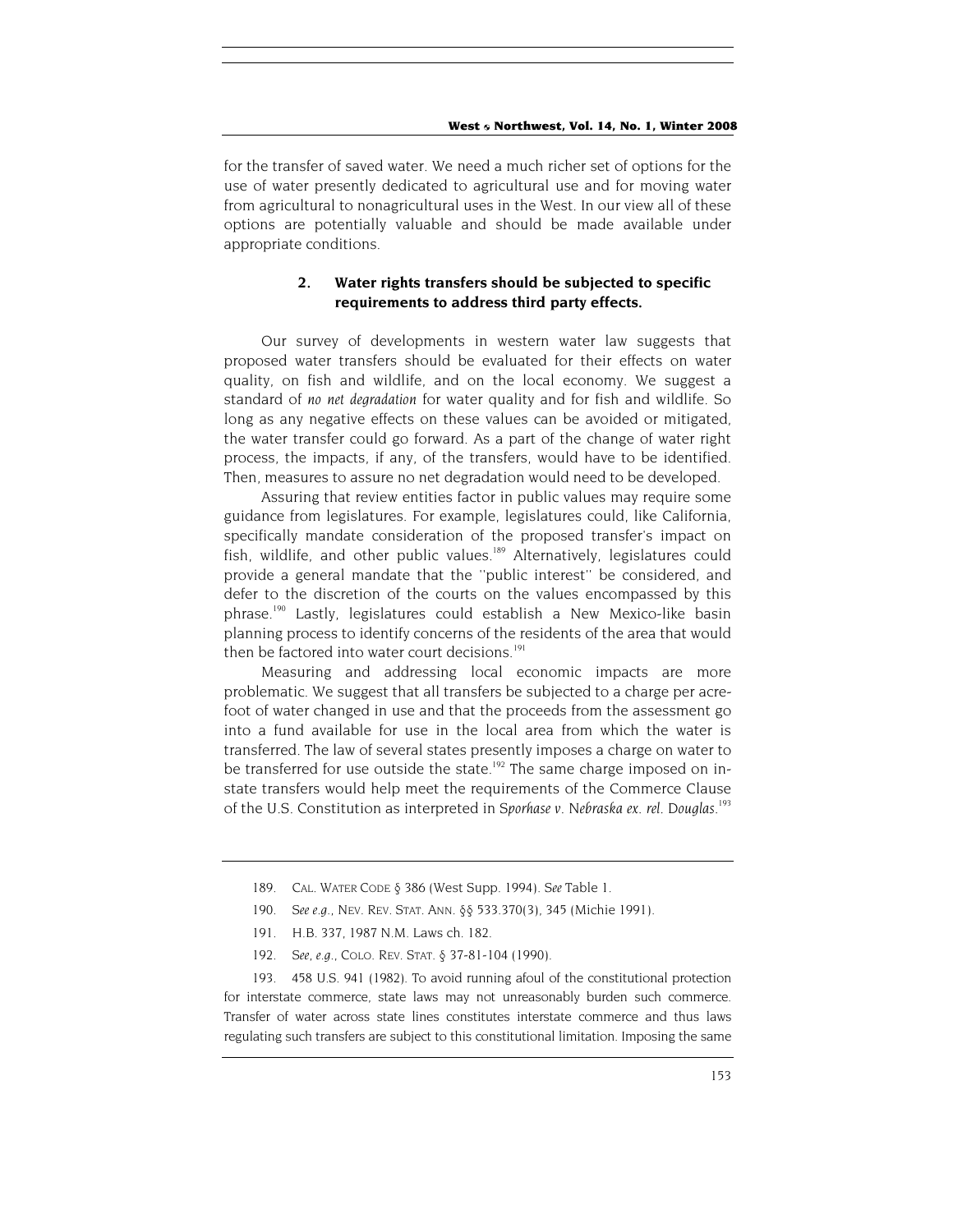Moreover, such a charge would provide funds that could be used to address some of the local impacts that might result from the transfer. For example, monies from the transfer fund could be used to offset losses in property tax collections or to provide other kinds of offsetting benefits.

## **3. Out-of-basin transfers should be subjected to the additional requirements.**

Out-of-basin transfers are 100 percent consumptive to the basin of origin. Transbasin diversions already exist. Additional transfers should occur only where the proposed user can demonstrate efficient use of presently developed supplies of water, can provide assurance that any additional water transferred out of the basin will be used in an efficient manner, and can show that this source of supply is the best available alternative.

## **Resource Guide**

- Arizona Law Review, *Water Transfer Symposium Issue*, 31 ARIZ. L. REV. (1989).
	- Symposium issue covering water transfer law in Arizona, California, Colorado, New Mexico, Utah, and Wyoming. Issues covered for each state include the legal framework, procedural aspects, and agency administration of water rights in the Western States. Articles include Brian E. Gray, *A Primer on California Water Transfer Law,* 31 ARIZ. L. REV. 745 (1989) (summary of water rights law in California, the statutory and common law rules affecting water transfers, and the legislative efforts arguably ineffective to induce water transfers) and Lawrence J. MacDonnell, *Changing Uses of Water in Colorado Law and Policy,* 31 ARIZ. L. REV. 783 (1989) (a comprehensive survey of Colorado law covering the transferability of water rights. including a detailed discussion of the law governing changes of appropriative water rights and other legal mechanisms available for changing water use. The article concludes with an overview of water supply organizations and recommendations to improve Colorado transfer law and procedure).

Jeffrey C. Fereday & Michael C. Creamer, *Swan Falls in 3-D: A New Look at the Historical, Legal and Practical Dimensions of Idaho's Biggest Water Rights Controversy,* 28 IDAHO L. REV. 574 (1992).

Provides an historical overview of the Swan Falls controversy and its effects on Idaho water policy. Focuses on how the Swan Falls statutes and the Idaho Department of Resources' rules affect both flows in the Snake River and the granting of new water rights. The author concludes that the Department is implementing the statutes with novel approaches to water law and policy that

payment requirement on intra-state transfers as exists on interstate transfers would go a long ways toward supporting the reasonableness of the burden.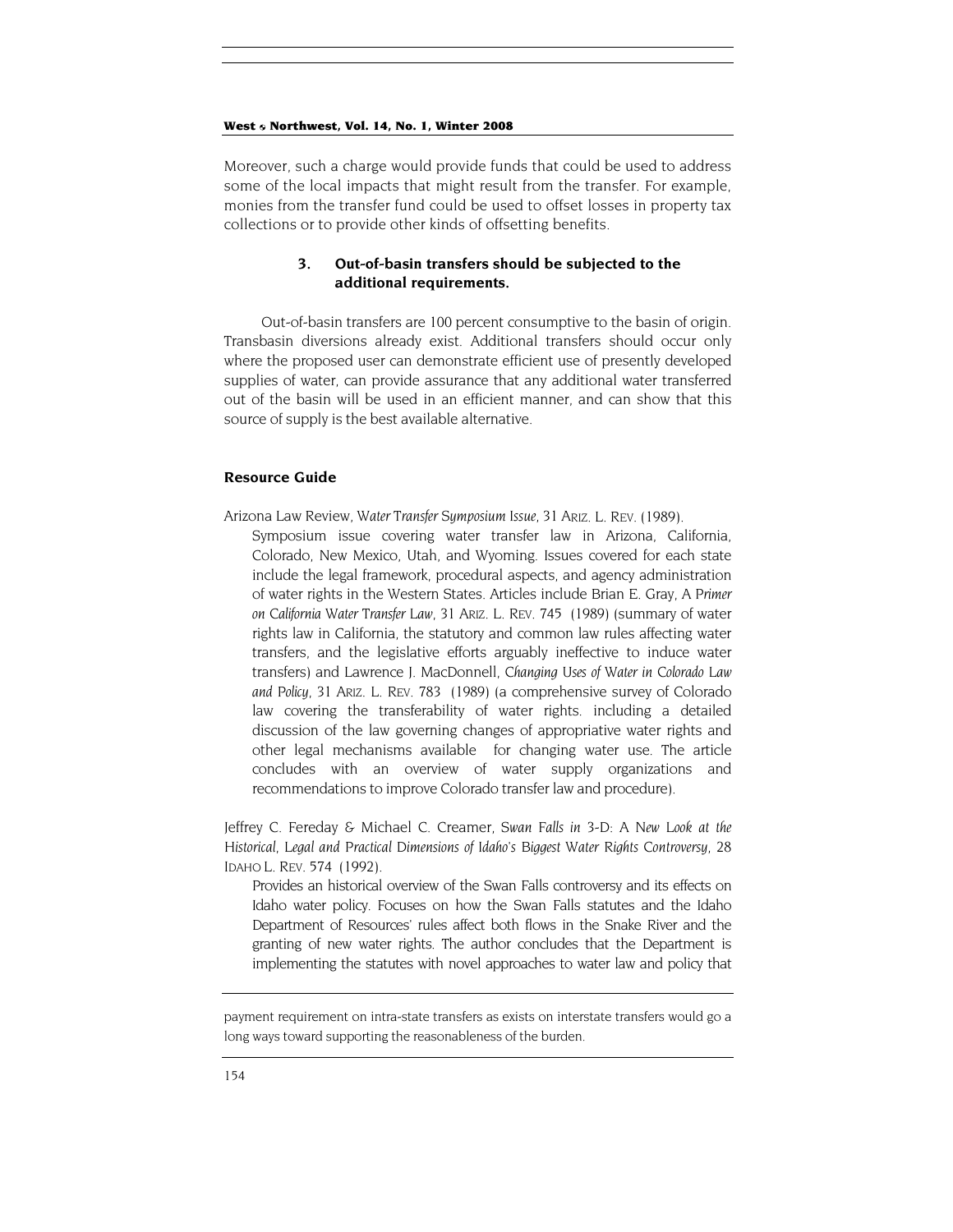are incompatible with the Swan Falls statutes, the traditional principles of the prior appropriation doctrine, and possibly with the expectations of irrigators and other appropriators whose new rights are made possible by the settlement.

Michael Gheleta, *Water Use Efficiency and Appropriation In Colorado: Salvaging Incentives for Maximum Beneficial Use,* 58 U. COLO. L. REV., 657 (1988).

Examines the need to encourage greater efficiency of water use to meet increasing regional water needs. The author addresses the effects of water conservation efforts on the agricultural sector and other appropriators. The prevailing law In the western states pertaining to increased efficiency of water use is also reviewed, specifically, the actions of the Colorado judicial and legislative authorities are analyzed.

George A Gould, *Water Rights Transfers and Third-Party Effects,* 23 LAND & WATER L. REV. 1 (1988).

Examines third-party effects and their impact on water rights transfers and water marketing. Considers the relationship between the nature of surface streams and the manner in which water rights are defined under the appropriation doctrine. Discusses the redefinition of water rights in terms of consumptive entitlement as a possible solution to third-party effects, while arguing that such redefinition is impractical. The author suggests approaches to minimize the difficulties which third-party effects create for water rights transfers.

Steven J. Shupe, *Waste in Western Water Law: A Blueprint For Change,* 61 OR. L. REV. 483 (1982).

Critically reviews western water law and attempts to develop a means for adapting it to modern needs in order to solve the problems resulting from wastefulness. The author concludes that the existing legal framework can be molded into an effective resource management tool.

West-Northwest Journal of Environmental Law, Policy, Thought, *Western Water*  Law, *l* WEST-NORTHWEST (1994).

Forum on Western Water Law with a focus on California issues. Articles include Joseph L. Sax, *Understanding Transfers: Community Rights and the Privatization of ,* l WEST-NORTHWEST13 (1994) (examination of water transfers, third-party effects, and the rights of communities essential to successful long- term water policy), Brian E. Gray, *The Market and the Community: Lessons From California's Drought Water Bank,* 1 WEST-NORTHWEST 17 (1994) (analysis of legal issues associated with the transfer of water from users In Yolo and Solano counties to the 1991 Emergency Drought Water Bank), Richard W. Wahl, *Market Transfers of Water in California,*1 WEST-NORTHWEST 49 (1994) (economic discussion of increased market efficiency and participation in the California Water Bank as an alternative to traditonal legal solutions), and A. Dan Tarlock, *From Natural Scarcity to Artificial Abundance: The Legacy of California Water Law and Politics,* 1 WEST-